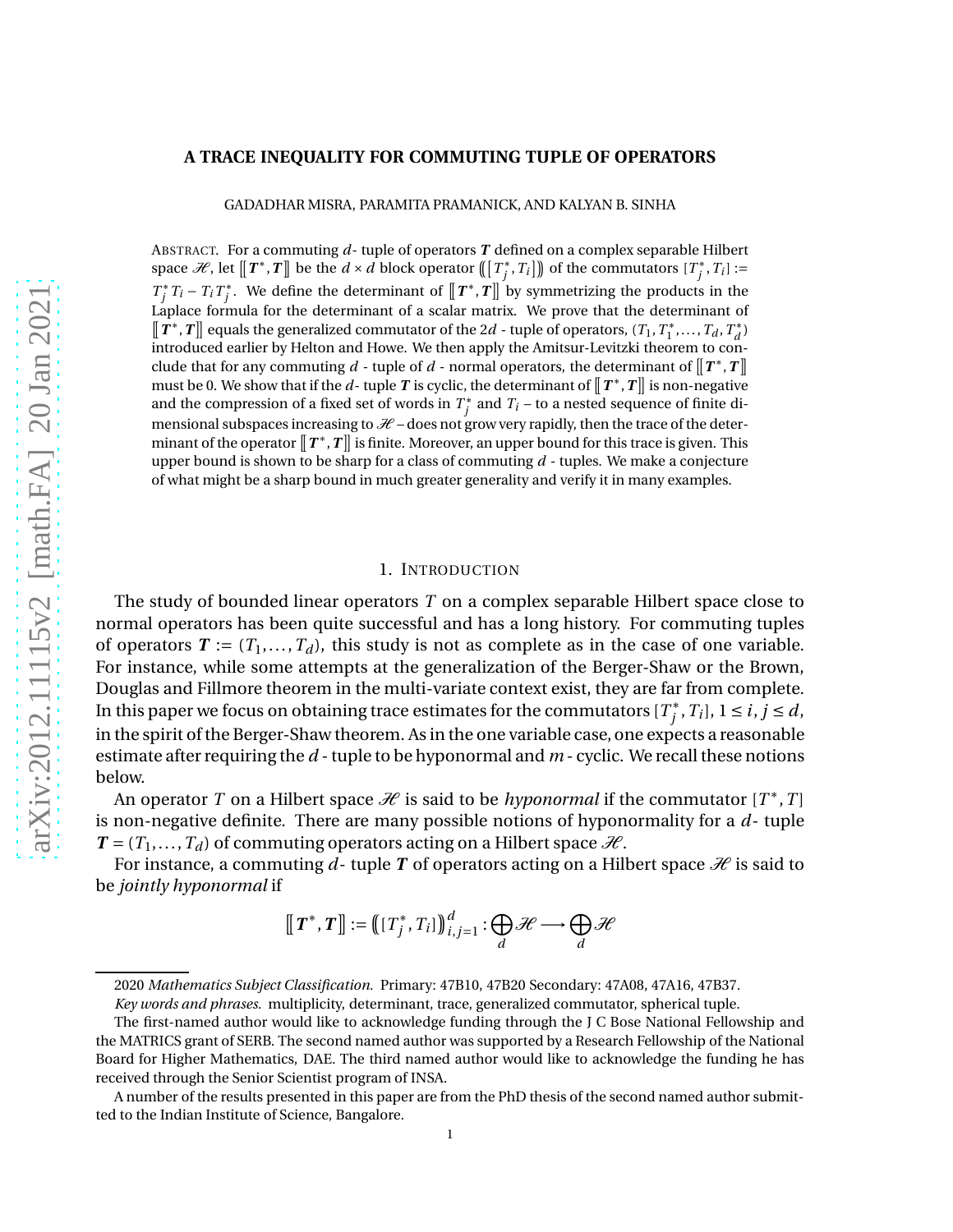is non-negative definite, that is, for each  $x \in \bigoplus_d \mathcal{H}$ ,

$$
\langle [\![T^*,T]\!]x,x\rangle \geq 0.
$$

On the other hand, a commuting  $d$ - tuple  $T$  of operators acting on a Hilbert space  $\mathcal H$  is said to be *projectively hyponormal* if, for each vector  $(a_1,...,a_d) \in \mathbb{C}^d \setminus \{0\}$ , the sum  $\sum_{i=1}^d a_i T_i$ is a hyponormal operator on  $\mathcal{H}$ . In the literature, these have been called weakly hyponormal  $\sum_{i=1}^{\infty} a_i r_i$ operators. However, the adjective "projective" describes better the way this class is related to the class of jointly hyponormal operators.

<span id="page-1-0"></span>**Definition 1.1** (Schatten  $p$  - class). An operator  $T : \mathcal{H} \to \mathcal{H}$  is said to be in the Schatten  $p$  class  $\mathcal{B}_p$ ,  $p \in [1,\infty)$ , if there is an orthonormal basis  $\{e_n\}$  such that

$$
||T||_p := \left(\sum_n \langle |T|^p e_n, e_n \rangle\right)^{1/p} < \infty,
$$

where  $|T|$  is the unique positive square root of the operator  $T^*T$ . The operator  $T$  is said to be of trace class, i.e.,  $T \in \mathcal{B}_1$  if  $||T||_1 < \infty$ . We let  $\mathcal{B}(\mathcal{H})$  denote the algebra of all bounded operators on the Hilbert space  $\mathcal{H}$ .

(*m*- cyclic). The *d* - tuple *T* is said to be *m* - polynomially cyclic if the smallest cardinality of a linearly independent set of vectors  $\xi \subseteq \mathcal{H}$  such that  $\mathcal{H}$  is the closed linear span of

$$
\left\{ T_1^{i_1} T_2^{i_2} \dots T_d^{i_d} v \mid v \in \xi \text{ and } i_1, i_2, \dots, i_d \ge 0 \right\}
$$

is equal to *m*. We let *ξ*[*m*] denote any such set *ξ* of *m* linearly independent vectors.

In what follows, we will use the terms "finitely polynomially cyclic", "*m* - polynomially cyclic" or even "*m* - cyclic" interchangeably, while "cyclic" always means 1 - cyclic. Also, unless explicitly indicated otherwise, we drop the adjective "jointly" and write "hyponormal" instead of jointly hyponormal.

Let  $\sigma(T) \subseteq \mathbb{C}^d$  denote the Taylor joint spectrum of the *d*-tuple of operators *T*, see [\[7,](#page-28-0) [10\]](#page-28-1). We assume that the spectrum is *polynomially convex*. Consequently, the property of polynomial cyclicity as opposed to rational cyclicity, would be the natural hypothesis for us. Therefore, we write *"m-cyclic"* instead of *m*-polynomially cyclic throughout this paper.

A second consequence of the polynomial convexity is that *T* is *m*- cyclic if and only if the subspace

$$
\big\{f(\boldsymbol{T})\,v|\,\,v\in\boldsymbol{\xi}[m]\text{ and }f\in\mathrm{Hol}(\sigma(\boldsymbol{T}))\big\}
$$

is dense in  $H$ . Here, Hol( $\sigma(T)$ ) is the algebra of all functions which are holomorphic in some open neighbourhood of the compact set  $\sigma(T)$ . The operator  $f(T)$  is then defined using the usual holomorphic functional calculus.

For a single hyponormal operator *T*, one of the surprising results is the trace inequality due to Berger and Shaw reproduced below. A generalization of the Berger-Shaw inequality is in [\[20\]](#page-29-0), see also [\[15\]](#page-28-2).

**Theorem 1.2** (Berger-Shaw, [\[3\]](#page-28-3))**.** *If T is an m- cyclic hyponormal operator, then* [*T* ∗ ,*T* ] *is in trace-class and*

$$
trace[T^*, T] \leq \frac{m}{\pi} \nu(\sigma(T)),
$$

*where*  $\sigma(T)$  *is the spectrum of*  $T$  *and*  $\nu$  *is the Lebesgue measure.*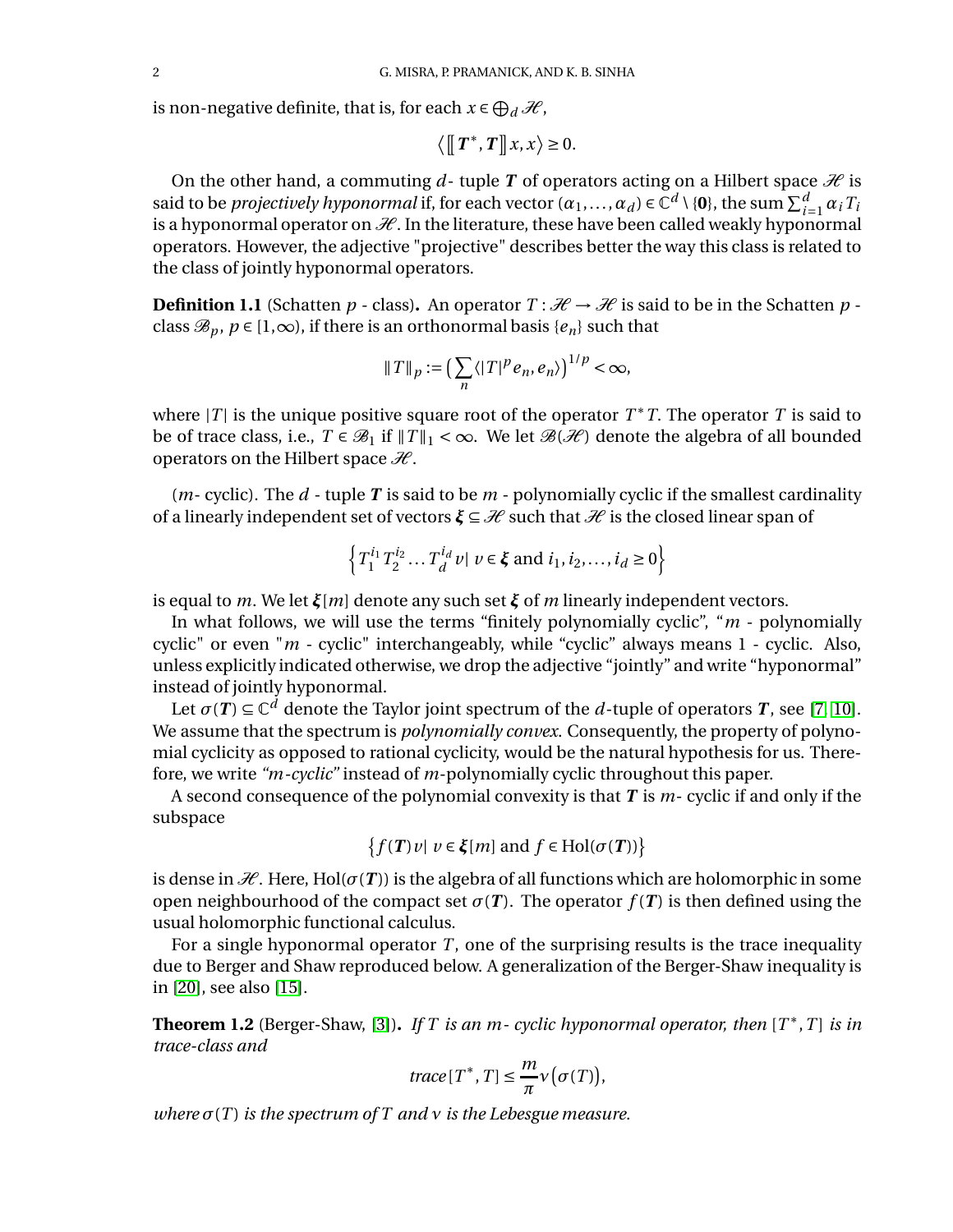Apart from the earlier results for a *d* - tuple of *m* - cyclic hyponormal operators in [\[2\]](#page-28-4) and [\[9\]](#page-28-5), more recently, several properties involving commutators of the restriction of the multiplication by the coordinate functions on  $H^2(\mathbb{D}^2)$  to an invariant subspace and the compression to a co-invariant subspace has been obtained in [\[21\]](#page-29-1).

Let  $M := (M_1, M_2)$  denote the pair of multiplication by coordinate functions  $z_1$  and  $z_2$ , respectively, on the Hardy space  $H^2(\mathbb{D}^2)$  of the bidisc  $\mathbb{D}^2$ . The constant vector 1 is a cyclic vector for *M* and

$$
\big[\!\!\big[\boldsymbol{M}^*, \boldsymbol{M}\big]\!\!\big]=\begin{pmatrix}P\otimes I & 0 \\ 0 & I\otimes P\end{pmatrix},
$$

where *P* is the projection to the one dimensional subspace generated by the constant function 1 in  $H^2(\mathbb{D})$ , is non-negative definite. Therefore the pair M is hyponormal. However, neither  $[M_1^*,M_1]$  nor  $[M_2^*,M_2]$  is trace class. These operators are not even compact. Thus the obvious generalization of the Berger-Shaw inequality fails, in general, in the multivariate case. However, the product of the two operators  $[M_1^*, M_1]$  and  $[M_2^*, M_2]$  is trace class with trace norm equal to one. This example prompts the question: In general, for an appropriate class of commuting  $d$  - tuple  $T$ , if there is some function of  $\llbracket T^*, T \rrbracket$  which might be in the trace class. We identify such a class of commuting *d* - tuples and a function:  $dEt : \mathcal{B}(\mathcal{H}) \otimes \mathcal{M}_d \rightarrow \mathcal{B}(\mathcal{H})$ . On the set

$$
\left\{\left(\left[T_j^*, T_i\right]\right)\right\}_{i,j=1}^d: T_j T_i = T_i T_j, 1 \le i, j \le d\right\} \subset \mathcal{B}(\mathcal{H}) \otimes \mathcal{M}_d,
$$

it is given by the formula

$$
\text{dEt}\left(\left[\!\left[\,T^*, T\right]\!\right]\right) := \sum_{\sigma,\tau \in \mathfrak{S}_d} \text{Sgn}(\sigma) [\,T^*_{\tau(1)}, T_{\sigma(\tau(1))}] [\,T^*_{\tau(2)}, T_{\sigma(\tau(2))}] \cdots [\,T^*_{\tau(d)}, T_{\sigma(\tau(d))}],
$$

where  $\mathfrak{S}_d$  is the permutation group on  $d$  symbols. For the pair of multiplication operators on  $H^2(\mathbb{D}^2)$ , trace  $\left(\frac{dEt}{M^*, M}\right) = 2.$ 

In Section 2, for any hyponormal (resp. weakly hyponormal)  $d$  - tuple  $T$ , we obtain an estimate, Theorems [2.12](#page-8-0) and [2.13,](#page-8-1) for the trace norm of  $[T_j^*, T_i]$ ,  $1 \le i, j \le d$ . Also, we show that [\[9,](#page-28-5) Theorem 2] is valid with the weaker hypothesis of projective hyponormality instead of the hyponrmality assumption. This is Theorem [2.15.](#page-9-0) In several explicit examples, we verify the assumptions of this theorem.

In Section 3, we establish the equality of dEt $\left(\left\|\,T^*, T\right\|\right)$  with the generalized commutator GC(*T* ∗ ,*T* ), Definition [3.3,](#page-12-0) introduced earlier by Helton and Howe in Theorem [3.4.](#page-13-0)

A commuting *d* - tuple  $T = (T_1, ..., T_d)$  is said to be *n* - normal if the operators  $T_k$ ,  $1 \le k \le d$ , are from a  $C^*$  - algebra  $\mathfrak A$  that is  $*$  - isometrically isomorphic to the  $C^*$  - algebra  $C^*(\hat{T}) \otimes \mathcal M_n$ for some commuting  $d$ - tuple  $\hat{T}$  of normal operators.

Applying the Amitsur-Levitzki theorem, which states that "the algebra of  $d \times d$  matrices over any commutative ring *R* satisfies the standard polynomial  $S_{2d}$ <sup>"</sup>, see [\[16\]](#page-28-6), to a commuting tuple *T* of *d* - normal operators and using the equality of dEt and GC, we show that if *T* is a *d* - tuple of *d* - normal operators, then  $\text{dEt}([\![T^*, T]\!]) = 0$ . This is Corollary [3.6.](#page-15-0)

In Section 4, We obtain a trace estimate for dEt  $(\llbracket T^*, T \rrbracket)$  assuming that the  $d$  - tuple  $T$  is  $m$ - cyclic, is in the class  $B_{m,\theta}(\Omega)$  that is introduced in this paper and is such that dEt  $(\llbracket T^*, T \rrbracket)$ is non-negative definite, see Theorem [4.7.](#page-19-0)

In Section 5, we discuss the weighted Bergman spaces on the Euclidean ball and the ellipsoid. For the commuting tuple *M* of multiplication by the coordinate functions  $M_i$ ,  $1 \le i \le d$ , in these examples, we compute the trace of the operator  $\text{dEt}([\llbracket M^*, M \rrbracket)$ . Based on these computations, we conjecture an inequality for the trace of the operator  $\det (\llbracket T^*, T \rrbracket)$  in general, which we expect to be sharp.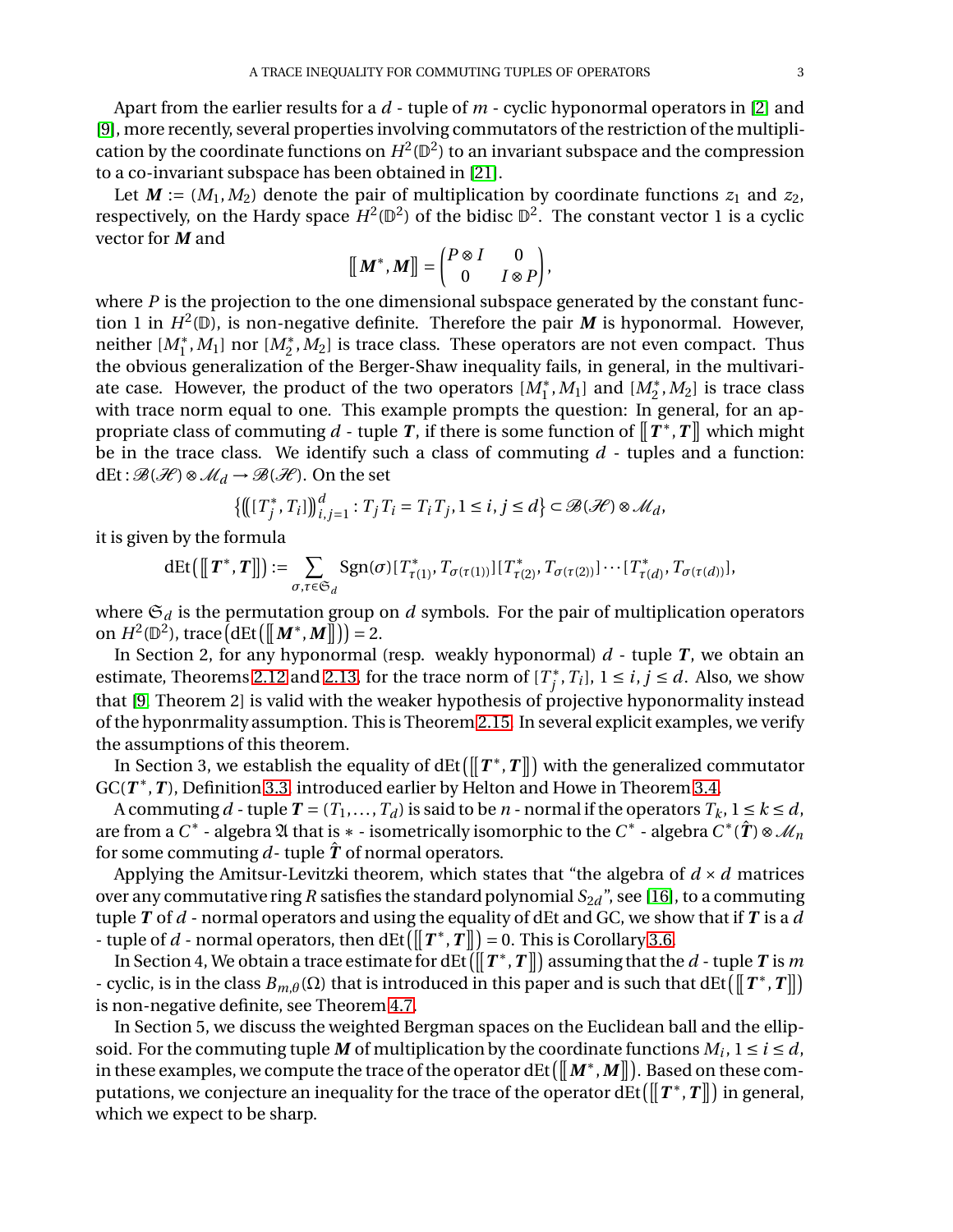### 2. A CLASS OF HYPONORMAL *d*- TUPLES

Given a commuting  $d$  - tuple of bounded linear operators  $T = (T_1, ..., T_d)$ , our main goal is to find what natural conditions must be imposed on *T* to ensure that the commutators  $[T<sup>*</sup><sub>j</sub>, T<sub>i</sub>], 1 ≤ *i*, *j* ≤ *d*, are in trace class. Several conditions on *T* are known (see [2, 9]) which$  $[T<sup>*</sup><sub>j</sub>, T<sub>i</sub>], 1 ≤ *i*, *j* ≤ *d*, are in trace class. Several conditions on *T* are known (see [2, 9]) which$  $[T<sup>*</sup><sub>j</sub>, T<sub>i</sub>], 1 ≤ *i*, *j* ≤ *d*, are in trace class. Several conditions on *T* are known (see [2, 9]) which$  $[T<sup>*</sup><sub>j</sub>, T<sub>i</sub>], 1 ≤ *i*, *j* ≤ *d*, are in trace class. Several conditions on *T* are known (see [2, 9]) which$ achieve this goal. The theorem below provides an easy construction of such commuting *d* tuple of operators starting from a single operator *T* . First, we make a simple observation.

<span id="page-3-1"></span>**Proposition 2.1.** *Let <sup>A</sup>* <sup>=</sup> (*A*1,..., *<sup>A</sup><sup>d</sup>* ) *be a commuting projectively hyponormal (resp. hyponormal) tuple of operators on a Hilbert space*  $\mathcal{H}_1$  *and* T *be a hyponormal operator on (possibly) some other Hilbert space*  $\mathcal{H}_2$ . *Then*  $A \otimes T = (A_1 \otimes T, \ldots, A_d \otimes T)$  *is a commuting projectively hyponormal (resp. hyponormal) tuple of operators on*  $\mathcal{H}_1 \otimes \mathcal{H}_2$ .

*Proof.* For the first half of the proof, assume that *A* is projectively hyponormal. For an arbitrary choice of  $\alpha = (\alpha_1, ..., \alpha_d) \in \mathbb{C}^d$ , let  $A_\alpha := \sum_{i=1}^d$  $\alpha$ <sup>*i*</sup> *A*<sub>*i*</sub> and  $(A \otimes T)$ *α* :=  $\sum_{i=1}^{d}$  $\frac{a}{i-1} \alpha_i (A_i \otimes T) =$  $A_{\alpha} \otimes T$ . Since *A* is commuting projectively hyponormal, we have  $[(A_{\alpha})^*, (A_{\alpha})] \ge 0$  for each  $\alpha \in \mathbb{C}^d$ . Now,

$$
[(A_{\alpha} \otimes T)^*, (A_{\alpha} \otimes T)] = (A_{\alpha})^* (A_{\alpha}) \otimes T^* T - (A_{\alpha}) (A_{\alpha})^* \otimes TT^*
$$
  
\n
$$
\ge (A_{\alpha})^* (A_{\alpha}) \otimes TT^* - (A_{\alpha}) (A_{\alpha})^* \otimes TT^*
$$
  
\n
$$
= [(A_{\alpha})^*, (A_{\alpha})] \otimes TT^*
$$
  
\n
$$
\ge 0.
$$

A similar proof:  $\left[\left(A \otimes T\right)^*, A \otimes T\right] \ge \left[\left[A^*, A\right]\right] \otimes TT^* \ge 0$  completing the proof in the case *A* is  $h$ yponormal.

What additional condition must be imposed on a hyponormal *<sup>d</sup>* - tuple *<sup>A</sup>* <sup>⊗</sup>*<sup>T</sup>* to conclude that

$$
[[(A\otimes T)^*,A\otimes T]]:(\mathcal{H}_1\otimes \mathcal{H}_2)\otimes \mathbb{C}^d\to (\mathcal{H}_1\otimes \mathcal{H}_2)\otimes \mathbb{C}^d
$$

is in trace class? The following theorem provides a set of very restrictive conditions ensuring this.

<span id="page-3-3"></span>**Theorem 2.2.** Let  $A := (A_1, \ldots, A_d)$  be a  $d$  - tuple of commuting normal Hilbert-Schmidt oper*ators on a Hilbert space*  $H_1$  *and* T *be a hyponormal operator on a second (possibly different) Hilbert space*  $\mathcal{H}_2$ . Assume that T is m-polynomially cyclic. Then  $A \otimes T := (A_1 \otimes T, \ldots, A_d \otimes T)$ *is a commuting hyponormal d - tuple of operators and*

$$
\left\|\left[A_j^*\otimes T^*,A_i\otimes T\right]\right\|_1\leq \frac{m}{\pi}v\big(\sigma(T)\big)\|A_i\|_2\|A_j\|_2, 1\leq i,j\leq d,
$$

*where ν is the normalized Lebesgue measure.*

*Proof.* Since *T* is a hyponormal and *m*- polynomially cyclic operator on  $\mathcal{H}_2$ , by the Berger-Shaw theorem, trace  $([T^*, T]) \leq \frac{m}{\pi}$  $\frac{m}{\pi}$  *ν*(*σ*(*T*)). For  $1 \le i, j \le d$ , using Fuglede theorem for commuting normal operators, we have

$$
[(A_j \otimes T)^*, (A_i \otimes T)] = A_j^* A_i \otimes [T^*, T] = A_i A_j^* \otimes [T^*, T]
$$
\n(2.1)

Using Equation [\(2.1\)](#page-3-0), we obtain the equality

<span id="page-3-2"></span><span id="page-3-0"></span>
$$
\left[ \left( A \otimes T \right)^*, A \otimes T \right] = \begin{pmatrix} A_1 \\ \vdots \\ A_d \end{pmatrix} \left( A_1^* \quad \dots \quad A_d^* \right) \otimes \left[ T^*, T \right]. \tag{2.2}
$$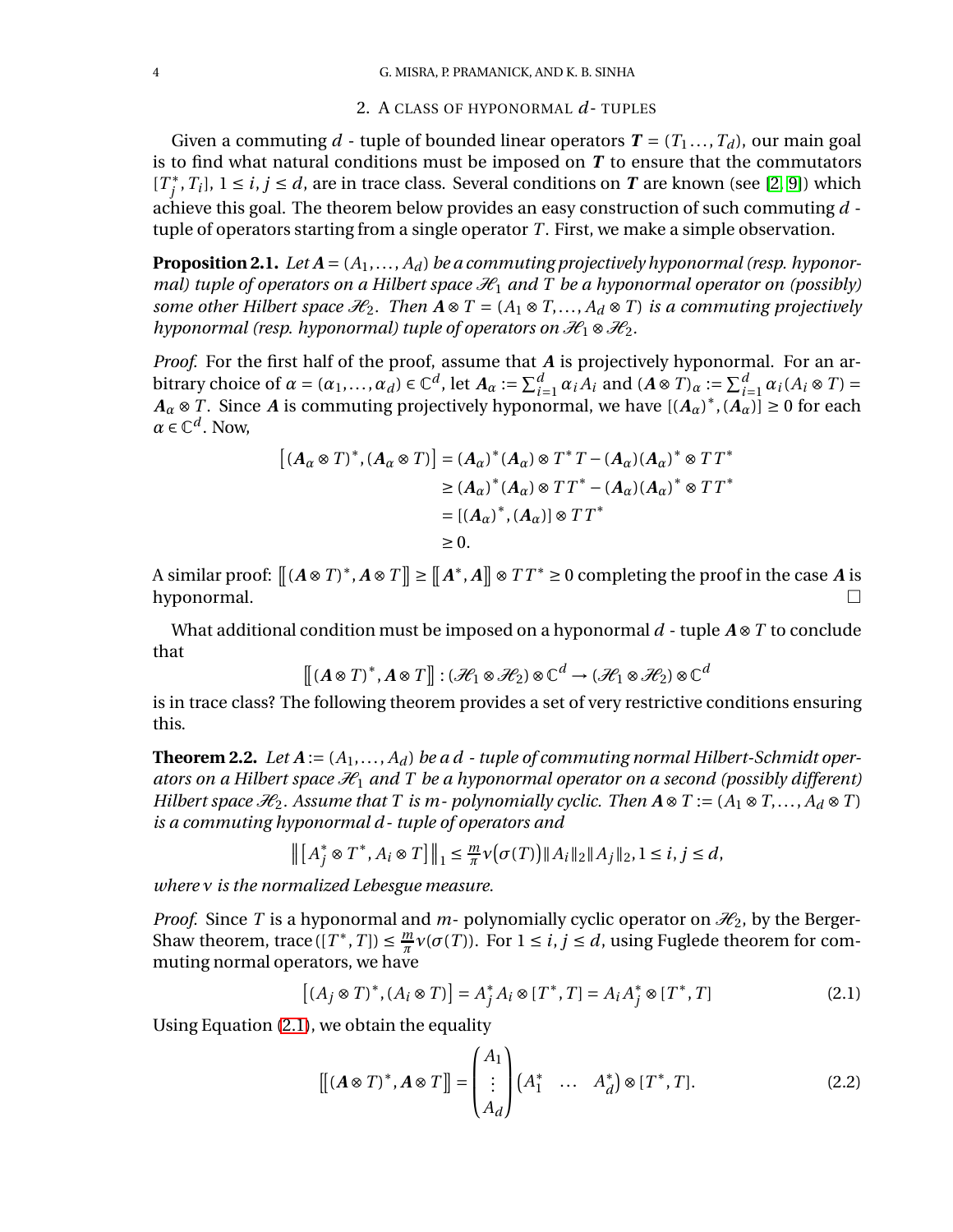Since *<sup>T</sup>* is hyponormal by hypothesis, it follows that the commuting tuple *<sup>A</sup>* <sup>⊗</sup>*<sup>T</sup>* is hyponormal.

Also, since  $A_i$ ,  $1 \leq i \leq d$ , is a Hilbert-Schmidt operator, it follows that  $A_iA_j^*,$   $1 \leq i,j \leq d$ , is in trace-class. The operator  $[T^*,T]$  is in trace-class, consequently (using Equation [\(2.1\)](#page-3-0)), we conclude that  $[A_j^* \otimes T^*, A_i \otimes T], 1 \le i, j \le d$ , is in trace-class. Moreover, we have

$$
\begin{aligned} \left\| \left[ (A_j \otimes T)^*, (A_i \otimes T) \right] \right\|_1 &= \left\| A_j^* A_i \otimes \left[ T^*, T \right] \right\|_1 \\ &= \text{trace} \big( | A_j^* A_i | \big) \text{trace} \big[ T^*, T \big] \\ &\leq \frac{m}{\pi} \nu \big( \sigma(T) \big) \left\| A_i \right\|_2 \left\| A_j \right\|_2, \end{aligned}
$$

where the last inequality follows since  $||AB||_1 \le ||A||_2||B||_2$  for any pair of Hilbert - Schmidt operators *A* and *B*. operators *A* and *B*.

The following lemma is certainly well known, however for the shake of completeness, we provide a proof.

<span id="page-4-0"></span>**Lemma 2.3.** Let X, Z be positive operators on some Hilbert space  $\mathcal{H}_1$  and Y be a nonzero *operator on (possibly) some other Hilbert space*  $\mathcal{H}_2$ . Assume that either

$$
X \otimes Y^* Y \ge Z \otimes Y Y^*, \text{ or } Y^* Y \otimes X \ge Y Y^* \otimes Z.
$$

*Then*  $X \geq Z$ .

*Proof.* Suppose  $X \otimes Y^* Y \ge Z \otimes Y Y^*$ . For any pair of unit vectors  $u \in \mathcal{H}_1$  and  $v \in \mathcal{H}_2$ , we have  $\langle Xu, u \rangle \| Yv \|^2 = \langle X \otimes Y^* Y u \otimes v, u \otimes v \rangle$ 

$$
\geq \langle Z \otimes Y Y^* u \otimes v, u \otimes v \rangle = \langle Z u, u \rangle ||Y^* v||^2. \tag{2.3}
$$

Taking supremum over all unit vectors *v* ∈  $\mathcal{H}_2$ , we see that *X* ≥ *Z*. The proof is similar if we start with the inequality *Y* \* *Y* ⊗ *X* > *Y Y* \* ⊗ *Z*. start with the inequality  $Y^*Y \otimes X \geq YY^* \otimes Z$ .

In passing, we note that there is a converse to Proposition [2.1,](#page-3-1) which we give below.

**Proposition 2.4.** *Let*  $A = (A_1, ..., A_d)$  *be d-tuple of operators on a Hilbert space*  $\mathcal{H}_1$  *and*  $T$ *be a nonzero operator on (possibly) some other Hilbert space*  $\mathcal{H}_2$ . Assume that the tuple of *operators*  $A \otimes T$  := ( $A_1 \otimes T$ ,...,  $A_d \otimes T$ ) *on*  $\mathcal{H}_1 \otimes \mathcal{H}_2$  *is commuting and projectively hyponormal (resp. hyponormal). Then we have the following.*

- (i) *Each of the operators*  $A_1, \ldots, A_d$  *is hyponormal on*  $\mathcal{H}_1$  *and the operator* T *is hyponormal on*  $\mathcal{H}_2$ *.*
- (ii) *The tuple of operators A is commuting and projectively hyponormal (resp. hyponormal)* on  $\mathcal{H}_1$ .

*Proof.* Since *A* ⊗ *T* is projectively hyponormal, the commutators

$$
[A_i^* \otimes T^*, A_i \otimes T] = (A_i^* A_i \otimes T^* T - A_i A_i^* \otimes T T^*) \ge 0.
$$

First, applying Lemma [2.3](#page-4-0) with  $X = A_i^* A_i$ ,  $Z = A_i A_i^*$  and  $Y = T$ , and then with  $X = T^* T$ ,  $Z = T^* T$ *T T*<sup>\*</sup> and *Y* = *A*<sub>*i*</sub>, we conclude that *A*<sub>*i*</sub>, 1 ≤ *i* ≤ *d*, and *T* are hyponormal. By hypothesis,

$$
0 = [(A_i \otimes T), (A_j \otimes T)]
$$

$$
= [A_i, A_j] \otimes T^2
$$

whenever  $i \neq j$ . This implies: either  $[A_i, A_j]=0$  or  $T^2=0$ . If  $T^2=0$ , then the spectral radius of *T*,  $r(T) = 0$ . Since *T* is a hyponormal operator we have  $r(T) = ||T||$  (see [\[19,](#page-28-7) Theorem 1]). So  $||T|| = 0$  which is a contradiction. Hence we have  $[A_i, A_j] = 0$ .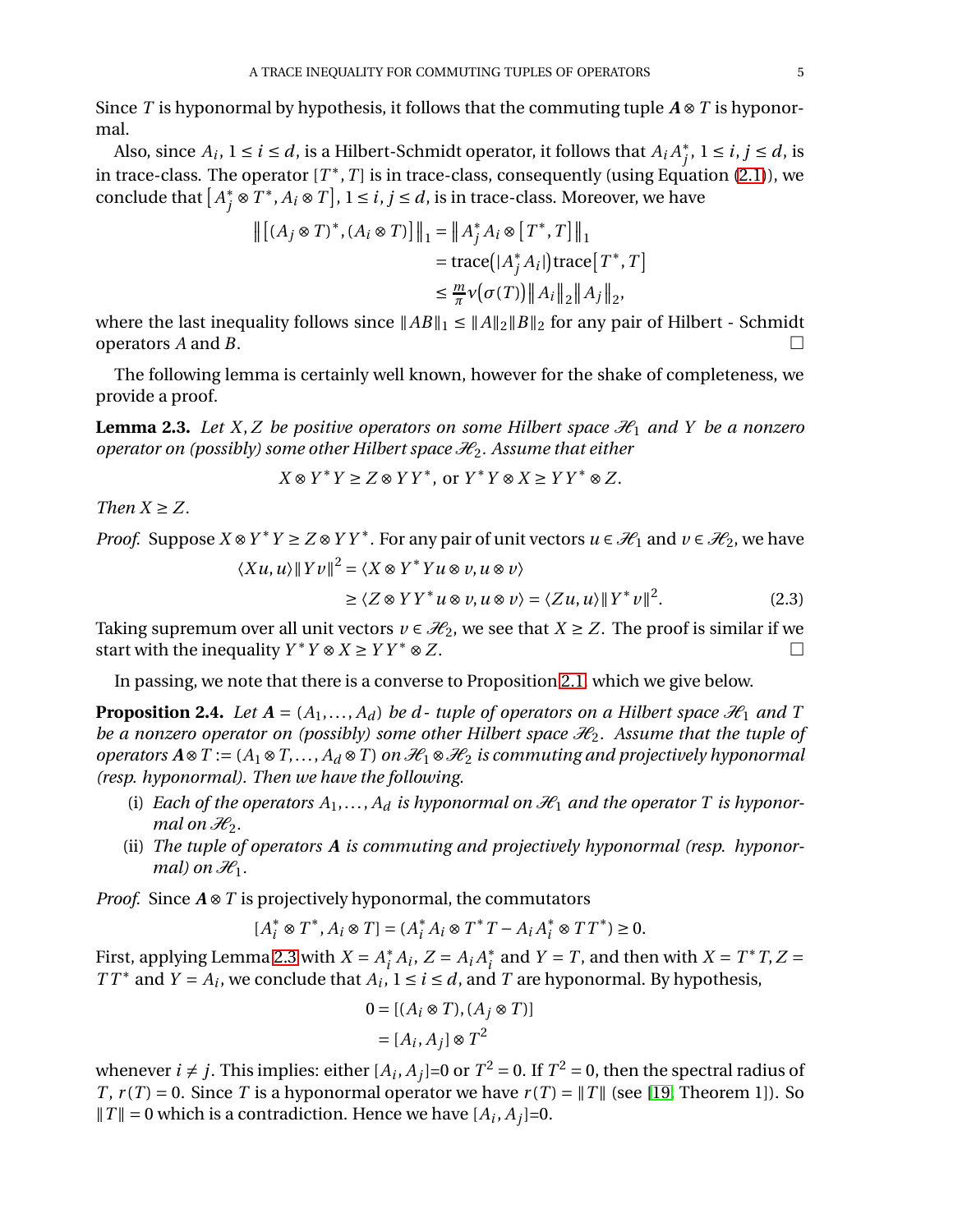For an arbitrary choice of complex numbers  $\alpha_1, \ldots, \alpha_d$ , let  $A_\alpha := \sum_{i=1}^d \alpha_i A_i$ . If  $A \otimes T$  is assumed to be projectively hyponormal, then  $[(A_{\alpha} \otimes T)^{*}, A_{\alpha} \otimes T] \ge 0$ . Now, setting

$$
X := A_{\alpha}^* A_{\alpha}, Z := A_{\alpha} A_{\alpha}^* \text{ and } Y := T,
$$

and applying Lemma [2.3,](#page-4-0) it follows that *A* is projectively hyponormal.

A similar proof: Set

$$
X:=\begin{pmatrix} A_1^*A_1 & \dots & A_d^*A_1 \\ \vdots & \ddots & \vdots \\ A_1^*A_d & \dots & A_d^*A_d \end{pmatrix}, \ Z:=\begin{pmatrix} A_1A_1^* & \dots & A_1A_d^* \\ \vdots & \ddots & \vdots \\ A_dA_1^* & \dots & A_dA_d^* \end{pmatrix},
$$

both acting on the Hilbert space  $\mathcal{H}_1 \otimes \mathbb{C}^d$ , and  $Y := T$ . The hypotheses of Lemma [2.3](#page-4-0) are met when *A* ⊗ *T* is assumed to be hyponormal (see Equation [\(2.2\)](#page-3-2)). Thus, in this case, we have  $X \ge Z$  completing the proof of the hyponormality of the commuting *d* - tuple *A*.  $X \geq Z$  completing the proof of the hyponormality of the commuting  $d$  - tuple  $A$ .

2.1. **Hyponormality and trace class commutators.** For many of the *d*- tuple of operators discussed in the previous section, we show that the conclusion of the Douglas-Yan theorem, which is recalled below, remains valid even though, they don't necessarily satisfy the hypotheses of the theorem. One of these hypotheses is that of the Krull dimension of the quotient  $\mathbb{C}[z_1,\ldots,z_d]/\mathscr{I}_T$ , where

$$
\mathscr{I}_T = \{p \in \mathbb{C}[z_1,\ldots,z_d] : p(T) = 0\}
$$

is the *vanishing ideal* of the *d* - tuple *T* .

**Definition 2.5** (Krull dimension). The Krull dimension of a ring  $\mathcal{R}$  is defined to be the maximum of those positive integers *n* for which there is an ascending chain of prime ideals of the form

$$
\{0\} = P_0 \subsetneq P_1 \subsetneq \ldots \subsetneq P_n \subsetneq \mathcal{R}.
$$

We also give some natural examples of commuting *d*- tuples of operators satisfying the hypothesis of the Douglas-Yan theorem. Finally, we indicate a proof of this theorem with the weaker hypothesis of projective hyponormality.

**Theorem 2.6.** *Let*  $T = (T_1, ..., T_d)$  *be a hyponormal d-tuple of operators on the Hilbert space*  $\mathcal{H}$  such that **T** is finitely polynomially cyclic. If the Krull dimension of  $\mathbb{C}[z_1,\ldots,z_d]/\mathcal{I}_T$  is 1, *then*  $[T_j^*, T_i]$  *is in trace-class for all i*,  $j(1 \le i, j \le d)$ *.* 

An algebraic closed set  $V \subseteq \mathbb{C}^d$  is the set of common zeros of a set of polynomials in  $\mathbb{C}[z_1,\ldots,z_d]$ . Furthermore, if  $\mathcal{I}_V \subseteq \mathbb{C}[z_1,\ldots,z_d]$  is the ideal of all polynomials vanishing on the set *V*, then the set *V* is called an algebraic curve if  $\dim(\mathbb{C}[z_1,\ldots,z_d]/\mathcal{I}_V) = 1$ . A closed algebraic set *V* is said to be thin if it is a subset of an algebraic curve. In the special case, when the *d*- tuple  $T$  is subnormal,  $\dim(\mathbb{C}[z_1,\ldots,z_d]/\mathscr{I}_T) = 1$  is equivalent to the fact that the Taylor joint spectrum of the *d*- tuple is thin, see [\[9\]](#page-28-5).

It is proved in Theorem [2.2](#page-3-3) that the commutators  $[(A_j \otimes T)^*, A_i \otimes T], 1 \le i, j \le d$ , belong to the trace class after having imposed suitable hypothesis on the commuting tuple *A* and the operator *T* . This set of hypotheses does not include polynomial cyclicity of the commuting *d*- tuple  $A \otimes T$ . Polynomial cyclicity is one of the two main assumptions in the Douglas-Yan theorem. However, we show that the Taylor joint spectrum of the commuting *d*- tuple *A* ⊗ *T* appearing in Theorem [2.2](#page-3-3) is a union of thin sets. This was the other hypothesis in the Douglas-Yan Theorem. The Theorem stated below is slightly more general than [\[4,](#page-28-8) Proposition 3.16], however, the proof is similar and therefore omitted.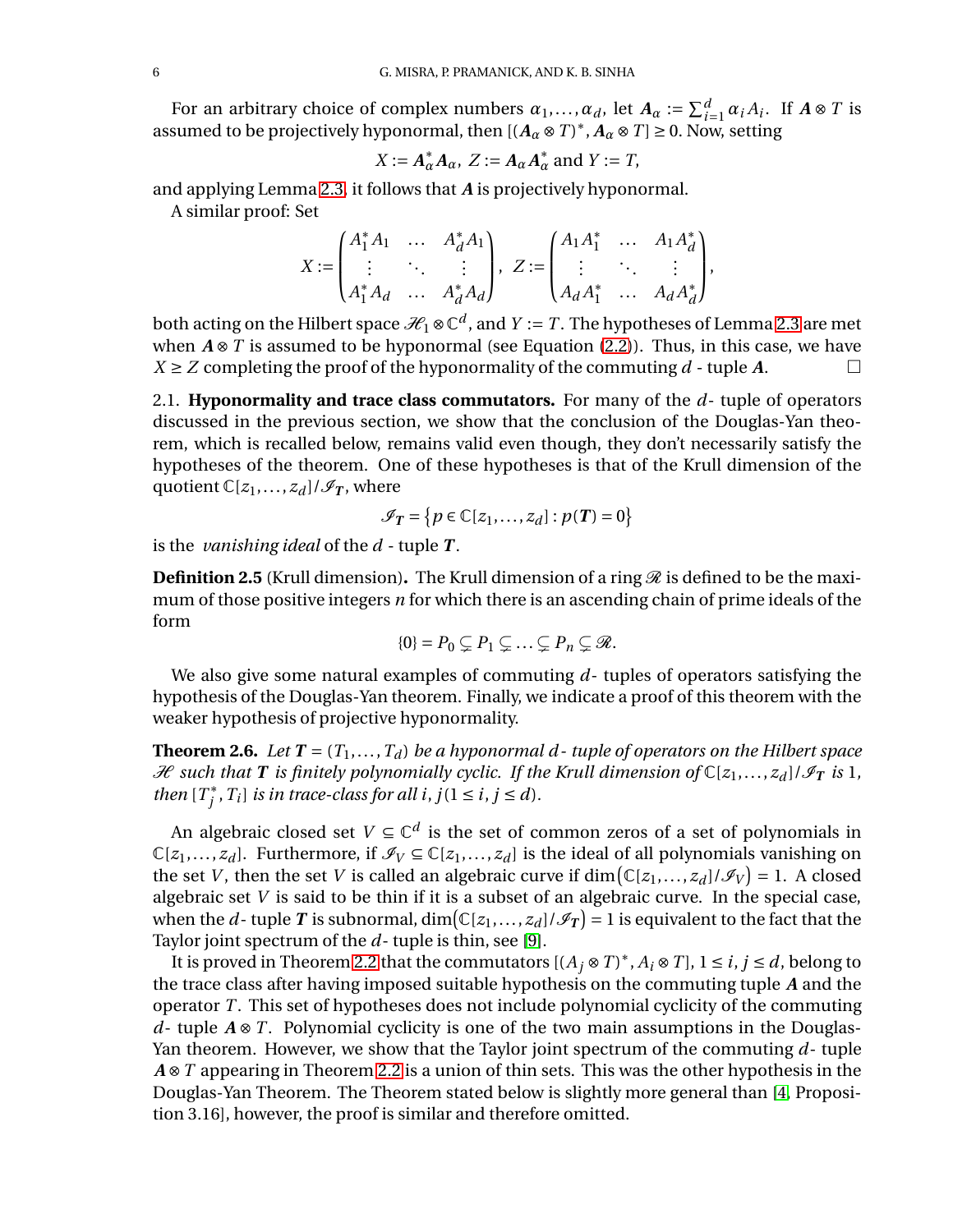<span id="page-6-0"></span>**Proposition 2.7.** *Let*  $\{S_i := (S_{i1},...,S_{id})\}_{i=1}^n$  *where*  $n \in \mathbb{N} \cup \{\infty\}$ *, be a set of commuting di* **i** *containt*  $f(x_1, ..., x_{i-1})$  *i*<sub>*i*</sub> *i*<sub>*i*</sub> *lines i*  $f(x_1, ..., x_{i-1})$  *i*<sub>*i*</sub> *lilent spaces H<sub>i</sub>*. Then the Taylor joint spectrum  $\sigma$ ( $\oplus_{i=1}^n$  $\sum_{i=1}^{n}$ **S**<sub>*i*</sub>) of the direct sum  $\oplus_{i=1}^{n}$  $\sum_{i=1}^{n}$ **S**<sub>*i*</sub> *equals* ∪ $\frac{n}{i}$  $\frac{n}{i=1}\sigma(\mathbf{S}_i)$ .

The Theorem below follows directly from Proposition [2.7.](#page-6-0)

<span id="page-6-1"></span>**Theorem 2.8.** Let  $A := (A_1, \ldots, A_d)$  be a d-tuple of commuting normal Hilbert-Schmidt oper*ators on a Hilbert space*  $\mathcal{H}_1$  *and T be an operator on a second (possibly different) Hilbert space*  $\mathcal{H}_2$ . Then the joint spectrum of the commuting d - tuple of operators  $A \otimes T := (A_1 \otimes T, \ldots, A_d \otimes T)$ *is a countable union of thin sets.*

*Proof.* Let  $\boldsymbol{\lambda}^{(k)} = (\lambda_i^{(k)})$  $i^{(k)}$ <sub>*i*</sub> i − *i* ≤ *k* ≤ *d*, *I* countable, be the set of eigenvalues of *A*<sub>*k*</sub>. We can assume, without loss of generality, that  $A_k = \sum_i \lambda_i^{(k)}$  $i^{(k)}P_i^{(k)}$  $p_i^{(k)}$ , where  $P_i^{(k)}$  $i^{(k)}$  is the orthogonal projection to the eigenspace corresponding to  $\lambda_i^{(k)}$  $i^{(k)}$ . Consequently, the tuple  $A \otimes T$  is the direct sum

$$
\bigoplus_{i\in I} \left(\lambda_i^{(1)} T, \ldots, \lambda_i^{(d)} T\right).
$$

For a fixed *i*  $\in$  *I*, the spectrum of the operator  $(\lambda_i^{(1)})$  $\lambda_i^{(1)}$  *T*, ...,  $\lambda_i^{(d)}$  $\binom{d}{i}$  *T*) is the set {( $\lambda_i^{(1)}$  $\lambda_i^{(1)}$  z, ...,  $\lambda_i^{(d)}$  $\binom{u}{i}$ z) :  $z \in \sigma(T)$ }  $\subseteq \mathbb{C}^d$ . Now, applying Proposition [2.7,](#page-6-0) we conclude that the spectrum of the *d*-tuple of operators *<sup>A</sup>* <sup>⊗</sup>*<sup>T</sup>* is the set

$$
\sigma(A \otimes T) = \bigcup_{i \in I} \{ (\lambda_i^{(1)} z, \dots, \lambda_i^{(d)} z) : z \in \sigma(T) \}.
$$

Thus  $\sigma(A \otimes T)$  is a union of at most countably many thin sets.

*Remark* 2.9*.* The simple examples of Theorem [2.2](#page-3-3) show that the conclusion of membership in the trace class can be achieved without imposing either of the hypotheses mandated in the Douglas-Yan theorem.

As shown in Theorem [2.8,](#page-6-1) the spectrum of the *<sup>d</sup>* - tuple of commuting operators *<sup>A</sup>* <sup>⊗</sup>*<sup>T</sup>* , in general, is only a countable union of thin sets. Although, if *A* is a commuting *d*- tuple with the property:

$$
card\{\boldsymbol{\lambda} := (\lambda^{(1)}, \ldots, \lambda^{(d)}) \mid \boldsymbol{\lambda} \in \sigma(A)\} < \infty,
$$

then the  $\sigma(A \otimes T)$  is a union of finitely many thin sets and therefore it is thin.

The following proposition gives a different set of examples satisfying the hypotheses of the Douglas-Yan theorem.

Recall that an operator *T* (resp. *d* - tuple) of hyponormal operator is said to be *pure* if it has no reducing subspace  $\mathcal{H}_0$  such that *T* restricted to  $\mathcal{H}_0$  is normal.

**Proposition 2.10.** *If T is a pure hyponormal operator, and*  $\mathscr{I}_T \subseteq \mathbb{C}[z]$  *is the vanishing ideal of*  $T := (T, ..., T^d)$ , then dim  $(\mathbb{C}[z]/\mathcal{I}_T) = 1$ . Moreover, if T is m - cyclic, then  $(T, ..., T^d)$  is n *cyclic for some n,*  $n \leq m$ *.* 

*Proof.* Clearly, if *T* is *m*- polynomially cyclic, then  $(T, \ldots, T^d)$  is *n*- polynomially cyclic for some *n* with  $n \le m$ . By definition the ideal  $\mathcal I$  generated by the polynomials  $p_T^{(1)}$  $p_T^{(1)},...,p_T^{(d-1)}:$  $p_{\scriptscriptstyle T}^{\scriptscriptstyle (1)}$  $T^{(1)}(z) = z_1^2 - z_2, \ldots, p_T^{(d-1)}(z) = z_1^d - z_d$  is included in  $\mathcal{I}_T$ .

The kernel of the map  $\Phi : \mathbb{C}[z_1,\ldots,z_d] \to \mathbb{C}[z]$  given by  $(\Phi f)(z) = f(z, z^2, \ldots, z^d)$  is  $\mathcal I$  and therefore,  $\mathbb{C}[z_1,\ldots,z_d]/\mathscr{I} \cong \mathbb{C}[z]$ . It follows that the Krull dimension of  $\mathbb{C}[z_1,\ldots,z_d]/\mathscr{I}$  equals that of  $\mathbb{C}[z]$ , which is 1. Therefore, to complete the proof, all we have to do is show that  $\mathscr{I}_T$  is included in  $\mathcal{I}$ .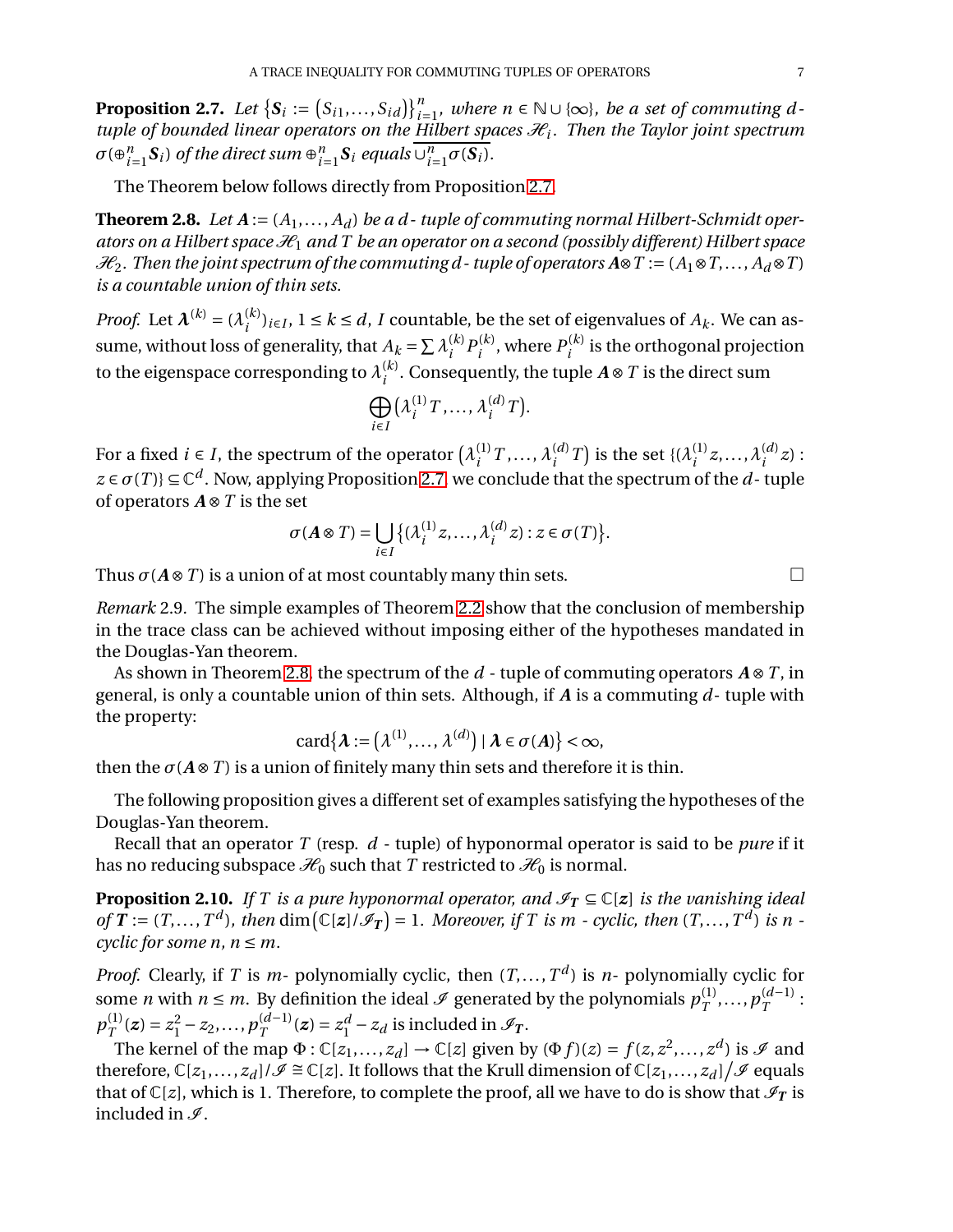If there is a polynomial *p* not in  $\mathcal{I}$  such that  $p(T, T^2, ..., T^d) = 0$ , then the polynomial  $\phi(p)(z) := p(z, z^2, \ldots, z^d)$  is not the zero polynomial and  $\phi(p)(T) = 0$ . But  $\phi(p)(T) = 0$  if and only if the spectrum of *T* is finite. Now, if *T* is a pure hyponormal operator, then the spectrum of *T* can not be discrete hence cannot be finite (see [\[19,](#page-28-7) Cor. 2]). Therefore, the vanishing ideal of the *d*-tuple  $(T, ..., T^d)$  is the ideal generated by the polynomials  $z_1^2 - z_2, ..., z_1^d - z_d$ . This completes the proof.

Recall that Athavale, in the paper [\[2\]](#page-28-4), had introduced the notion of the projectively hyponormal operators, although, he called them weakly hyponormal. Among other things, the proof of the inequality [\(2.6\)](#page-7-0) appears in the proof of Proposition 4 in his paper. However, the estimate for  $|Trace[T_2^*, T_1]|$  that follows is valid if  $[T_2^*, T_1]$  is trace class. This was claimed in the proposition but not verified. We provide this proof here. For our proof, it is necessary to adopt the following slightly different definition of the trace norm  $||T||_1$ , see [\[18,](#page-28-9) Proposition 3.6.5], which however is equivalent to the expression in Definition [1.1:](#page-1-0)

<span id="page-7-1"></span>
$$
||T||_1 = \sup_{\{f_n\},\{g_n\}} \sum_{n=1}^{\infty} |\langle Tf_n, g_n \rangle|, \tag{2.4}
$$

where the supremum is taken over all pairs  ${f_n}$  and  ${g_n}$  of orthonormal sets in the Hilbert space  $\mathcal{H}$ .

<span id="page-7-2"></span>**Lemma 2.11.** Let  $T = (T_1, ..., T_d)$  be a commuting projectively hyponormal d- tuple of op*erators on the Hilbert space*  $\mathcal{H}$ *. Furthermore, assume that for*  $1 \leq k \leq d$ *, each*  $[T_k^*, T_k]$  *is in trace-class.* Then  $[T_j^*, T_k]$  *is also in trace-class for all*  $1 \leq k, j \leq d$ .

*Proof.* From the projective hyponormality of *T* , for any fixed pair of indices *j*,*k*, it follows that

$$
|\alpha_j|^2 \langle f, [T_j^*, T_j]f \rangle + 2\operatorname{Re} \bar{\alpha}_j \alpha_k \langle f, [T_j^*, T_k]f \rangle + |\alpha_k|^2 \langle f, [T_k^*, T_k]f \rangle \ge 0, \alpha_j, \alpha_k \in \mathbb{C}, f \in \mathcal{H}, (2.5)
$$

where  $\alpha_j,\alpha_k$  are an arbitrary pair of complex numbers. By a reasoning identical to the derivation of the Cauchy-Schwarz inequality, we get

<span id="page-7-0"></span>
$$
|\langle f, [T_j^*, T_k]f \rangle|^2 \le \langle f, [T_j^*, T_j]f \rangle \langle f, [T_k^*, T_k]f \rangle, f \in \mathcal{H}.
$$
 (2.6)

For  $f, g \in \mathcal{H}$ , using the polarization identity and Equation [\(2.6\)](#page-7-0) together, we have

$$
4|\langle f, [T_j^*, T_k]g \rangle| \le |\langle f + g, [T_j^*, T_k](f + g) \rangle| + |\langle f - g, [T_j^*, T_k](f - g) \rangle|
$$
  
+ |\langle f + ig, [T\_j^\*, T\_k](f + ig) \rangle| + |\langle f - ig, [T\_j^\*, T\_k](f - ig) \rangle|  

$$
\le (\langle f + g, [T_k^*, T_k](f + g) \rangle \langle f + g, [T_j^*, T_j](f + g) \rangle)^{\frac{1}{2}}
$$
  
+ |\langle f - g, [T\_k^\*, T\_k](f - g) \rangle \langle f - g, [T\_j^\*, T\_j](f - g) \rangle)^{\frac{1}{2}}  
+ |\langle f + ig, [T\_k^\*, T\_k](f + ig) \rangle \langle f + ig, [T\_j^\*, T\_j](f + ig) \rangle)^{\frac{1}{2}}  
+ |\langle f - ig, [T\_k^\*, T\_k](f - ig) \rangle \langle f - ig, [T\_j^\*, T\_j](f - ig) \rangle)^{\frac{1}{2}}.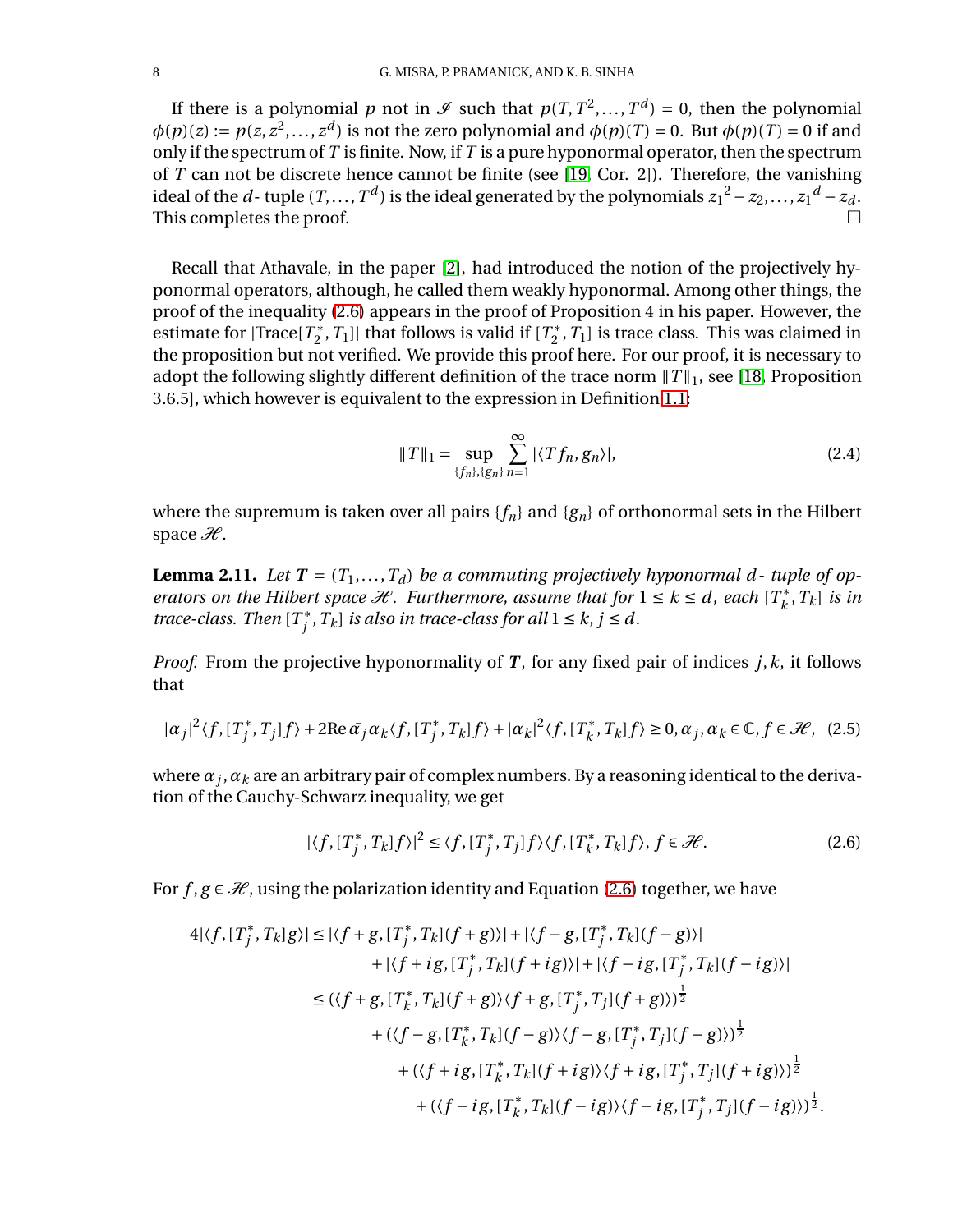Next using the inequality  $xy \le \frac{x^2 + y^2}{2}$  $\frac{y+y^2}{2}$ , *x*, *y*  $\in \mathbb{R}_+$  and collecting the appropriate terms back for another application of polarization identity we get that

$$
4|\langle f, [T_j^*, T_k]g \rangle| \le \frac{1}{2} (\langle f+g, [T_k^*, T_k](f+g) \rangle + \langle f+g, [T_j^*, T_j](f+g) \rangle + \langle f-g, [T_k^*, T_k](f-g) \rangle + \langle f-g, [T_j^*, T_j](f-g) \rangle + \langle f+ig, [T_k^*, T_k](f+ig) \rangle + \langle f+ig, [T_j^*, T_j](f+ig) \rangle + \langle f-ig, [T_k^*, T_k](f-ig) \rangle + \langle f-ig, [T_j^*, T_j](f-ig) \rangle = 2(\langle f, [T_k^*, T_k]f \rangle + \langle g, [T_k^*, T_k]g \rangle + \langle f, [T_j^*, T_j]f \rangle + \langle g, [T_j^*, T_j]g \rangle),
$$

where we have also used the fact that  $[T^*_j, T_j] \geq 0$  for all  $j.$  For any pair of orthonormal sets {*fn*} and {*gn*} ,

$$
\sum_{n} |\langle f_n, [T_j^*, T_k] g_n \rangle| \leq \frac{1}{2} \Big( \sum_{n} \langle f_n, [T_k^*, T_k] f_n \rangle + \sum_{n} \langle g_n, [T_k^*, T_k] g_n \rangle + \sum_{n} \langle f_n, [T_j^*, T_j] f_n \rangle + \sum_{n} \langle g_n, [T_j^*, T_j] g_n \rangle \Big)
$$
  

$$
\leq \frac{1}{2} \Big( 2 \big[ \|T_k^*, T_k\| \|_1 + 2 \big[ \|T_j^*, T_j\| \|_1 \Big)
$$
  

$$
= \big[ \|T_k^*, T_k\| \|_1 + \big[ \|T_j^*, T_j\| \|_1 \Big].
$$

Taking supremum over all possible orthonormal sets and using [\(2.4\)](#page-7-1) we get that

$$
\begin{aligned} \left\| [T_j^*, T_k] \right\|_1 &= \left\| [T_k^*, T_j] \right\|_1 = \sup_{\{f_n\} \{g_n\}} \sum_n |\langle [T_k^*, T_j] f_n, g_n \rangle| \\ &= \sup_{\{f_n\} \{g_n\}} \sum_n |\langle f_n, [T_j^*, T_k] g_n \rangle| \le \left\| [T_k^*, T_k] \right\|_1 + \left\| [T_j^*, T_j] \right\|_1 < \infty. \tag{2.7} \end{aligned}
$$

Thus  $[T_j^*, T_k]$  is in trace class.

For  $i \neq j$ , the estimate of the trace norm  $[T^*_j, T_i]$ ,  $1 \leq i, j \leq d$ , obtained in Theorem [2.13](#page-8-1) is less than or equal to half of the estimate of the same norm obtained in Theorem [2.12,](#page-8-0) which is only natural because of the stronger hypotheses in Theorem [2.13.](#page-8-1)

<span id="page-8-0"></span>**Theorem 2.12.** Let  $T = (T_1, \ldots, T_d)$  be a projectively hyponormal d-tuple of operators. Sup*pose that each*  $T_i$ *,*  $1 \leq i \leq d$ *, is*  $m_i$  *- polynomially cyclic. Then the operators*  $[T^*_j, T_i]$  *are in trace class. Moreover, we have*

<span id="page-8-2"></span>
$$
\left\| [T_j^*, T_i] \right\|_1 \leq \begin{cases} \frac{m_i}{\pi} \nu(\sigma(T_i)) & \text{if } i = j\\ \frac{m_i}{\pi} \nu(\sigma(T_i)) + \frac{m_j}{\pi} \nu(\sigma(T_j)) & \text{if } i \neq j, \end{cases}
$$

*where*  $v(\sigma(T_i))$  *is the Lebesgue measure of the spectrum of*  $T_i$ *.* 

The verification of the estimate for the trace norm of  $[T^*_j, T_i]$  in Theorem [2.12](#page-8-0) assuming that  $(T_1,...,T_d)$  is projectively hyponormal follows directly from Equation [\(2.7\)](#page-8-2) and the Berger-Shaw theorem.

<span id="page-8-1"></span>**Theorem 2.13.** *Let*  $T = (T_1, ..., T_d)$  *be a hyponormal d-tuple of operators. Suppose that each*  $T_i$ ,  $1 \le i \le d$ , is  $m_i$  - polynomially cyclic. Then the operators  $[T^*_j, T_i]$  are in trace class. Moreover, *we have*

$$
\left\| [T_j^*, T_i] \right\|_1 \leq \begin{cases} \frac{m_i}{\pi} \nu(\sigma(T_i)) & \text{if } i = j\\ \left( \frac{m_i}{\pi} \nu(\sigma(T_i)) \right)^{\frac{1}{2}} \left( \frac{m_j}{\pi} \nu(\sigma(T_j)) \right)^{\frac{1}{2}} & \text{if } i \neq j, \end{cases}
$$

*where*  $v(\sigma(T))$  *is the Lebesgue measure of the spectrum of T.*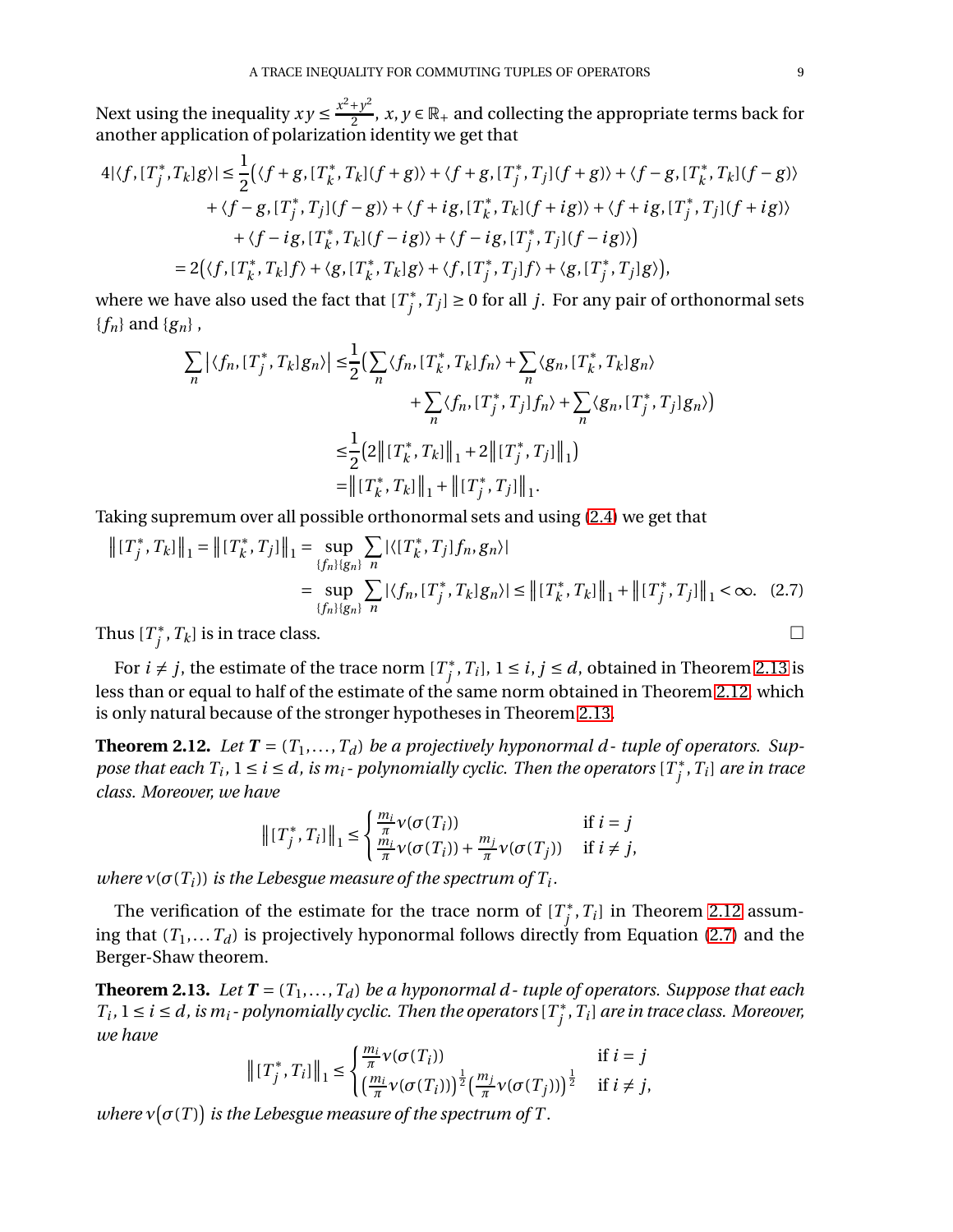*Proof.* Hyponormality of the *d*-tuple *T* gives, for any pair  $x, y \in \mathcal{H}$ ,

$$
\left| \langle [T_j^*, T_i] x, y \rangle \right| \leq \langle [T_i^*, T_i] x, x \rangle^{\frac{1}{2}} \langle [T_j^*, T_j] y, y \rangle^{\frac{1}{2}}.
$$

For any pair of orthonormal sets  $\{f_n\}$  and  $\{g_n\}$ ,

$$
\sum_{n} |\langle [T_{j}^{*}, T_{i}] f_{n}, g_{n} \rangle| \leq \sum_{n} \langle [T_{i}^{*}, T_{i}] f_{n}, f_{n} \rangle^{\frac{1}{2}} \langle [T_{j}^{*}, T_{j}] g_{n}, g_{n} \rangle^{\frac{1}{2}}
$$
  

$$
\leq \left( \sum_{n} \langle [T_{i}^{*}, T_{i}] f_{n}, f_{n} \rangle \right)^{\frac{1}{2}} \left( \sum_{n} \langle [T_{j}^{*}, T_{j}] g_{n}, g_{n} \rangle \right)^{\frac{1}{2}}
$$
  

$$
\leq ||[T_{i}^{*}, T_{i}]||_{1}^{\frac{1}{2}} ||[T_{j}^{*}, T_{j}]||_{1}^{\frac{1}{2}}.
$$

Now the conclusion follows from the definition of the trace norm given in [\(2.4\)](#page-7-1) and the Berger-Shaw theorem.

We point out that Lemma [2.11](#page-7-2) appears in [\[9\]](#page-28-5) with the stronger assumption of hyponormality of the *d* - tuple *T*. Apart from Lemma [2.11,](#page-7-2) we need a second preparatory lemma to prove the Douglas-Yan theorem with the weaker hypothesis of projective hyponormality.

<span id="page-9-1"></span>**Lemma 2.14.** Let  $T = (T_1, \ldots, T_d)$  be a projectively hyponormal commuting d-tuple of opera*tors on a Hilbert space*  $\mathcal H$  *and*  $a_{ij}$ *,*  $1 \leq i \leq k$ ,  $1 \leq j \leq d$ ; *be a set of kd complex scalars. Suppose*  $g_i(T) = \sum_j^d$  $j=1 \ a_{ij} T_j$ ,  $i=1,\ldots,k$ . Then  $(g_1(T),\ldots,g_k(T))$  is also projectively hyponormal on  $\mathcal{H}$ .

*Proof. T* is projectively hyponormal implies the operator  $\alpha_1 T_1 + \alpha_2 T_2 + ... + \alpha_d T_d$  is hyponormal for all  $\alpha_i \in \mathbb{C}$ . Since  $\sum_{i=1}^k \lambda_i g_i(T) = \sum_{j=1}^d (\sum_i^k \lambda_i a_{ij}) T_j$ , therefore  $(g_1(T), \ldots, g_k(T))$  is also projectively hyponormal.  $\square$ 

We state the following theorem without proof, which is a restatement of [\[9,](#page-28-5) Theorem 2] with the weaker hypothesis of projective hyponormality instead of hyponormality. The proof is along the same lines as the original proof combined with Lemma [2.11](#page-7-2) and Lemma [2.14](#page-9-1) and therefore omitted.

<span id="page-9-0"></span>**Theorem 2.15.** Let  $T = (T_1, ..., T_d)$  be a projectively hyponormal commuting d-tuple of oper*ators on a Hilbert space*  $\mathcal H$  *such that* **T** *is m-cyclic. Assume that*  $\mathbb C[z_1,\ldots,z_d]/\mathcal I_T$  *has Krull dimension 1, where*  $\mathscr{I}_T$  *is the vanishing ideal of*  $T$ *, then*  $[T_j^*, T_i]$  *is in trace class for all*  $1 \le i, j \le d$ *.* 

However note that finite cyclicity of *T* has no implication for the finite cyclicity of the individual operators  $T_i$ ,  $1 \le i \le d$ . Consequently, unlike in Theorem [2.12,](#page-8-0) there is no estimate of the trace norm of  $[T_j^*, T_i]$  in Theorem [2.15.](#page-9-0)

In the proof of the following theorem, we consider those polynomials  $p$  in  $\mathbb{C}[z_1,\ldots,z_d]$  with the property that none of the partial derivatives  $\partial_k p$ ,  $1 \leq k \leq d$ , is the zero polynomial. We call such a polynomial *full*.

Suppose  $(T_1, T_2)$  is any pair of commuting operators and  $p(T_1, T_2) = 0$ . If p is not full, then *p* is of the form: (a)  $p(z_1, z_2) = \sum_{k=1}^{m} p(k) p(k)$  $\sum_{k=1}^m a_k z_1^k$  $_1^k$ , or (b)  $p(z_1, z_2) = \sum_k^n$  $\sum_{k=1}^{n} b_k z_2^k$  $\frac{k}{2}$ . In either case, the spectrum of  $T_1$  or  $T_2$  is finite. Now, if  $T_1$  and  $T_2$  are pure hyponormal operators, then the spectrum of neither of these can be discrete hence cannot be finite (see [\[19,](#page-28-7) Cor. 2]). This contradiction shows that for any commuting pair *T*1, *T*<sup>2</sup> of pure hyponormal operators, if *p* is not a full polynomial, then  $p(T_1, T_2)$  cannot be zero.

**Theorem 2.16.** Let  $T = (T_1, T_2)$  be a (pure) projectively hyponormal pair of commuting oper*ators on the Hilbert space* H *such that T is m- polynomially cyclic. Furthermore, assume that*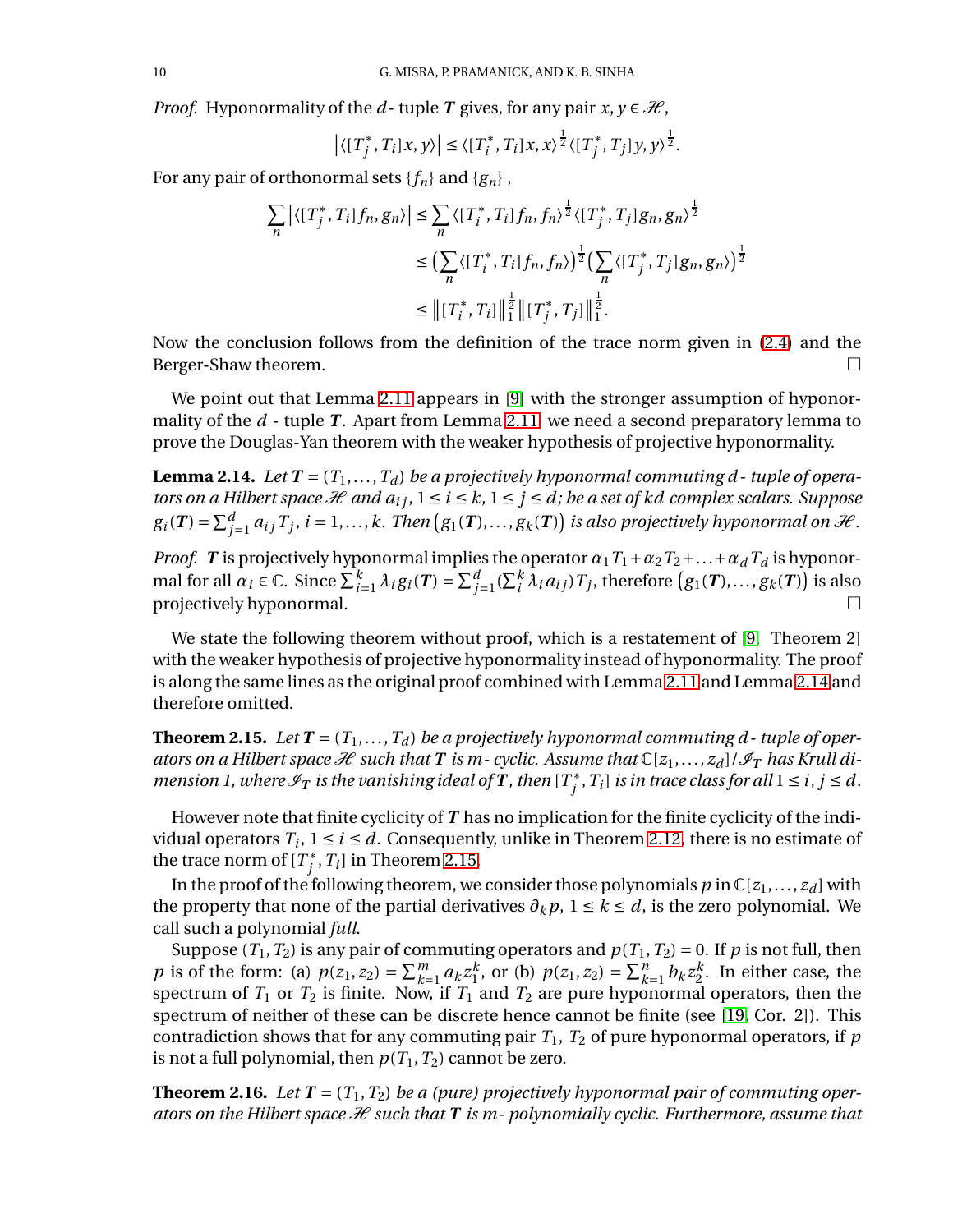*there exists a polynomial*  $p \in \mathbb{C}[z_1, z_2]$  *such that*  $p(T_1, T_2) = 0$ *, then*  $[T_j^*, T_i]$  *is in trace class for all*  $1 \le i, j \le 2$ .

*Proof.* The discussion preceding the theorem shows that if  $p(T_1, T_2) = 0$  for a polynomial p, then it must be full. Let degree of  $z_2$  in *p* be *k*. For any polynomial  $q \in \mathbb{C}[z_1, z_2]$  using the Division algorithm in  $(\mathbb{C}[z_1])[z_2]$  we get

$$
q(z_1, z_2) = q_1(z_1, z_2) p(z_1, z_2) + r(z_1, z_2)
$$

where degree of  $z_2$  in  $r$  is less than  $k$ . Since  $p(T_1, T_2) = 0$  it follows that  $q(T_1, T_2) = r(T_1, T_2)$ . We conclude that  $T_1$  is  $mk$ - polynomially cyclic. Now projective hyponomality of the pair  $T$ implies that  $T_1$  is hyponormal. Hence, by the Berger-Shaw theorem,  $[T_1^*, T_1]$  is in trace-class. Similarly, since  $T_2$  is also polynomially cyclic, one can prove  $[T_2^\ast,T_2]$  is in trace-class. Finally, from Lemma [2.11](#page-7-2) we conclude that for  $1 \le i, j \le 2, [T_j^*, T_i]$  is in trace-class.

It is possible to construct a large class of commuting pairs of operators, using Theorem [2.15,](#page-9-0) where the Douglas-Yan theorem applies with the slightly weaker hypothesis of projective hyponormality.

**Corollary 2.17.** *Let*  $T = (T_1, T_2)$  *be a projectively hyponormal commuting pair of operators on a* Hilbert space  $\mathcal{H}$ . Assume that  $p(T_1, T_2) = 0$  for some  $p \in \mathbb{C}[z_1, z_2]$ . Then  $\dim(\mathbb{C}[z_1, z_2]/\mathcal{I}_T) =$ 1, where  $\mathcal{I}_T$  is the vanishing ideal of **T**.

*Proof.* The only possibilities for the Krull dimension of  $\mathbb{C}[z_1, z_2]/\mathcal{I}_T$  are 1 or 0. But if the Krull dimension is 0, then  $\mathcal{I}_T$  must be a maximal ideal. Since  $T_i$ ,  $i = 1, 2$ , is a pure hyponormal operator, it follows that no maximal ideal can be the vanishing ideal of  $(T_1, T_2)$ . Hence the  $\dim \mathbb{C}[z_1, z_2]/\mathscr{I}_T = 1.$ 

# 3. DETERMINANT AND THE GENERALIZED COMMUTATOR

<span id="page-10-0"></span>Let  $\mathbb{B}_d := \{ z = (z_1, ..., z_d) \in \mathbb{C}^d : |z_1|^2 + \cdots + |z_d|^2 < 1 \}$  be the Euclidean ball. The set of monomials

$$
\big\{\frac{(\lambda)_{|\alpha|}}{\alpha!}z_1^{\alpha_1}\cdots z_d^{\alpha_d}:\boldsymbol{\alpha}=(\alpha_1,\ldots,\alpha_d)\in\mathbb{N}_0^d\big\},\
$$

is a linearly independent set of vectors in  $\mathbb{C}[z]$ , where for  $\lambda > 0$ ,  $(\lambda)_n := \lambda(\lambda + 1) \cdots (\lambda + n - 1)$ is the Pochhammer symbol. The series  $K^{(\lambda)}(z,w) := \sum_{\alpha} (\lambda)_{|\alpha|} z^{\alpha} \bar{w}^{\alpha}$  converges absolutely, uniformly on compact subsets of  $\mathbb{B}_d \times \mathbb{B}_d$ . Furthermore,  $K^{(\lambda)}(z, w) = (1 - \langle z, w \rangle)^{-\lambda}$  defines positive definite kernel on B*<sup>d</sup>* which is holomorphic in the first and anti-holomorphic in the second variable. These are the weighted Bergman kernels of the Euclidean ball  $\mathbb{B}_d$ . They determine a Hilbert space of holomorphic functions  $\mathcal{H}^{(\lambda)}(\mathbb{B}_d)$ ,  $\lambda > 0$ , where  $K^{(\lambda)}$  serves as a *reproducing kernel*, that is,

$$
\langle f, K^{(\lambda)}(\cdot, \boldsymbol{w}) \rangle = f(\boldsymbol{w}), f \in \mathcal{H}^{(\lambda)}(\mathbb{B}_d), \boldsymbol{w} \in \mathbb{B}_d.
$$

Let  $M_i: \mathcal{H}^{(\lambda)}(\mathbb{B}_d) \to \mathcal{H}^{(\lambda)}(\mathbb{B}_d)$ , be the operator of multiplication by the coordinate function  $z_i, 1 \leq i \leq d$ . Let  $M^{(\lambda)}$  denote the commuting *d* - tuple  $(M_1, \ldots, M_d)$ . It is not hard to verify that the commutators  $[M_j^*,M_i],\,1\leq i\leq d,$  on the weighted Bergman spaces  $\mathscr{H}^{(\lambda)}(\mathbb{B}_d),\,\lambda\geq 1,$ are in Schatten  $p$  - class if and only if  $p > d$ . A related question involving compresion of these coordinate multiplications to the orthocomplement of an invariant subspace of the form  $[\mathcal{I}] \subseteq \mathcal{H}^{(\lambda)}(\mathbb{B}_d)$  remains unanswered. (Here  $[\mathcal{I}]$  denotes the closure in  $\mathcal{H}^{(\lambda)}(\mathbb{B}_d)$  of the ideal  $\mathcal{I}$ .) Indeed, the Arveson-Douglas conjecture, see [\[11,](#page-28-10) Conjecture 3], addressing such questions is an active area of research.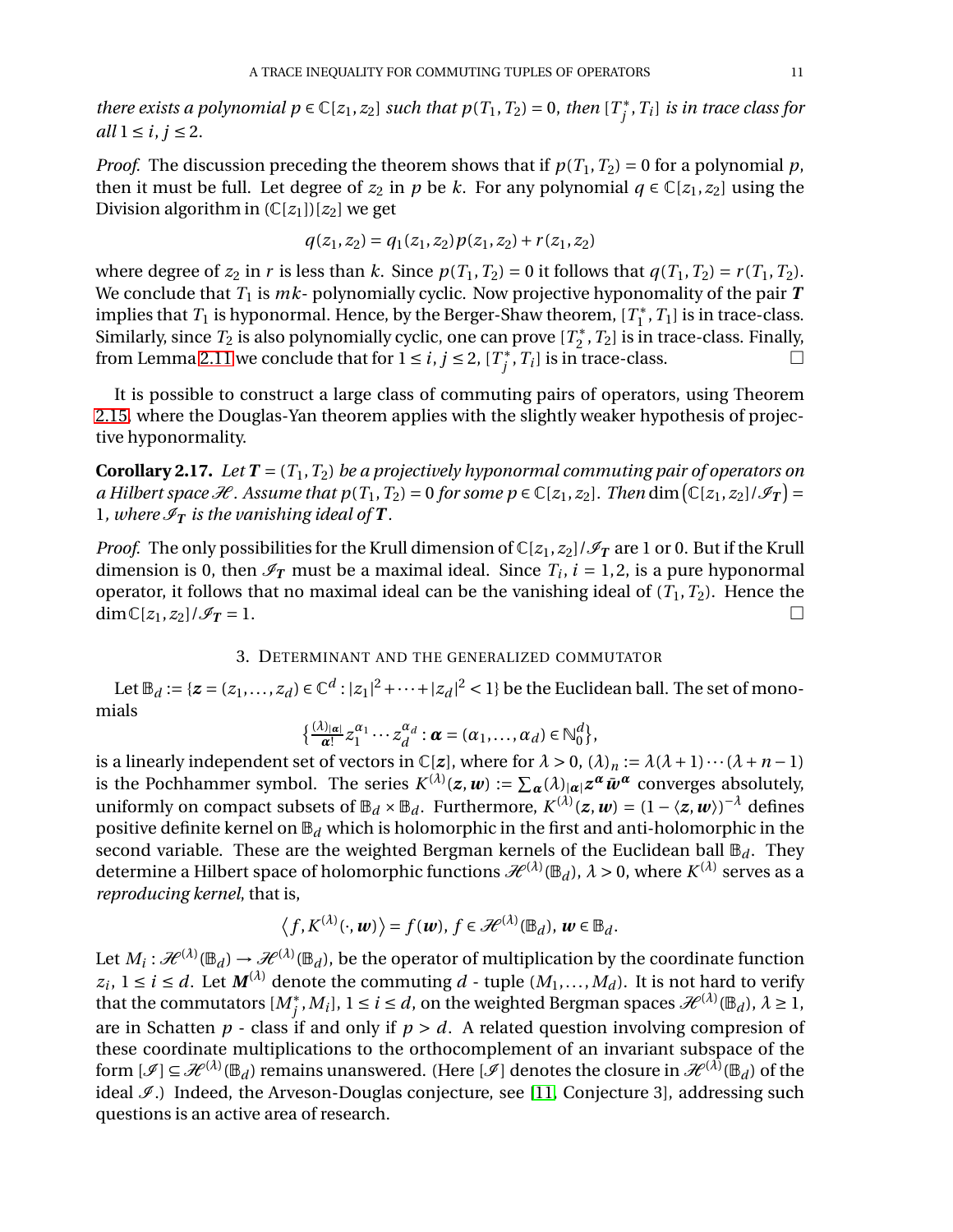*Conjecture* 3.1 (Arveson-Douglas). Assume  $\mathcal I$  is a homogeneous ideal of the polynomial ring  $\mathbb{C}[z_1,\ldots,z_d]$  and  $[\mathscr{I}]$  is the closure of  $\mathscr{I}$  in  $\mathscr{H}^{(\lambda)}(\mathbb{B}_d)$ . Then for all  $r > \dim_{\mathbb{C}} \mathscr{Z}(\mathscr{I})$ , where  $\mathscr{Z}(\mathscr{I})$ is the common zero set of  $\mathscr I$  , the quotient module  $[\mathscr I]^\bot$  is r-essentially normal.

The *d* - tuple  $M^{(\lambda)}$  is known to be hyponormal if and only if  $\lambda \ge d$ , see [\[6,](#page-28-11) pp. 605]. It is cyclic with cyclic vector 1. Therefore, the obvious generalization of the Berger-Shaw theorem fails for the  $d$  - tuple  $\pmb{M}^{(\lambda)}$ . So, we look for a different set of criteria for a  $d$  - tuple  $\pmb{T}$  of operators and a suitable function

$$
\mathfrak{D}:\mathscr{B}(\mathcal{H}\otimes\mathbb{C}^d)\to\mathscr{B}(\mathcal{H})
$$

such that  $\mathfrak{D}(\llbracket T^*,T \rrbracket)$  is in the trace class. To achieve this, we introduce the determinant operator  $\det([{[M^{(\lambda)}}^*,M^{(\lambda)}]])$ . For the weighted Bergman spaces  $\mathscr{H}^{(\lambda)}(\mathbb{B}_d)$ , we verify that the operator dEt  $(\![T^*, T]\!]$  is in trace class. We also identify a large class  $BS_{m, \vartheta}(\Omega)$  of commuting *d* - tuple of operators *T* such that dEt ( $[[T^*, T]]$ ) is in trace class whenever  $T \in BS_{m, \vartheta}(\Omega)$ .

**Definition 3.2.** Let  $B_{ij}: \mathcal{H} \to \mathcal{H}$  be a bounded linear operator on the complex separable Hilbert space  $\mathcal{H}$ ,  $1 \le i, j \le d$  and  $\mathbf{B} := ([B_{ij}])$  be the bounded linear operator from the Hilbert space  $\mathcal{H} \otimes \ell_2(d)$  to itself. The *determinant* dEt(**B**) :  $\mathcal{H} \to \mathcal{H}$  is defined to be the operator given by the symmetrized version of Laplace's expansion formula:

$$
dEt(\boldsymbol{B}) := \sum_{\sigma,\tau \in \mathfrak{S}_d} \text{Sgn}(\sigma) B_{\tau(1),\sigma(\tau(1))} B_{\tau(2),\sigma(\tau(2))} \dots B_{\tau(d)\sigma(\tau(d))}.
$$

For any commuting  $d$ - tuple  $T = (T_1, ..., T_d)$ , the determinant of the  $d \times d$  block operator  $[[T^*, T]]$  is obtained by setting  $B_{ij} = [T_j^*, T_i].$ 

3.1. **Examples.** In this subsection, we compute explicitly the determinant operator in several examples.

Let  $(M_{z_1}, M_{z_2})$  be the pair of multiplication operators on the Hardy space  $H^2(\mathbb{D}^2)$  determined by the orthonormal basis  $\{z_1^m\}$  $\binom{m}{1}$   $z_2^n$  $n_2^n$ : *m*, *n*  $\ge$  0}. The space  $H^2(\mathbb{D}^2)$  is isometrically isomorphic to  $H^2(\mathbb{D}) \otimes H^2(\mathbb{D})$  via the map  $L: z_1^m$  $\binom{m}{1}$   $z_2^n$  $z_2^n \mapsto z_1^m \otimes z_2^n$  $n<sub>2</sub>$ . Extend the map *L* by linearity and note that it is well-defined and isometric. It is evidently surjective, hence unitary. The unitary *L* intertwines the pair of operators ( $M_{z_1}, M_{z_2}$ ) with the pair ( $M \otimes I, I \otimes M$ ), where  $M$  is the operator of multiplication by the coordinate function on  $H^2(\mathbb{D})$ . We will let M denote either of these two pairs without causing any ambiguity since the meaning would be clear from the context.

The usual Hardy space  $H^2(\mathbb{D}^2)$  is a module over the polynomial ring  $\mathbb{C}[z_1,z_2]$  equipped with the module multiplication  $m_p$  given by the point-wise multiplication, namely,  $m_p(f)$  = *pf*, *f* ∈ *H*<sup>2</sup>( $\mathbb{D}^2$ ), *p* ∈  $\mathbb{C}[z_1, z_2]$ . Obviously, there are several other possibilities for the module multiplication. In this subsection, we consider a different module multiplication defined by the commuting pair of operators  $T = (T_1, T_2)$ :

$$
T_1 = M \otimes I + I \otimes M
$$
 and  $T_2 = M \otimes M$ 

acting on the Hardy space  $H^2(\mathbb{D}^2)$ . The Hardy space equipped with the module multiplication:  $m_p(f) = p(T)f$ ,  $f \in H^2(\mathbb{D}^2)$ ,  $p \in \mathbb{C}([z_1, z_2])$ , is the Hardy module on the symmetrized bidisc. We have

$$
\left[\!\left[ \,T^{\ast}, T \,\right]\!\right] = \begin{pmatrix} P \otimes I & I \otimes P \\ P \otimes M & M \otimes P \end{pmatrix} \begin{pmatrix} P \otimes I & I \otimes P \\ P \otimes M & M \otimes P \end{pmatrix}^{\ast} + \begin{pmatrix} 0 & 0 \\ 0 & P \otimes P \end{pmatrix} \geq 0.
$$

It follows that *T* is hyponormal. A simple computation gives

 $dEt([T^*, T]]) = 2P \otimes P - PM^* \otimes MP - MP \otimes PM^*.$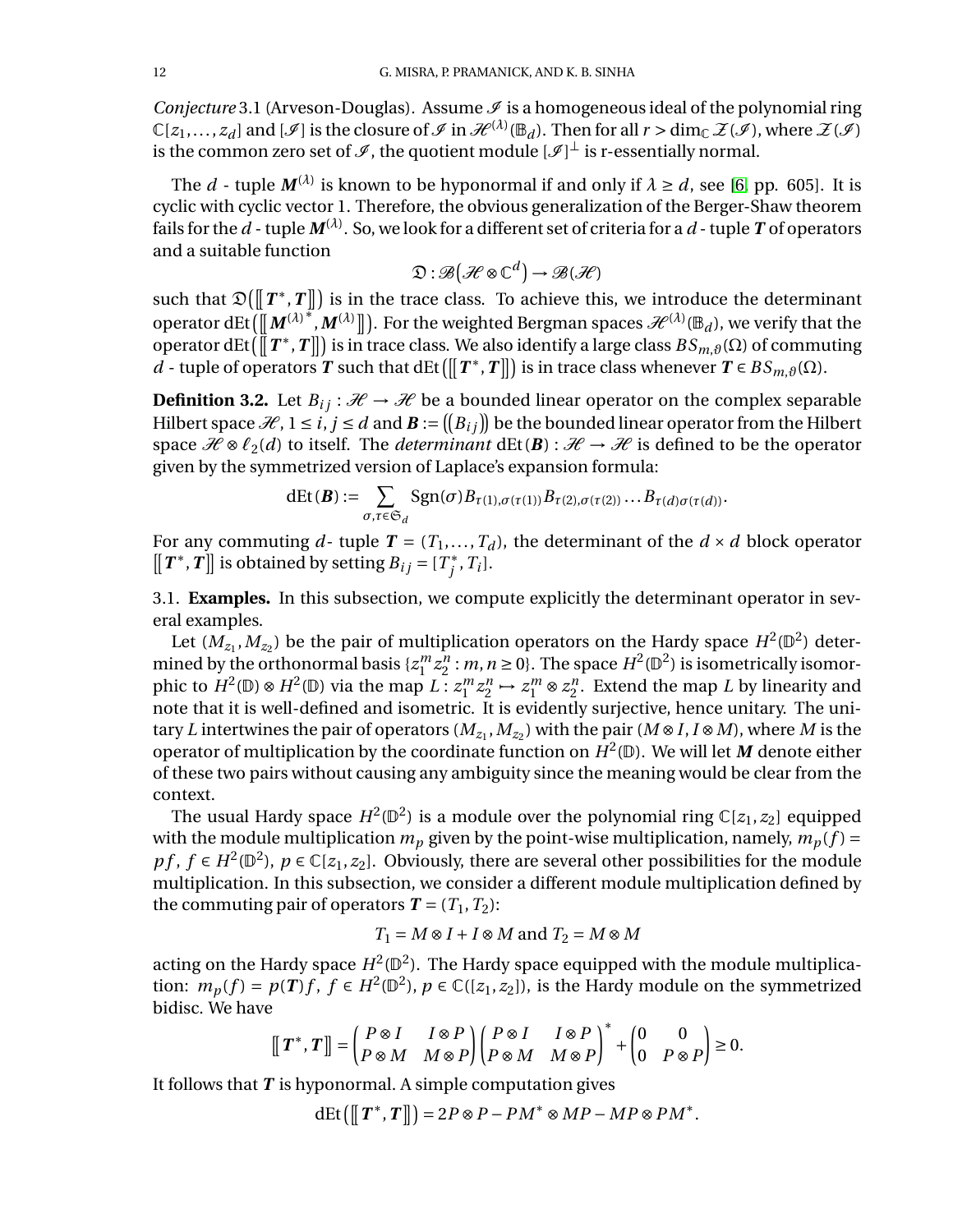We note that the vector 1 ⊗ 1 is an eigenvector of  $\text{dEt}(\llbracket T^*, T \rrbracket)$  with eigenvalue 2 while the vector  $z_1 \otimes 1 + 1 \otimes z_2$  is an eigenvector of dEt $(\llbracket T^*, T \rrbracket)$  with eigenvalue −1. Therefore the operator dEt ( $[[T^*, T]]$ ) acting on  $H^2(\mathbb{D}^2)$ , is neither negative nor positive definite. However, we show that the restriction of dEt( $[[T^*,T]]$ ) to the subspace  $H^2_{\text{anti}}(\mathbb{D}^2)$  consisting of those functions in  $H^2(\mathbb{D}^2)$  that are anti-symmetric, then it is nonnegative definite.

Note that  $H_{\text{anti}}^2(\mathbb{D}^2)$  is a reducing subspace for the pair  $(T_1, T_2)$  and therefore the restriction of dEt  $(\llbracket T^*, T \rrbracket)$  to the subspace  $H^2_{\text{anti}}(\mathbb{D}^2)$  equals dEt  $(\llbracket T^*_{\text{ires}}, T_{\text{ires}} \rrbracket)$ , where  $T_{\text{ires}}$  denotes the restriction of  $T$  to the subspace  $H^2_{\text{anti}}(\mathbb{D}^2)$ .

Let [2] be the set of all pairs  $n = (n_1, n_2)$  such that  $n_1 > n_2 \ge 0$ ,  $n_1, n_2 \in \mathbb{N}_0$ . Define

$$
e_n(z) := \frac{z_1^{n_1} \otimes z_2^{n_2} - z_1^{n_2} \otimes z_2^{n_1}}{\sqrt{2}}.
$$

Then  $\{e_n(z): n \in [\![2]\!] \}$  is an orthonormal basis for the subspace  $H^2_{\text{anti}}(\mathbb{D}^2)$ , see [\[14\]](#page-28-12). It is also shown that  $H^2_{\rm anti}({\mathbb D}^2)$  is module isomorphic to the Hardy module  $H^2(G_2)$  on the symmetrized bidisc:  $G_2 := \{(z_1 + z_2, z_1 z_2) : |z_1|, |z_2| < 1\}$ . In other words, the multiplication by  $p(T_1, T_2)$ on the Hardy space  $H^2(\mathbb{D}^2)$  is unitarily equivalent to the multiplication by the pair of the coordinate functions on the Hardy space  $H^2(G_2)$  of the symmetrized bidisc  $G_2$ . A direct and easy computation, using the orthonormal basis { $e_n$ }, shows that the operator dEt( $[[T^*, T]]$ ) is nonnegative definite and is in trace class:

$$
\langle \det([\![T^*, T]\!]) e_n, e_n \rangle = \begin{cases} 1 & \text{if } n = (1,0) \\ 0 & \text{otherwise} \end{cases}.
$$

3.2. **Generalized Commutator.** Given any *d*- tuple of operators *A*, not necessarily commuting, it is not clear what represents the degree of commutativity among these operators. For two operators  $T_1, T_2$ , the answer is clear, namely, one might demand that the commutator  $[T_1, T_2]$  is small in an appropriate sense: some possibilities are zero, finite rank, trace class, compact. A particularly interesting special case occurs when  $T_2 = T_1^*$ . The notion of a generalized commutator of a set of bounded operators  $T_1$ ,...,  $T_n$  was introduced by Helton and Howe and may be thought of as a measure of the lack of commutativity among these operators. Before giving this definition, we recall a theorem of Amitsur–Levitzki [\[1\]](#page-28-13). Let *S<sup>h</sup>* be the standard polynomial

$$
S_h(x_1, ..., x_h) := \sum_{\sigma \in \mathfrak{S}_h} \text{Sgn}(\sigma) x_{\sigma(1)} \cdots x_{\sigma(h)}
$$
(3.1)

in non-commuting variables  $x_1, \ldots, x_h$ . For any set of 2*n* element  $A_1, \ldots, A_{2n}$  in the algebra of  $n \times n$  matrices over a commutative ring, the Amitsur-Levitzki theorem asserts that  $S_{2n}(A_1,...,A_{2n}) = 0$ , see [\[16\]](#page-28-6). The Helton and Howe proposed the following notion of a generalized commutator that has proved to be quite useful, (see [\[12,](#page-28-14) Section A, p. 272]).

<span id="page-12-0"></span>**Definition 3.3** (Helton-Howe). Let  $A = (A_1, \ldots, A_n)$  be a *n*-tuple of bounded operators. The generalized commutator  $GC(A)$  is defined to be  $S_n(A_1,..., A_n)$ .

We adapt the definition of Helton and Howe slightly to the case of a commuting *d*- tuple of operators *T* as follows. Let  $T = (T_1, ..., T_d)$  be a *d*-tuple of operators. Let  $A_1 = T_1^*$ ,  $A_2 =$ *T*<sub>1</sub>,..., *A*<sub>2*d*−1</sub> =  $T_d^*$ , *A*<sub>2*d*</sub> =  $T_d$ . The generalized commutator GC(*T*<sup>\*</sup>, *T*) is defined to be the sum

$$
GC(T^*, T) := S_{2d}(A_1, A_2, \dots, A_{2d-1}, A_{2d}).
$$
\n(3.2)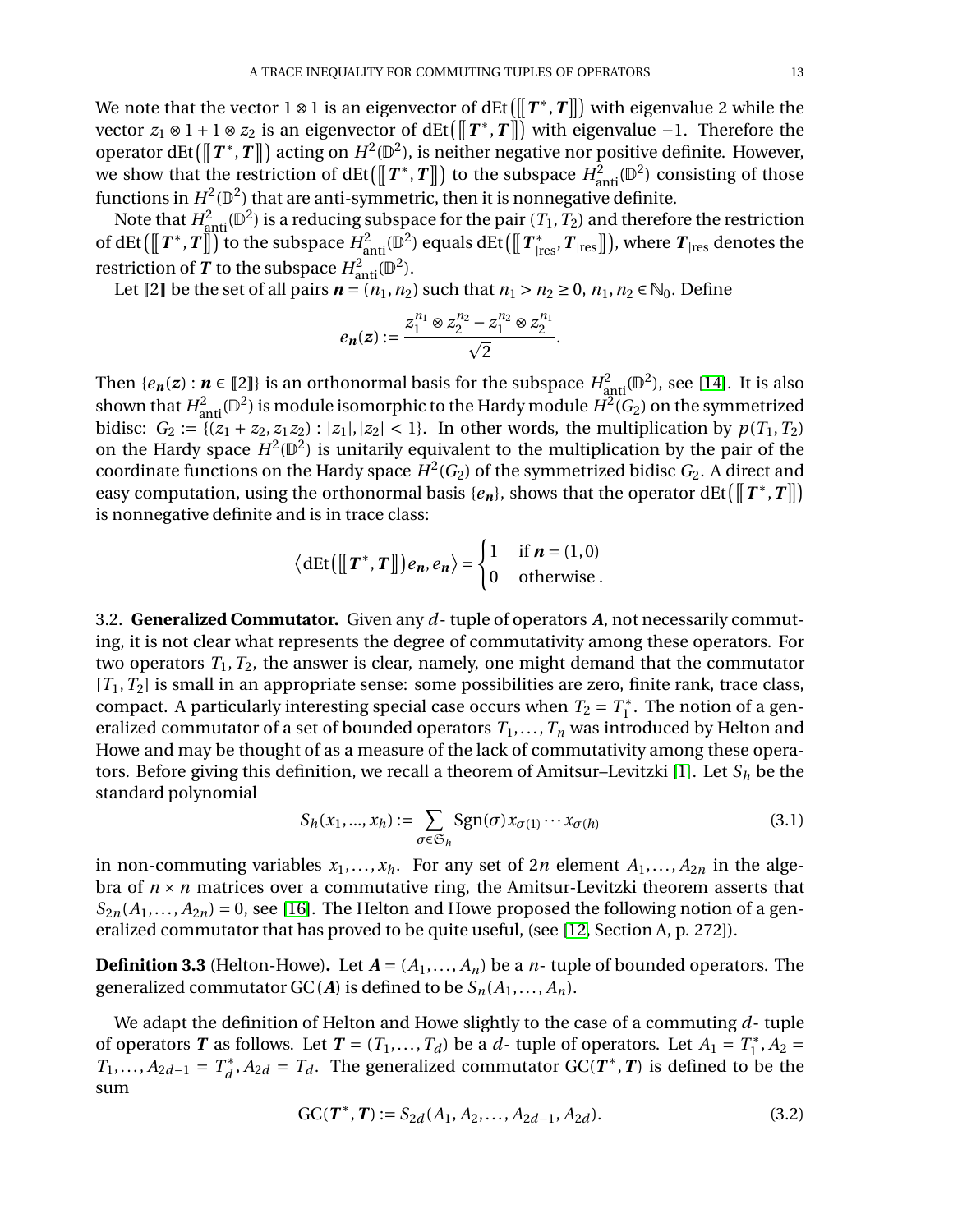Recall, Definition 2.2 of [\[17\]](#page-28-15), that a  $n$  - normal operator  $T$  is a bounded linear operator on a Hilbert space  $\mathcal{H}$  which is unitarily equivalent to an operator of the form

$$
A[n] := ([A_{ij}]): \widetilde{\mathscr{H}} \otimes \mathbb{C}^n \to \widetilde{\mathscr{H}} \otimes \mathbb{C}^n,
$$

for some family  $A_{ij}$  :  $\widetilde{\mathcal{H}} \to \widetilde{\mathcal{H}}$ ,  $1 \le i, j \le n$ , of commuting normal operators. In an analogous manner, we say that a commuting  $d$  - tuple  $T := (T_1, T_2, ..., T_d)$  is *n*- normal if  $T_k$  is unitarily equivalent to an operator of the form

$$
A_k[n] := \left( \left( A_{ij}^{(k)} \right) \right) : \widetilde{\mathscr{H}} \otimes \mathbb{C}^n \to \widetilde{\mathscr{H}} \otimes \mathbb{C}^n,
$$

where the operator  $A_k[n]$  is  $n$  - normal and  $A_k[n]$ ,  $1 \le k \le d$ , is commuting.

If *T* is *d*- normal, then applying the Amitsur-Levitzki theorem to the *d* - tuple  $A[d] :=$  $A_1[d], \ldots, A_d[d]$ , we conclude that  $GC(A[d]^*, A[d]) = 0$ . Thus

<span id="page-13-1"></span>
$$
GC(T^*, T) = U[d]^* (GC(A[d]^*, A[d])) U[d] = 0,
$$
\n(3.3)

<span id="page-13-2"></span>,

where the unitary  $U[d]: \mathcal{H} \to \widetilde{\mathcal{H}} \otimes \mathbb{C}^d$ , intertwining  $T_k$  and  $A_k[d]$ , is independent of  $k =$ 1,...,*d*.

We now show that the  $\text{dEt}\big(\big\|\,T^*,T\big\|\big)$  and  $\text{GC}\,(\pmb{T}^*,\pmb{T})$  coincide for any commuting tuple  $\pmb{T}.$ We emphasize that the equality need not hold unless *T* is a *d* - tuple of commuting operators. In this case, working with the dEt ( $[[T^*, T]]$ ) has some advantages over  $GC(T^*, T)$  since a number of terms in  $GC(T^*,T)$  cancel, in case T is  $d$  - tuple of commuting operators, and it equals the less formidable expression for dEt  $(\llbracket T^*, T \rrbracket).$ 

<span id="page-13-0"></span>**Theorem 3.4.** *For any d-tuple T of commuting operators, the determinant*

$$
dEt([T^*,T]])=GC(T^*,T).
$$

*Proof.* By definition, we have

$$
dEt([[T^*,T]]) = \sum_{\tau,\sigma \in \mathfrak{S}_d} \text{Sgn}(\sigma) \prod_{i=1}^d B_{\tau(i)\sigma(\tau(i))}
$$

$$
= \sum_{\tau,\eta \in \mathfrak{S}_d} \text{Sgn}(\tau) \text{Sgn}(\eta) \prod_{i=1}^d B_{\tau(i)\eta(i)}
$$

where  $B_{ij} = [T^*_j, T_i]$  and  $\eta = \sigma \tau$ .

Fix a commuting tuple of operators  $T$ . Suppose one of the terms in GC( $T^*,T$ ) has a string of the form *PTiTjQ*, where *P* and *Q* are products of operators taken from the remaining set of (2*d* − 2) operators:  $(T_1^*,...,T_d^*,T_1,...,\hat{T}_i,...,\hat{T}_j,...,T_d)$ . (Here *i*, *j* are from {1,2,...,*d*} and  $\hat{T}$ means that it is not included in the set.) Then there must be a second term in  $GC(T^*,T)$  of the form  $PT_jT_iQ$  with the opposite sign. However these have to cancel since  $T_iT_j = T_jT_i$ . A similar argument applies to strings of the form  $RT^{\ast}_i$   $T^{\ast}_j$   $S.$  Thus the only terms that survive are those in which a  $T_i$  must be followed by a  $T_j^*$  and a  $T_j^*$  must be followed by a  $T_i$ .

There are two sets of terms in GC( $T^*, T$ ), one set which begins with a  $T^*$  and another set which begins with a *T*. Indeed, we have

$$
GC(T^*, T) = \sum_{\tau, \eta \in \mathfrak{S}_d} \text{Sgn}(\tau) \text{Sgn}(\eta) T_{\eta(1)}^* T_{\tau(1)} T_{\eta(2)} \dots T_{\eta(d)}^* T_{\tau(d)} + (-1)^d \sum_{\tau, \eta \in \mathfrak{S}_d} \text{Sgn}(\tau) \text{Sgn}(\eta) T_{\tau(1)} T_{\eta(1)}^* T_{\tau(2)} \dots T_{\tau(d)} T_{\eta(d)}^*.
$$
(3.4)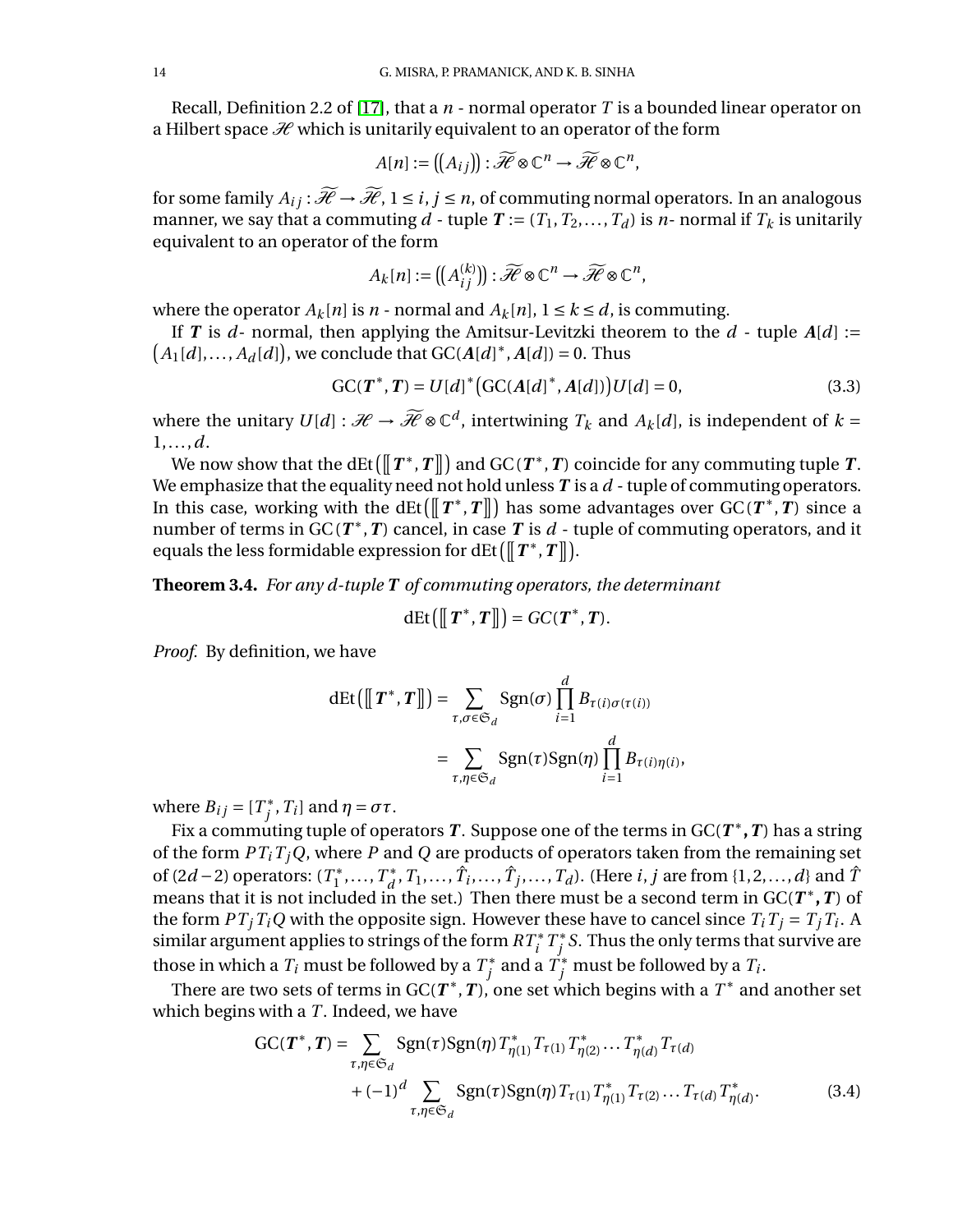The terms starting with a  $T^*$ , which is the first sum in  $GC(T^*, T)$  simplifies:

$$
\sum_{\tau,\eta\in\mathfrak{S}_d} \text{Sgn}(\tau) \text{Sgn}(\eta) T_{\eta(1)}^* T_{\tau(1)} T_{\eta(2)} \cdots T_{\eta(d)}^* T_{\tau(d)}
$$
\n
$$
= \sum_{\tau,\eta\in\mathfrak{S}_d} \text{Sgn}(\tau) \text{Sgn}(\eta) \left[ T_{\eta(1)}^*, T_{\tau(1)} \right] T_{\eta(2)}^* \cdots T_{\eta(d)}^* T_{\tau(d)}
$$
\n
$$
+ \sum_{\tau,\eta\in\mathfrak{S}_d} \text{Sgn}(\tau) \text{Sgn}(\eta) T_{\tau(1)} T_{\eta(1)}^* T_{\eta(2)}^* \cdots T_{\eta(d)}^* T_{\tau(d)}.
$$

If  $d \geq 1$  the second sum on the right is zero since there are two terms containing the string  $T^*_{\eta(1)}$   $T^*_{\eta(2)}$  with opposite signs. Repeating this process (note that the vanishing argument does not apply at the last stage), we get

$$
\sum_{\tau,\eta \in \mathfrak{S}_d} \text{Sgn}(\tau) \text{Sgn}(\eta) T_{\eta(1)}^* T_{\tau(1)} T_{\eta(2)}^* \dots T_{\eta(d)}^* T_{\tau(d)}
$$
\n
$$
= \sum_{\tau,\eta \in \mathfrak{S}_d} \text{Sgn}(\tau) \text{Sgn}(\eta) [T_{\eta(1)}^*, T_{\tau(1)}] [T_{\eta(2)}^*, T_{\tau(2)}] \dots [T_{\eta(d)}^*, T_{\tau(d)}]
$$
\n
$$
+ \sum_{\tau,\eta \in \mathfrak{S}_d} \text{Sgn}(\tau) \text{Sgn}(\eta) [T_{\eta(1)}^*, T_{\tau(1)}] [T_{\eta(2)}^*, T_{\tau(2)}] \dots [T_{\eta(d-1)}^*, T_{\tau(d-1)}] T_{\tau(d)} T_{\eta(d)}^*.
$$
\n(3.5)

The terms starting with a *T*, which is the second sum in  $GC(T^*, T)$ , using the equality

<span id="page-14-1"></span><span id="page-14-0"></span>
$$
T_{\tau(i)} T_{\eta(i)}^* = -[T_{\eta(i)}^*, T_{\tau(i)}] + T_{\eta(i)}^* T_{\tau(i)},
$$

simplifies:

$$
\sum_{\tau,\eta \in \mathfrak{S}_d} \text{Sgn}(\tau) \text{Sgn}(\eta) T_{\tau(1)} T_{\eta(1)}^* T_{\tau(2)} \dots T_{\tau(d)} T_{\eta(d)}^*
$$
\n
$$
= - \sum_{\tau,\eta \in \mathfrak{S}_d} \text{Sgn}(\tau) \text{Sgn}(\eta) [T_{\eta(1)}^*, T_{\tau(1)}] T_{\tau(2)} \dots T_{\tau(d)} T_{\eta(d)}^*
$$
\n
$$
+ \sum_{\tau,\eta \in \mathfrak{S}_d} \text{Sgn}(\tau) \text{Sgn}(\eta) T_{\eta(1)}^* T_{\tau(1)} T_{\tau(2)} \dots T_{\tau(d)} T_{\eta(d)}^*.
$$

If  $d \ge 1$  the second sum on the right is zero since there is a string with  $T_{\tau(1)}T_{\tau(2)}$ . Repeating this process  $d-1$  times, we get

$$
(-1)^{d} \sum_{\tau,\eta \in \mathfrak{S}_{d}} \text{Sgn}(\tau) \text{Sgn}(\eta) T_{\tau(1)} T_{\eta(1)}^* T_{\tau(2)} \dots T_{\tau(d)} T_{\eta(d)}^*
$$
  
= 
$$
(-1)^{d} (-1)^{d-1} \sum_{\tau,\eta \in \mathfrak{S}_{d}} \text{Sgn}(\tau) \text{Sgn}(\eta) [T_{\eta(1)}^*, T_{\tau(1)}] [T_{\eta(2)}^*, T_{\tau(2)}] \dots [T_{\eta(d-1)}^*, T_{\tau(d-1)}] T_{\tau(d)} T_{\eta(d)}^*.
$$
(3.6)

Adding the two sums on the right hand side of the equation [\(3.5\)](#page-14-0) and the one on the right hand side of the equation [\(3.6\)](#page-14-1), we get

$$
GC(T^*, T) = \sum_{\tau, \eta \in \mathfrak{S}_d} \text{Sgn}(\tau) \text{Sgn}(\eta) [T^*_{\eta(1)}, T_{\tau(1)}] [T^*_{\eta(2)}, T_{\tau(2)}] \dots [T^*_{\eta(d)}, T_{\tau(d)}]
$$
  
= 
$$
\sum_{\tau, \eta \in \mathfrak{S}_d} \text{Sgn}(\tau) \text{Sgn}(\eta) B_{\tau(1)\eta(1)} B_{\tau(2)\eta(2)} \dots B_{\tau(d)\eta(d)}
$$
  
= 
$$
dEt([T^*, T]])
$$

completing the verification that  $GC(T^*, T) = \det([\llbracket T^*, T \rrbracket])$  for a commuting tuple  $T$ .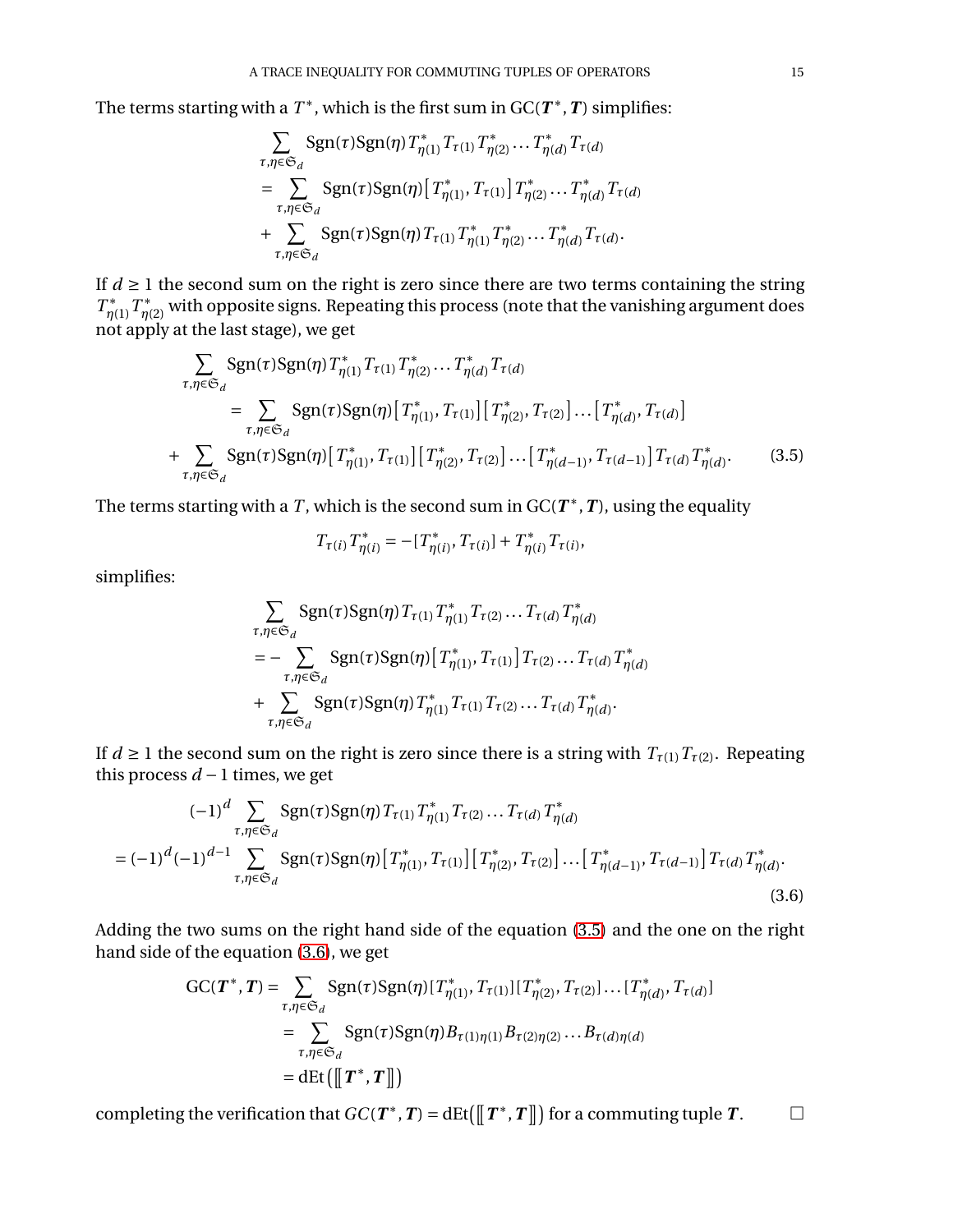**Corollary 3.5.** *Let*  $N = (N_1, N_2)$  *be a commuting pair of normal operators and*  $A = (A_1, A_2)$ *be a pair of*  $2 \times 2$  *scalar matrices. If*  $N \otimes A := (N_1 \otimes A_1, N_2 \otimes A_2)$  *is a* 2 *- normal pair, then*  $dEt([[(N \otimes A)^*, N \otimes A]]) = 0.$ 

*Proof.* We have  $\det([\mathbf{N} \otimes A)^*, \mathbf{N} \otimes A]] = N_1 N_2 N_1^* N_2^* \otimes \det([\mathbf{A}^*, A]])$ . As  $\mathbf{N} \otimes A$  is 2 - normal, we also have  $[N_1 \otimes A_1, N_2 \otimes A_2] = 0$  implying either  $N_1 N_2 = 0$  or  $[A_1, A_2] = 0$ . If  $N_1 N_2 = 0$ , then there is nothing to prove. If  $[A_1, A_2] = 0$ , then  $\det([A^*, A]]) = GC(A^*, A)$  by Thorem [3.4](#page-13-0) and the Amitsur-Levitzki theorem shows that  $GC(A^*, \overrightarrow{A}) = 0$ .

This corollary is easily strengthened using the full force of the Amitsur-Levitzki theorem together with the equality  $GC(T^*, T) = \det([\bar{r}^*, T])$ .

<span id="page-15-0"></span>**Corollary 3.6.** *If a commuting d - tuple*  $T$  *is d - normal, then*  $dEt([\![T^*, T]\!]) = 0$ *.* 

*Proof.* First, note that  $GC(T^*, T) = 0$  for any *d*-tuple of *d*-normal operators, see Equation [\(3.3\)](#page-13-1). Combining this with Theorem [3.4](#page-13-0) asserting the equality of GC( $T^*$ ,  $T$ ) and dEt( $T^*$ ,  $T \parallel$ ), we have the desired conclusion.

For any pair  $N_1$ ,  $N_2$  of commuting normal operators acting on a Hilbert space  $\mathcal{H}$ , consider the operators  $T_i: \mathcal{H} \otimes \mathbb{C}^2 \to \mathcal{H} \otimes \mathbb{C}^2$  of the form:  $T_i = \begin{pmatrix} N_i & \lambda_i I_i \\ 0 & N_i \end{pmatrix}$ 0 *N<sup>i</sup>*  $\hat{j}, i = 1, 2$ . The following properties of the pair  $T := (T_1, T_2)$  are easily verified.

- The pair **T** is commuting and 2 normal.
- The pair *T* is not hyponormal, in general. For instance, take  $\lambda_1 = 1 = \lambda_2$ .
- dEt $\left( \left[ \left[ T^*, T \right] \right] \right) = 0.$

This shows that even if  $\text{dEt}\left(\left[\!\left[T^*, T\right]\!\right]\!\right) = 0$ , the pair of commuting operators  $(T_1, T_2)$  need not be hyponormal.

4. TRACE ESTIMATE OF THE DETERMINANT OPERATOR IN THE CLASS  $BS_{m, \vartheta}(\Omega)$ 

Let Ω ⊂  $\mathbb{C}^d$  be a bounded domain. In this section, we define a class  $BS_{m,θ}(\Omega)$  consisting of commuting  $d$ - tuple of operators acting on a Hilbert space  $\mathcal{H}$ . Our main result is an estimate for the trace of  $\text{dEt}\left(\bm{\rbrack}\bm{T}^*,\bm{T}\bm{\rbrack}\right)$  for  $d$ - tuples of operators  $\bm{T}$  in  $BS_{m, \vartheta}(\Omega).$  The proof is modeled after the first part of Voiculescu's proof of the Berger-Shaw theorem in [\[20\]](#page-29-0). The finite dimensional subspaces of  $H$  defined below play a significant role in our computation of the trace.

**Definition 4.1.** For a *m*- cyclic *d*- tuple *T* , let

$$
\mathcal{H}_N := \bigvee \left\{ T_1^{i_1} T_2^{i_2} \dots T_d^{i_d} v \mid v \in \xi[m] \text{ and } 0 \le i_1 + i_2 + \dots + i_d \le N \right\}
$$

and  $P_N$  be the orthogonal projection onto  $\mathcal{H}_N$ .

We list below some of the basic properties of the projection  $P<sub>N</sub>$  that will be used in the proof of the main theorem.

**Lemma 4.2.** *For a m-cyclic d -tuple of operators T , we have P<sup>N</sup> increasing strongly to I and*  $rank(P_N^{\perp}T_jP_N) \leq m\binom{N+d-1}{d-1}$ *d*−1  $j = 1, ..., d.$ 

*Proof.* Evidently,  $\mathcal{H}_N \subseteq \mathcal{H}_{N+1}$  and hence the projections {*P<sub>N</sub>*} are increasing. By hypothesis, *T* is *m*-cyclic, therefore by definition, the linear span of { $\mathcal{H}_N$  :  $N \in \mathbb{N}_0$ } is dense in  $\mathcal{H}$ . The number of vectors from  $\mathcal{H}_N$  that are pushed out of it by the operator  $T_j$  provides a reasonable upper bound on the rank of the operator  $P_N^\perp T_jP_N.$  Such vectors can only be a subset of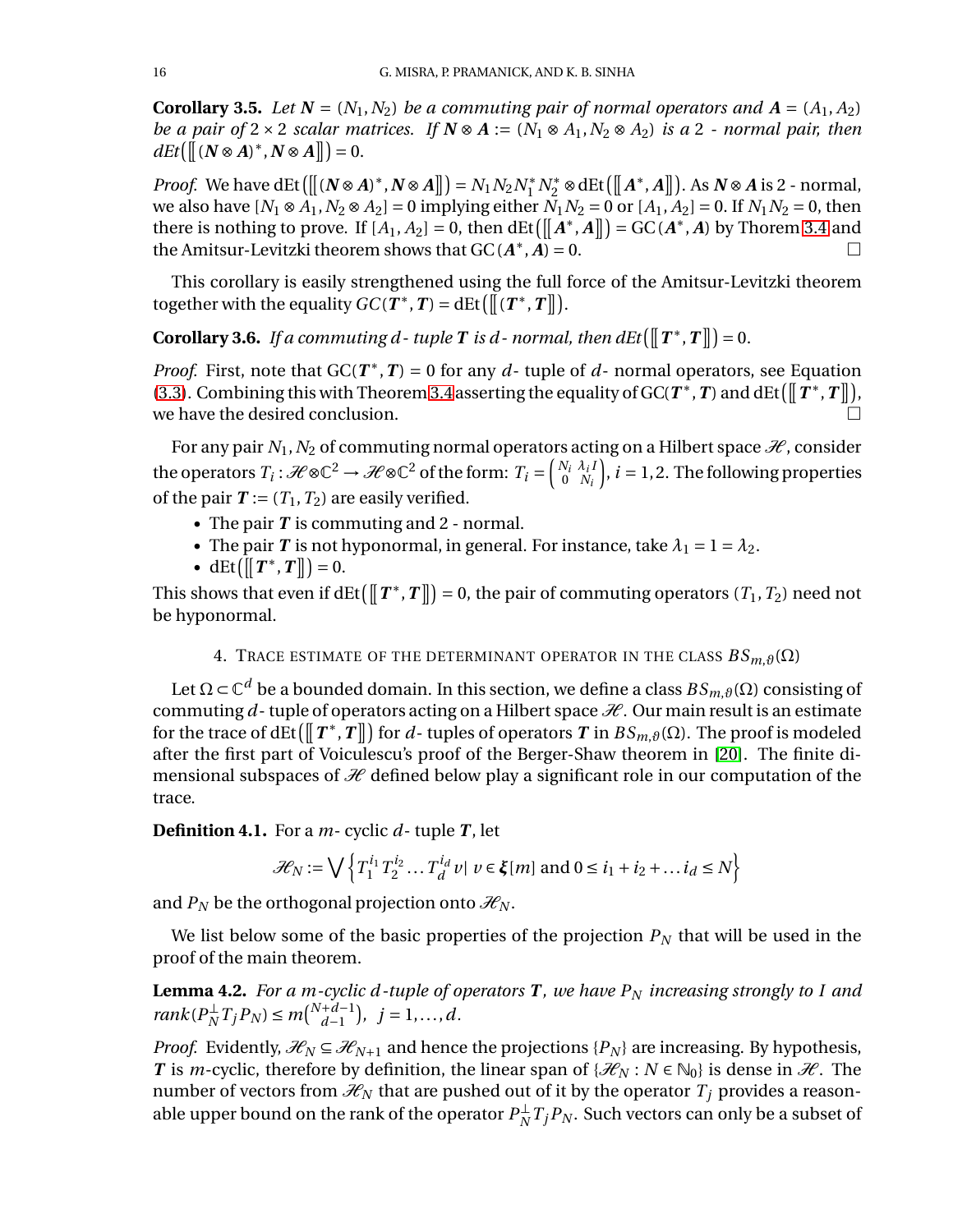the subspace  $\mathcal{H}_N \ominus \mathcal{H}_{N-1}$ . Clearly, the dimension of this subspace is the same as the dimension of the space of homogeneous polynomials of degree N in  $d$ -variables tensored with  $\mathbb{C}^m$ , which is  $m\binom{N+d-1}{d-1}$ *d*−1 ). Therefore,  $\text{rank}(P_N^{\perp}T_jP_N) \leq m\binom{N+d-1}{d-1}$ *d*−1  $\overline{ }$ .

We recall a well-known inequality between the trace norm and the operator norm of a finite rank bounded operator.

**Lemma 4.3.** *If*  $F \in \mathcal{B}(\mathcal{H})$  *is of finite rank, then*  $||F||_1 \leq (rankF)||F||$ *.* 

*Proof.* Since *F* is a finite rank operator, choosing an arbitrary but fixed { $\varphi_1$ ,..., $\varphi_n$ } orthonormal basis for the range of *F*, we have

$$
Fx = \sum_{k=1}^{n} \langle x, v_k \rangle \varphi_k, \ x \in \mathcal{H}
$$
 (4.1)

for some set of *n* vectors  $\{v_1, \ldots, v_n\}$  in  $\mathcal{H}$ . This representation of the operator *F* shows that  $F^* y = \left(\sum_k^n$  $\{w_{k=1}^n \langle \varphi_k, y \rangle v_k\}, y \in \mathcal{H}$ . Consequenly,

$$
F^*Fx = \sum_{j=1}^n \langle x, v_j \rangle v_j, \ x \in \mathcal{H}.
$$

Therefore, setting *V* to be the linear span of the vectors  $\{v_1, \ldots, v_n\}$ , we conclude that  $F^*F =$  $(F^*F)$ <sub>*|V*</sub> ⊕ 0. Since *V* is finite dimensional, it follows that

$$
||F||_1 = ||(F^*F)^{1/2}||_1 \leq (\text{rank}\, F) ||F||
$$

completing the proof of the lemma.  $\Box$ 

We next define a class  $BS_{m,\vartheta}(\Omega)$  of *d* - tuples of commuting operators. The rest of this section is devoted to showing that if  $T$  is in  $\hat{BS}_{m, \vartheta}(\Omega)$ , then trace $\big(\mathrm{dEt}\big(\big[\!\! \big[\,T^*, T\big]\!\!\big]\big)\big)$  is finite. Moreover, if *T* is in  $BS_{m,θ}(\Omega)$ , then

$$
\operatorname{trace}\bigl(\operatorname{dEt}\bigl([\![T^*,T]\!])\bigr)\leq m\,\vartheta\,d!\prod_{i=1}^d\|T_i\|^2.
$$

<span id="page-16-0"></span>**Definition 4.4.** Fix a bounded domain  $\Omega \subset \mathbb{C}^d$  such that  $\overline{\Omega}$  is polynomially convex. A *m*-cyclic commuting *d* - tuple of operators with  $\sigma(T) = \Omega$  is said to be in the class  $BS_{m, \vartheta}(\Omega)$ , if

- (i)  $P_N T_j P_N^{\perp} = 0, j = 1, ..., d.$
- (ii) dEt  $(\llbracket T^*, T \rrbracket)$  is non-negative definite.
- (iii) For a fixed but arbitrary  $\tau$  in the permutation group  $\mathfrak{S}_d$  of *d* symbols, there exists  $\theta \in \mathbb{N}$ , independent of *N*, such that

$$
\big\| P_N \big( \sum_{\eta \in \mathfrak S_d} \operatorname{Sgn}(\eta) \, T_{\eta(1)}^* \, T_{\tau(1)} \, T_{\eta(2)}^* \ldots \, T_{\eta(d)}^* \big) P_N^\perp \, T_{\tau(d)} P_N \big\| \leq \vartheta \binom{N+d-1}{d-1}^{-1} \prod_{i=1}^d \big\| \, T_i \big\|^2.
$$

*Remark* 4.5*.*

(a) For a single operator T on a Hilbert space  $\mathcal{H}$ , condition (iii) of Definition [4.4](#page-16-0) reduces to

$$
||P_N T^* P_N^{\perp} T P_N|| \leq \partial ||T||^2,
$$

which is true with  $\vartheta = 1$ . It follows that a *m*-cyclic hyponormal operator *T* with  $\sigma(T) =$  $\overline{\Omega}$  is in the class  $BS_{m,1}(\Omega)$ , if  $P_NTP_N^{\perp}=0$ .

$$
\Box
$$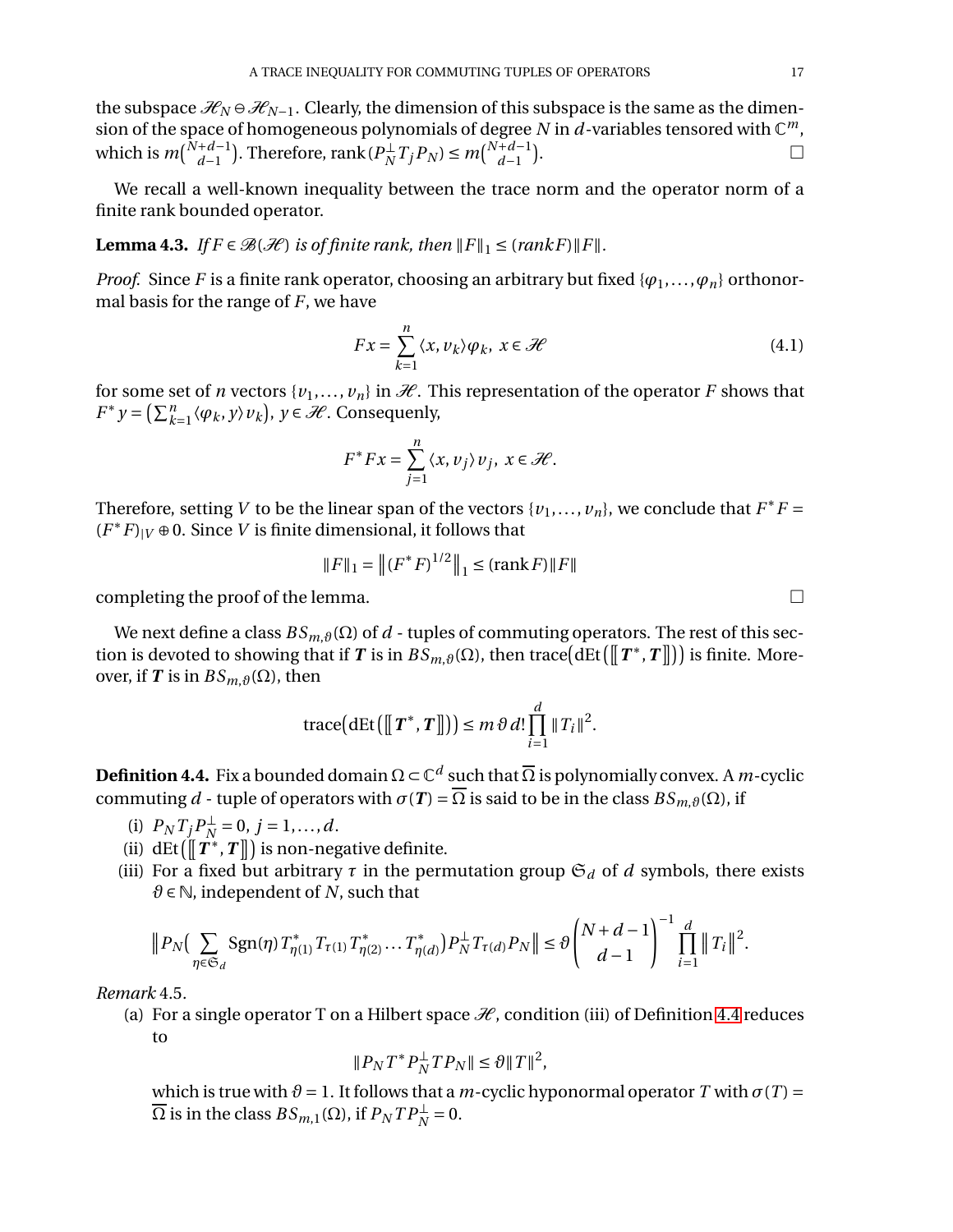(b) If for each  $\tau \in \mathfrak{S}_d$ , there exists a unitary operator  $U_\tau$  on the Hilbert space such that

$$
U_{\tau}T_{\tau(i)}U_{\tau}^*=T_i, 1\leq i\leq d,
$$

then it is enough to check condition (iii) for identity permutation, that is,

$$
||P_N\Big(\sum_{\eta \in \mathfrak{S}_d} \text{Sgn}(\eta) T^*_{\eta(1)} T_1 T^*_{\eta(2)} \cdots T_{d-1} T^*_{\eta(d)}\Big) P_N^{\perp} T_d P_N || \leq \vartheta \Bigg[\frac{N+d-1}{d-1}\Bigg]^{-1} \prod_{i=1}^d ||T_i||^2
$$

implies all the other inequalities, one for each  $\tau$  of (iii) in Definition [4.4.](#page-16-0)

To see this, pick  $\tau_0 \in \mathfrak{S}_d$  such that  $\eta = \tau \cdot \tau_0$ . With this choice of  $\tau_0$ , we have Sgn $\eta =$  $\text{Sgn } \tau \text{Sgn } \tau_0$ . It now follows that

$$
P_N\Big(\sum_{\eta \in \mathfrak{S}_d} \text{Sgn}(\eta) T_{\eta(1)}^* T_{\tau(1)} T_{\eta(2)}^* \dots T_{\tau(d-1)} T_{\eta(d)}^* \Big) P_N^{\perp} T_{\tau(d)} P_N
$$
  
\n
$$
= P_N U_\tau \Big(\text{Sgn}(\tau) \sum_{\hat{\eta} \in \mathfrak{S}_d} \text{Sgn}(\hat{\eta}) T_{\hat{\eta}(1)}^* T_1 T_{\hat{\eta}(2)}^* \dots T_{d-1} T_{\hat{\eta}(d)}^* \Big) U_\tau^* P_N^{\perp} U_\tau T_d U_\tau^* P_N
$$
  
\n
$$
= \text{Sgn}(\tau) U_\tau P_N \Big(\sum_{\hat{\eta} \in \mathfrak{S}_d} \text{Sgn}(\hat{\eta}) T_{\hat{\eta}(1)}^* T_1 T_{\hat{\eta}(2)}^* \dots T_{d-1} T_{\hat{\eta}(d)}^* \Big) P_N^{\perp} T_d P_N U_\tau^*.
$$

(c) There exists unitary representation *U* of the symmetric group  $\mathfrak{S}_d$  and commuting *d* - tuples of operators  $T$  in  $BS_{1,1}(\mathbb{B}_d)$  with the property

<span id="page-17-0"></span>
$$
U_{\tau}T_{\tau(i)}U_{\tau}^*=T_i, \ \tau\in\mathfrak{S}_n, \ 1\leq i\leq d.
$$

Explicit examples are given in the following section. We begin by proving a lemma, which is the main ingredient in the proof of the trace inequality of Theorem [4.7.](#page-19-0)

<span id="page-17-1"></span>**Lemma 4.6.** Assume that the  $d$  -tuple  $T$  is  $m$ - cyclic and that  $P_N T_j P_N^\perp = 0$ ,  $1 \le j \le d$ . Then

$$
\begin{aligned}\n\big|\operatorname{trace}\big(P_{N}\operatorname{dEt}\big(\big[\!\!\big[\!\!\big[\,T^*,T\big]\!\!\big]\big)\big)P_{N}\big)\big|\big\\
&\leq m\binom{N+d-1}{d-1}\bigg(\sum_{\tau\in\mathfrak{S}_{d}}\big\|\big(\sum_{\eta\in\mathfrak{S}_{d}}\operatorname{Sgn}(\eta)P_{N}T_{\eta(1)}^*T_{\tau(1)}T_{\eta(2)}^*\dots T_{\eta(d)}^*P_{N}^{\perp}T_{\tau(d)}P_{N}\big)\big\|\bigg).\n\end{aligned}
$$

*Proof.* For a d-tuple of commuting operators *T*, by Proposition [3.4](#page-13-0) and using Equation [\(3.4\)](#page-13-2), we infer that the determinant

$$
dEt([[T^*, T]]) = \sum_{\tau, \eta \in \mathfrak{S}_d} \text{Sgn}(\tau) \text{Sgn}(\eta) T_{\eta(1)}^* T_{\tau(1)} T_{\eta(2)}^* \dots T_{\eta(d)}^* T_{\tau(d)} + (-1)^d \sum_{\tau, \eta \in \mathfrak{S}_d} \text{Sgn}(\tau) \text{Sgn}(\eta) T_{\tau(1)} T_{\eta(1)}^* T_{\tau(2)} \dots T_{\tau(d)} T_{\eta(d)}^*
$$
  
\n
$$
= \sum_{\tau, \eta \in \mathfrak{S}_d} \text{Sgn}(\tau) \text{Sgn}(\eta) T_{\eta(1)}^* T_{\tau(1)} T_{\eta(2)}^* \dots T_{\eta(d)}^* T_{\tau(d)} + (-1)^{\sum_{\tau, \eta \in \mathfrak{S}_d} \text{Sgn}(\tau) \text{Sgn}(\eta) T_{\tau(d)} T_{\eta(1)}^* T_{\tau(1)} \dots T_{\tau(d-1)} T_{\eta(d)}^*}
$$
(4.2)  
\n
$$
= \sum_{\tau, \eta \in \mathfrak{S}_d} \text{Sgn}(\tau) \text{Sgn}(\eta) [T_{\eta(1)}^* T_{\tau(1)} T_{\eta(2)}^* \dots T_{\eta(d)}^*, T_{\tau(d)}].
$$

The second equality in Equation [\(4.2\)](#page-17-0) is obtained by replacing the permutation *τ* in the second sum by the permutation  $\tau' = \tau \circ (1, ..., d)$ , where  $(1, ..., d)$  is the permutation taking  $1 \rightarrow 2$ , ...,  $(d-1) \rightarrow d$  and  $d \rightarrow 1$ . Since the sums are over all permutations, this does not change it. But the sign of  $\tau'$  differs from that of  $\tau$  by  $(-1)^{d-1}$ . Therefore, it follows that

$$
P_N \det([\![T^*, T]\!]) P_N = \sum_{\tau, \eta \in S_d} \text{Sgn}(\tau) \text{Sgn}(\eta) P_N [\![T^*_{\eta(1)} T_{\tau(1)} T^*_{\eta(2)} \dots T^*_{\eta(d)}, T_{\tau(d)}] P_N.
$$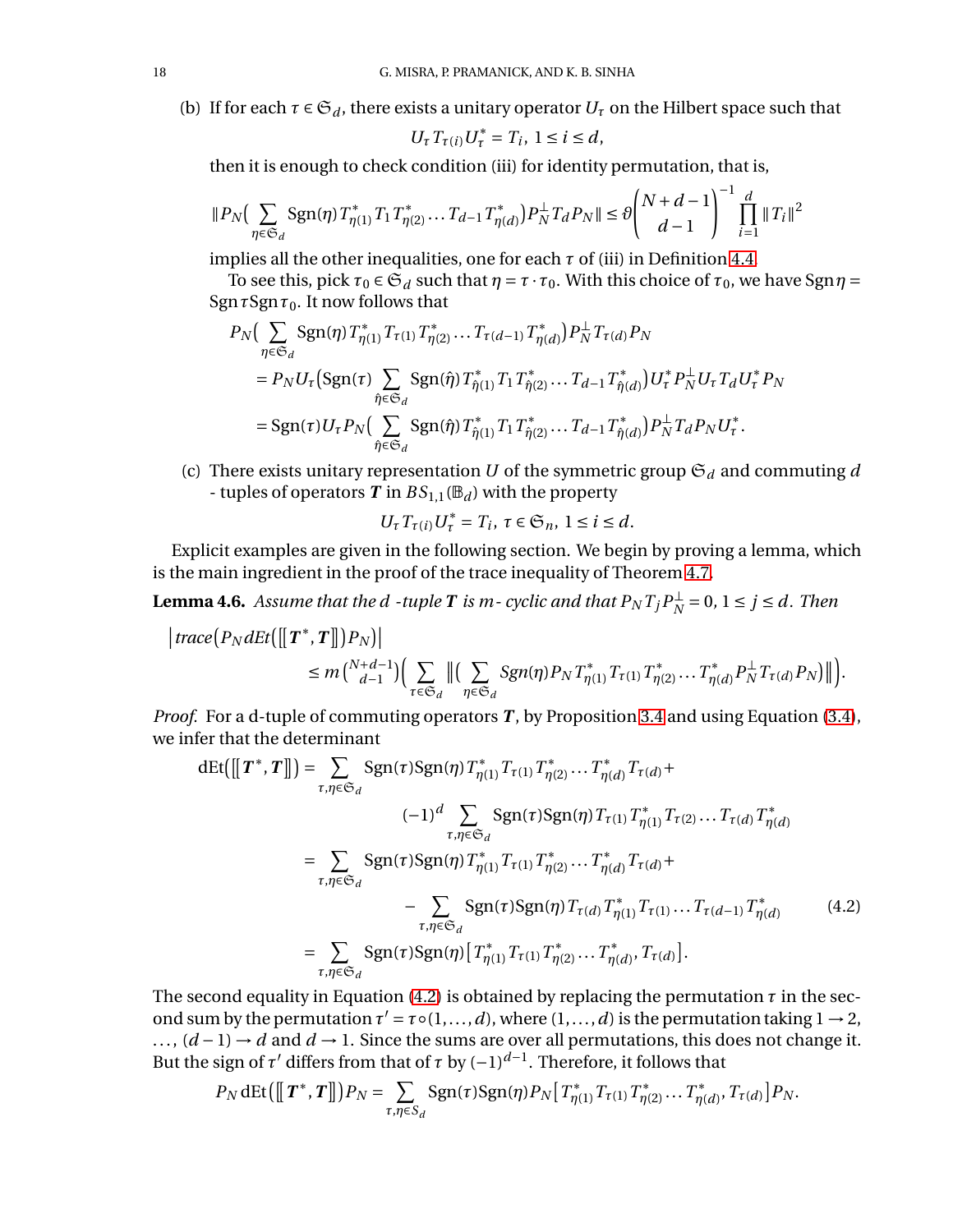Also, for  $\tau \in \mathfrak{S}_d$ ,

$$
P_N\big[\,T_{\eta(1)}^*T_{\tau(1)}T_{\eta(2)}^* \ldots T_{\eta(d)}^*, T_{\tau(d)}\big]P_N\big]
$$
\n
$$
= P_N\big(T_{\eta(1)}^*T_{\tau(1)}T_{\eta(2)}^* \ldots T_{\eta(d)}^*T_{\tau(d)} - T_{\tau(d)}T_{\eta(1)}^*T_{\tau(1)} \ldots T_{\tau(d-1)}T_{\eta(d)}\big)P_N
$$
\n
$$
= P_N\,T_{\eta(1)}^*T_{\tau(1)}T_{\eta(2)}^* \ldots T_{\eta(d)}^*(P_N + P_N^{\perp})T_{\tau(d)}P_N - P_N\,T_{\tau(d)}(P_N + P_N^{\perp})T_{\eta(1)}^*T_{\tau(1)}T_{\eta(2)}^* \ldots T_{\eta(d)}^*P_N
$$
\n
$$
= P_N\,T_{\eta(1)}^*T_{\tau(1)}T_{\eta(2)}^* \ldots T_{\eta(d)}^*P_N^{\perp}T_{\tau(d)}P_N + \big[P_N\,T_{\eta(1)}^*T_{\tau(1)}T_{\eta(2)}^* \ldots T_{\eta(d)}^*P_N, P_N\,T_{\tau(d)}P_N\big] - P_N\,T_{\tau(d)}P_N^{\perp}T_{\eta(1)}^*T_{\tau(1)}T_{\eta(2)}^* \ldots T_{\eta(d)}^*P_N
$$
\n
$$
= P_N\,T_{\eta(1)}^*T_{\tau(1)}T_{\eta(2)}^* \ldots T_{\eta(d)}^*P_N^{\perp}T_{\tau(d)}P_N + \big[P_N\,T_{\eta(1)}^*T_{\tau(1)}T_{\eta(2)}^* \ldots T_{\eta(d)}^*P_N, P_N\,T_{\tau(d)}P_N\big],
$$

where, the validity of the last equality follows from the assumption that  $P_N T_j P_N^{\perp} = 0$ ,  $j =$ 1,2,...,*d*. If *A*,*B* are any two operators with one in trace class and the other bounded, then  $trace(AB) = trace(BA)$ . A bounded operator of finite rank is trace class. Therefore, the commutator of any two bounded operators of finite rank must be 0. Hence

<span id="page-18-0"></span>trace
$$
([P_N T_{\eta(1)}^* T_{\tau(1)} T_{\eta(2)}^* \dots T_{\eta(d)}^* P_N, P_N T_{\tau(d)} P_N]
$$
 $) = 0.$ 

Putting these together we obtain the equality below

$$
\begin{split} \text{trace}\, (P_N \, \text{dEt}\, \big( \big[ \big[ \boldsymbol{T}^*, \boldsymbol{T} \big] \big] \big) P_N) \\ &\quad = \sum_{\tau \in \mathfrak{S}_d} \text{Sgn}(\tau) \text{trace} \big( \sum_{\eta \in \mathfrak{S}_d} \text{Sgn}(\eta) P_N \, T_{\eta(1)}^* T_{\tau(1)} T_{\eta(2)}^* \dots T_{\eta(d)}^* P_N^{\perp} T_{\tau(d)} P_N \big). \end{split}
$$

We also have the inequalities:

$$
rank \Big( \Big( \sum_{\eta \in \mathfrak{S}_d} \text{Sgn}(\eta) P_N T^*_{\eta(1)} T_{\tau(1)} T^*_{\eta(2)} T^*_{\eta(d)} P_N^{\perp} \Big) \Big( P_N^{\perp} T_{\tau(d)} P_N \Big) \Big) \leq rank(P_N^{\perp} T_{\tau(d)} P_N) \leq m \binom{N+d-1}{d-1}.
$$
 (4.3)

This implies

$$
\begin{split} \big|\text{trace}\left(P_{N}\det\left(\left[\!\left[\boldsymbol{T}^{*},\boldsymbol{T}\right]\!\right]\!\right)P_{N}\right)\big| \\ & \leq \sum_{\tau\in\mathfrak{S}_{d}}\big|\text{trace}\left(\sum_{\eta\in\mathfrak{S}_{d}}\text{Sgn}(\eta)P_{N}T_{\eta(1)}^{*}T_{\tau(1)}T_{\eta(2)}^{*}\ldots T_{\eta(d)}^{*}P_{N}^{\perp}T_{\tau(d)}P_{N}\right)\big| \\ & \leq \sum_{\tau\in\mathfrak{S}_{d}}\bigg\{\big\|\big(\sum_{\eta\in\mathfrak{S}_{d}}\text{Sgn}(\eta)P_{N}T_{\eta(1)}^{*}T_{\tau(1)}T_{\eta(2)}^{*}\ldots T_{\eta(d)}^{*}P_{N}^{\perp}T_{\tau(d)}P_{N}\big)\big\| \\ & \qquad\qquad\text{rank}\Big(\sum_{\eta\in\mathfrak{S}_{d}}\text{Sgn}(\eta)P_{N}T_{\eta(1)}^{*}T_{\tau(1)}T_{\eta(2)}^{*}\ldots T_{\eta(d)}^{*}P_{N}^{\perp}T_{\tau(d)}P_{N}\big)\bigg\} \\ & \leq \sum_{\tau\in\mathfrak{S}_{d}}\big\|\big(\sum_{\eta\in\mathfrak{S}_{d}}\text{Sgn}(\eta)P_{N}T_{\eta(1)}^{*}T_{\tau(1)}T_{\eta(2)}^{*}\ldots T_{\eta(d)}^{*}P_{N}^{\perp}T_{\tau(d)}P_{N}\big)\big\|\text{rank}\big(P_{N}^{\perp}T_{\tau(d)}P_{N}\big) \\ & \leq m\binom{N+d-1}{d-1}\bigg(\sum_{\tau\in\mathfrak{S}_{d}}\big\|\big(\sum_{\eta\in\mathfrak{S}_{d}}\text{Sgn}(\eta)P_{N}T_{\eta(1)}^{*}T_{\tau(1)}T_{\eta(2)}^{*}\ldots T_{\eta(d)}^{*}P_{N}^{\perp}T_{\tau(d)}P_{N}\big)\big\|\bigg).
$$

The two penultimate inequalities follow from the inequality [4.3.](#page-18-0)  $\Box$ 

The following Theorem shows that the operator dEt( $\lbrack\lbrack T^{\ast},T\rbrack\rbrack$  is in trace class whenever  $T$ is in  $BS_{m,\vartheta}(\Omega)$ .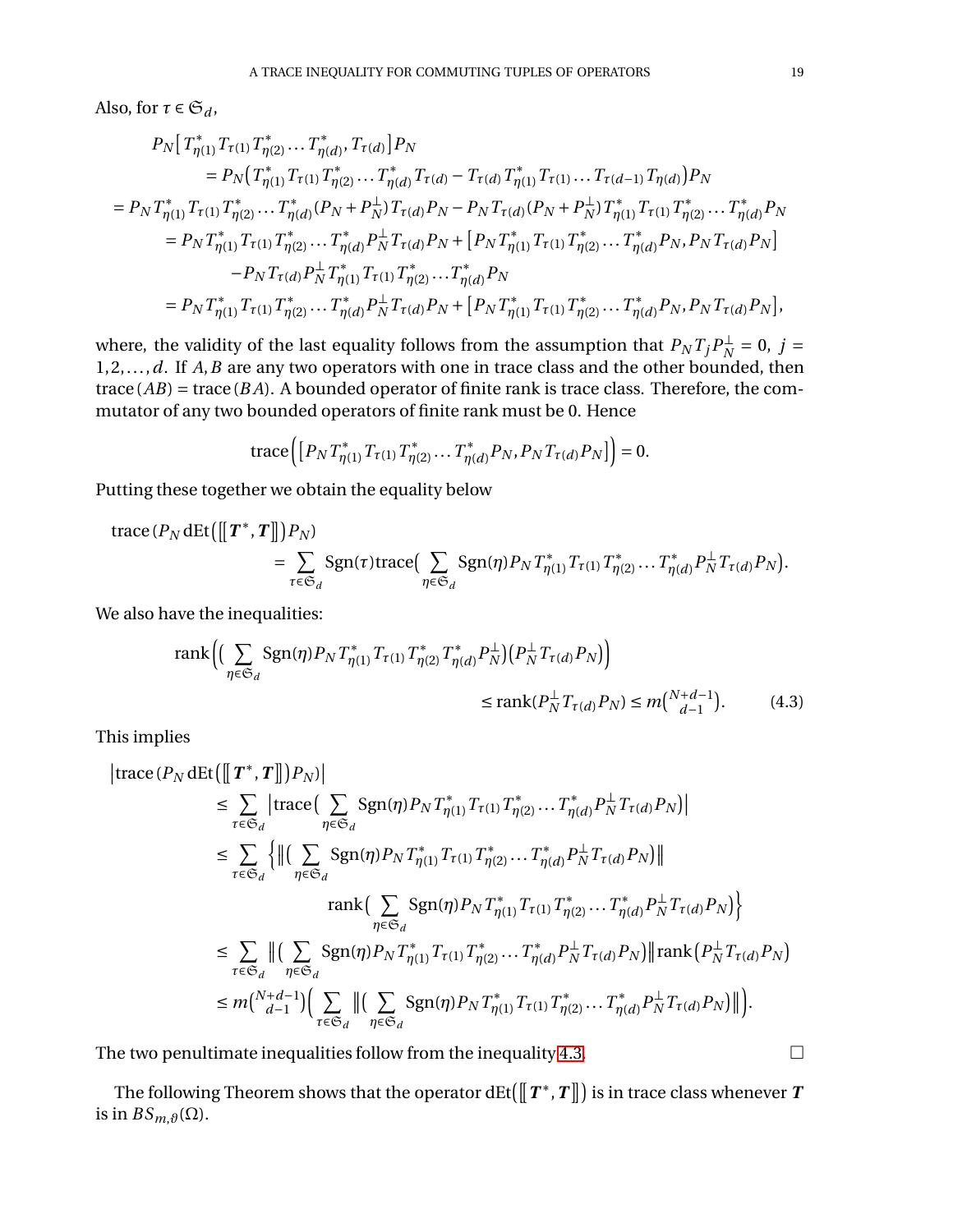<span id="page-19-0"></span>**Theorem 4.7.** *Let*  $T = (T_1, ..., T_d)$  *be a commuting tuple of operators on a Hilbert space*  $\mathcal{H}$ *. Assume that*  $T$  *is in the class*  $BS_{m,\vartheta}(\Omega)$ . Then the determinant operator  $dEt([\![T^*,T]\!])$  is in *trace-class and*

$$
trace\big(dEt\big([\![T^*,T]\!])\big) \leq m \,\vartheta \,d! \prod_{i=1}^d \|T_i\|^2.
$$

*Proof.* By hypothesis,

$$
||P_N(\sum_{\eta \in \mathfrak{S}_d} \text{Sgn}(\eta) T_{\eta(1)}^* T_{\tau(1)} T_{\eta(2)} \dots T_{\tau(d-1)} T_{\eta(d)}^*) P_N^{\perp} T_{\tau(d)} P_N || \leq \frac{\vartheta}{\binom{N+d-1}{d-1}} \prod_{i=1}^d ||T_i||^2.
$$

Thus combining this inequality with the one from Lemma [4.6,](#page-17-1) we have

$$
\left|\operatorname{trace}\left(P_N\operatorname{dEt}\left(\left[\!\left[\,T^*,T\right]\!\right]\right)P_N\right)\right|\leq m\,\vartheta\,d!\prod_{i=1}^d\left\|\,T_i\right\|^2.
$$

Since  $\text{dEt}\left(\bm{\rbrack}\bm{\rbrack}\bm{\mathit{T}}^*,\bm{\mathit{T}}\bm{\rbrack}\right)$  is non-negative definite by assumption and the projections  $P_N$  increase to *I* in the strong operator topology, we obtain the inequality

trace
$$
(\det([\llbracket T^*, T \rrbracket])) \leq m \vartheta d! \prod_{i=1}^d ||T_i||^2
$$

completing the proof.  $\Box$ 

4.1. **The tensor product model.** For  $i = 1, 2$ , let  $T^{(i)} = (T_1^{(i)})$  $T^{(i)}_{1}, \ldots, T^{(i)}_{d_i}$  $d_i^{(i)}$  be a  $d_i$ - tuple of commuting bounded operators. Set

$$
\begin{aligned} (\boldsymbol{T}^{(1)} \# \boldsymbol{T}^{(2)}) &:= (\boldsymbol{T}^{(1)} \otimes \boldsymbol{I}, \boldsymbol{I} \otimes \boldsymbol{T}^{(2)}) \\ &= (T_1^{(1)} \otimes \boldsymbol{I}, \dots, T_{d_1}^{(1)} \otimes \boldsymbol{I}, \boldsymbol{I} \otimes T_1^{(2)}, \dots \boldsymbol{I} \otimes, T_{d_2}^{(2)}) \end{aligned}
$$

This definition clearly extends to  $d_i$ - tuples of commuting operators,  $i = 1, \ldots, n$ .

**Lemma 4.8.** *The spectrum*  $\sigma(T^{(1)} \# T^{(2)})$  *of the operator*  $T^{(1)} \# T^{(2)}$  *is*  $\sigma(T^{(1)}) \times \sigma(T^{(2)})$ *. Moreover, if the*  $d_i$ *-tuples*  $T^{(i)}$ ,  $i = 1, 2$ , are  $m_i$ -cyclic, then the operator  $T^{(1)}$  #  $T^{(2)}$  is  $m$ -cyclic, where  $m \leq m_1 m_2$ .

*Proof.* The joint spectrum of  $T^{(1)}$  #  $T^{(2)}$  is explicitly given in [\[5,](#page-28-16) Theorem 2.2]. If  $\xi_{T^{(i)}}[m_i]$ ,  $i = 1, 2$ , is the cyclic set for the  $d_i$ - tuple  $T^{(i)}$ , then the cyclic set of the operator  $T^{(1)} \# T^{(2)}$  is clearly contained in the set of vectors

$$
\big\{x\otimes y\mid x\in \pmb\xi_{\pmb{T}^{(1)}}[m_1] \text{ and } y\in \pmb\xi_{\pmb{T}^{(2)}}[m_2]\big\}.
$$

Thus the claim that  $m \le m_1 m_2$  is verified.

We now obtain a trace inequality for the operator dEt(  $\lbrack\! \lbrack (T^{(1)}\# T^{(2)})^*, (T^{(1)}\# T^{(2)}) \rbrack\! \rbrack$  ). A similar inequality can be proved for  $T^{(1)} \# \cdots \# T^{(n)}$ .

<span id="page-19-1"></span>**Theorem 4.9.** Assume that  $T^{(i)}$  is in the class  $BS_{m_i,1}(\Omega_i)$ , i = 1,2. Then the determinant oper*ator*

$$
dEt\big(\big[\!\!\big[({\boldsymbol T}^{(1)}\,\# \,{\boldsymbol T}^{(2)})^*,({\boldsymbol T}^{(1)}\,\# \,{\boldsymbol T}^{(2)})\big]\!\!\big]\big)\big)
$$

*is non-negative definite and*

$$
trace\big(dEt\big(\big[ \big[(\boldsymbol{T}^{(1)}\#\boldsymbol{T}^{(2)})^*,(\boldsymbol{T}^{(1)}\#\boldsymbol{T}^{(2)})\big]\big]\big)\big) \leq 2d_1!d_2!m_1m_2\prod_{i=1}^{d_1} \big\|T_i^{(1)}\big\|^2\prod_{i=1}^{d_2} \big\|T_i^{(2)}\big\|^2.
$$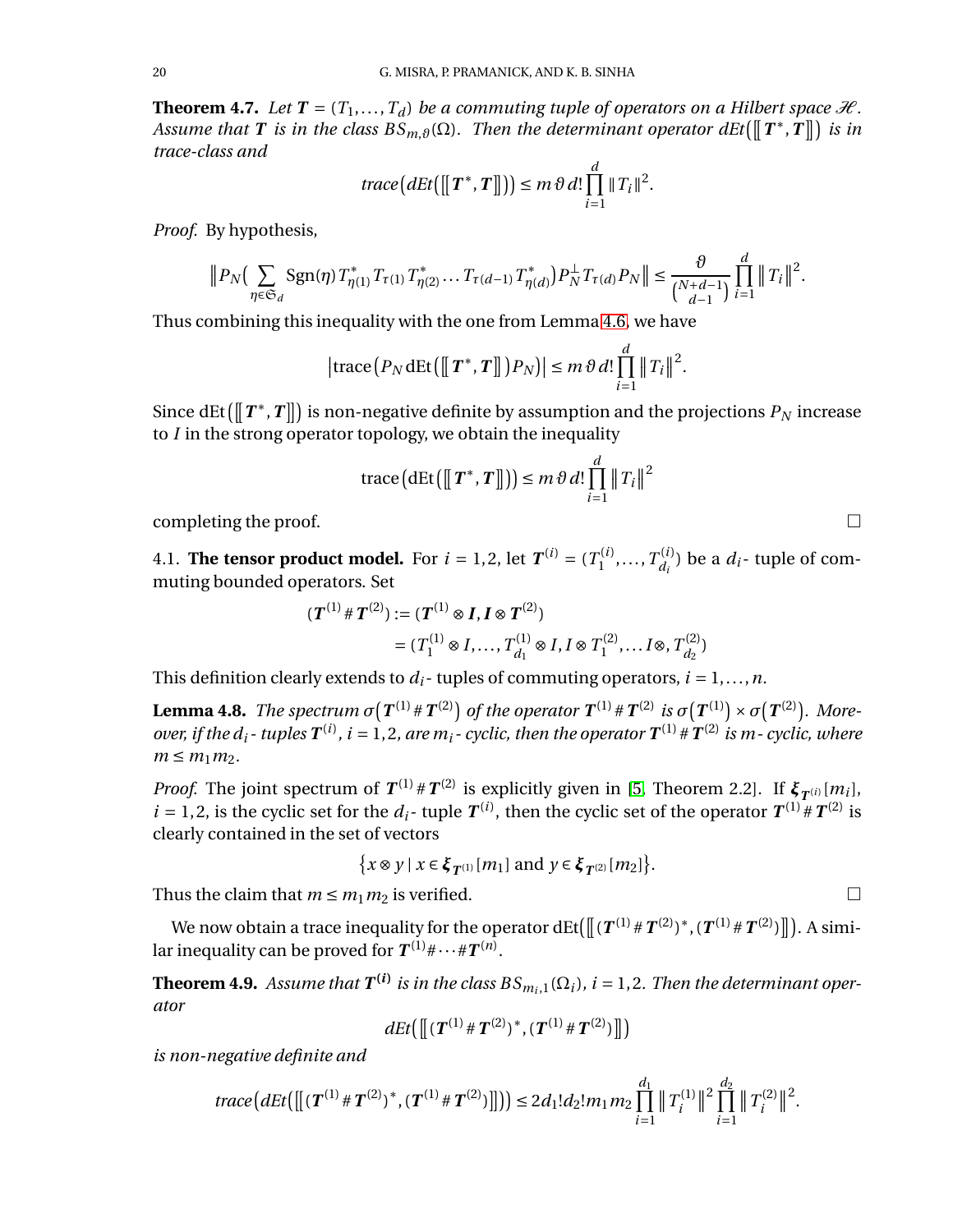*Proof.* It is easy to see that

££(*T* (1) #*T* (2)) ∗ , (*T* **(1)** #*T* (2)) ¤¤ = ££(*T* (1)) ∗ ,*T* (1)¤¤<sup>⊗</sup> *<sup>I</sup>* <sup>0</sup> <sup>0</sup> *<sup>I</sup>* <sup>⊗</sup> ££(*T* (2)) ∗ ,*T* (2)¤¤ .

Thus

$$
\mathrm{dEt}\big(\big[\!\!\big[ \boldsymbol{T}^{(1)}\,\#\, \boldsymbol{T}^{(2)} \boldsymbol{)}^*, \boldsymbol{T}^{(1)}\,\#\, \boldsymbol{T}^{(2)}\boldsymbol{)} \big]\!\!\big]\big) = 2\,\mathrm{dEt}\big(\big[\!\!\big[ \boldsymbol{T}^{(1)^*}, \boldsymbol{T}^{(1)} \big]\!\!\big]\big) \otimes \mathrm{dEt}\big(\big[\!\!\big[ \boldsymbol{T}^{(2)^*}, \boldsymbol{T}^{(2)} \big]\!\!\big]\big).
$$

Since for  $i = 1, 2$ ,  $T^{(i)}$  is in the class  $BS_{m_i,1}(\Omega_i)$ ,  $\text{dEt}\left(\left[\left[(T^{(i)})^*, T^{(i)}\right]\right]\right)$  is non-negative definite and

trace
$$
(dEt([[ (T^{(i)})^*, T^{(i)}]]) \leq d_i! m_i \prod_{j=1}^{d_i} ||T_j^{(i)}||^2
$$
.

Hence, dEt  $(\llbracket (\bm{T}^{(1)} \, \# \, \bm{T}^{(2)})^*$  , ( $\bm{T}^{(1)} \, \# \, \bm{T}^{(2)})$   $\rrbracket)$  is non-negative definite and

trace
$$
(dEt([[ (T^{(1)}#T^{(2)})^*, (T^{(1)}#T^{(2)})]])
$$
  
= 2 trace $(dEt([[ (T^{(1)})^*, T^{(1)}]])$ trace $(dEt([[ (T^{(2)})^*, T^{(2)}]])$ )  
≤ 2d<sub>1</sub>!m<sub>1</sub>  $\prod_{i=1}^{d_1} ||T_i^{(1)}||^2 \cdot d_2!m_2 \prod_{i=1}^{d_2} ||T_i^{(2)}||^2$   
= 2d<sub>1</sub>!d<sub>2</sub>!m<sub>1</sub>m<sub>2</sub>  $\prod_{i=1}^{d_1} ||T_i^{(1)}||^2 \prod_{i=1}^{d_2} ||T_i^{(2)}||^2$ .

*Remark* 4.10*.*

(1) Let  $T^{(i)}$ ,  $i = 1,...,n$  be a set of *n* commuting  $d_i$ - tuple of operators. A similar proof, as given above, shows that if  $T^{(i)} \in BS_{m_i,1}(\Omega_i)$ , then

$$
\mathrm{dEt}\big(\big[\!\!\big[({\bm{T}}^{(1)}\# \cdots \# {\bm{T}}^{(n)})^*, ({\bm{T}}^{(1)}\# \cdots \# {\bm{T}}^{(n)})\big]\!\!\big]\big)
$$

is non-negative definite and

trace
$$
(dEt[[(T^{(1)}\# \cdots \# T^{(n)})^*, (T^{(1)}\# \cdots \# T^{(n)})]])
$$
 $\leq n! d_1! \cdots d_n! m_1 \cdots m_n \prod_{i=1}^n ||T^{(i)}||^2$ ,

where  $\|\bm{T}^{(i)}\|^2 = \prod_{j=1}^{d_i}$  $\int_{j=1}^{d_i} \|T_j^{(i)}\|$  $\int_{j}^{(i)} \|^{2}.$ 

(2) If  $d_i = 1, i = 1,...,n$ , then  $(T^{(1)} + \cdots + T^{(n)})$  is of the form  $(T_1 \otimes I \cdots \otimes I,... I \otimes \cdots \otimes T_n)$ . Now, we can apply the Berger-Shaw inequality to each of the operators  $T_i$ ,  $1 \le i \le n$ , to conclude

trace
$$
(dEt([[T^{(1)}\# \cdots \# T^{(n)})^*, (T^{(1)}\# \cdots \# T^{(n)})]])
$$
 $\leq n! m_1 \cdots m_n \frac{\nu(\Omega_1 \times \cdots \times \Omega_n)}{\pi^n}.$ 

Let  $M = (M_1, \ldots, M_d)$  be the  $d$ -tuple of multiplication by the coordinate functions on the Hardy space  $H^2(\mathbb{D}^d)$ . Clearly,  $M = M \# \cdots \# M$  where M is the multiplication operator on  $H^2(\mathbb{D}).$ 

<span id="page-20-0"></span>**Corollary 4.11.** *For the d-tuple*  $M = M# \cdots *M$  *on the Hardy space*  $H^2(\mathbb{D}^d)$ *, we have that the*  $\vec{a}$  *operator dEt*( $\llbracket \bm{M}^*, \bm{M} \rrbracket$ ) is non-negative definite and

$$
trace(dEt([[M^*,M]])=trace(dEt([[ (M\# \cdots \# M)^*, (M\# \cdots \# M)]]) \leq d!.
$$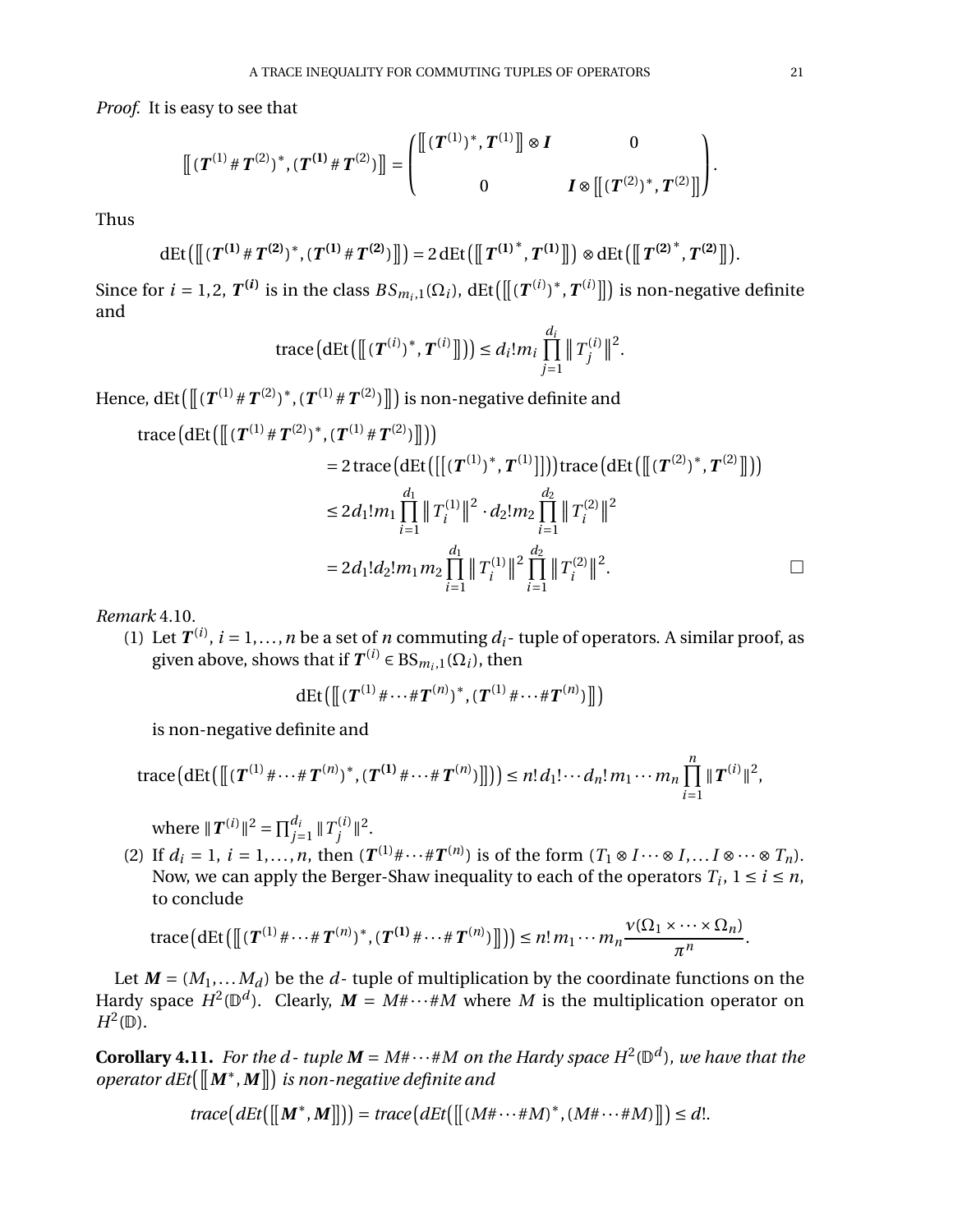*Remark* 4.12*.* A direct computation shows that The inequality of Corollary [4.11](#page-20-0) is actually an equality. Consequently, it follows that the inequality obtained in Theorem [4.9](#page-19-1) is sharp. Although, the *d*- tuple  $M = M \# \cdots \# M$  is not in  $BS_{m,\vartheta}(\Omega)$  for any choice of  $m,\theta$ , never the less, the trace estimate of Theorem [4.7](#page-19-0) agrees with the one obtained in Corollary [4.11.](#page-20-0)

# 5. EXAMPLES OF OPERATORS IN THE CLASS  $BS_{m, \vartheta}(\Omega)$

We consider two sets of examples, the first is based on the Euclidean ball  $\mathbb{B}_d \subset \mathbb{C}^d$  while the second set of examples comes from considering the ball  $\mathbb{B}_{2,1} := \{(z_1, z_2) : |z_1|^2 + |z_2| < 1\} \subseteq \mathbb{C}^2$ .

5.1. **The case of the Euclidean ball**  $BS_{1,1}(\mathbb{B}_d)$ . In the following examples, we have taken  $\Omega$  =  $\mathbb{B}_d.$  Let  $H^{(\lambda)}(\mathbb{B}_d)$  be the weighted Bergman spaces of the unit Euclidean ball  $\mathbb{B}_d$  discussed in Section [3.](#page-10-0)

Let  $\mathscr{U}(d)$  be the group of unitary linear transformations on  $\mathbb{C}^d$ , let  $\bm{T}$  be a commuting  $d$ tuple of bounded linear operators on  $\mathcal H$  and finally, let  $\mathcal U(\mathcal H)$  be the group of unitary linear transformations on  $\mathcal H$ . Clearly, the group  $\mathcal U(d)$  acts on any commuting d-tuple of operators *T* , namely,

$$
U \cdot T := \Big( \sum_{j=1}^{d} U_{1j} T_j, \dots, \sum_{j=1}^{d} U_{dj} T_j \Big), \ U = \big( \big( U_{ij} \big) \big) \in \mathcal{U}(d). \tag{5.1}
$$

The *d*-tuple *T* is said to be *spherical* if there is a map  $\Gamma : \mathcal{U}(d) \to \mathcal{U}(\mathcal{H})$  such that

$$
\Gamma_U T \Gamma_U^* := (\Gamma_U T_1 \Gamma_U^*, \dots, \Gamma_U T_d \Gamma_U^*) = U \cdot T \text{ for all } U \in \mathcal{U}(d). \tag{5.2}
$$

The set of vectors

$$
e_{\boldsymbol{\alpha}}(z) = \sqrt{\frac{(d)_{|\boldsymbol{\alpha}|}}{\boldsymbol{\alpha}!}} z_1^{\alpha_1} \cdots z_d^{\alpha_d}, \, \boldsymbol{\alpha} \in \mathbb{N}_0^d, \boldsymbol{\alpha}! = \alpha_1! \cdots \alpha_d!
$$

is an orthonormal basis of  $H^2(\mathbb{B}_d)$ . The  $d$ - tuple  $\boldsymbol{S}$  of multiplication operators by the coordinate functions and its adjoint  $S^*$  on the Hardy space  $H^2(\mathbb{B}_d)$  are commuting tuples of weighted shift operators:

$$
S_i e_{\pmb{\alpha}} = \sqrt{\frac{\alpha_i + 1}{|\pmb{\alpha}| + d}} e_{\pmb{\alpha} + \varepsilon_i}, \ S_i^* e_{\pmb{\alpha}} = \begin{cases} \sqrt{\frac{\alpha_i}{|\pmb{\alpha}| + d - 1}} e_{\pmb{\alpha} - \varepsilon_i} & \text{if } \alpha_i > 0, \\ 0 & \text{otherwise.} \end{cases}
$$

Note that the operator  $\boldsymbol{S}$  is the same as the commuting tuple  $\boldsymbol{M}^{(d)}$ . However, it is convenient to use a different notation for this particular *d*-tuple as will be apparent soon. The basic properties of commuting tuples of weighted shifts, also called joint weighted shifts, are in [\[13\]](#page-28-17).

<span id="page-21-1"></span>**Theorem 5.1.** *For the d - tuple S of multiplication by the coordinate functions on the Hardy*  $space H^2(\mathbb{B}_d)$ , the operator  $dEt([\llbracket \mathbf{S}^*, \mathbf{S} \rrbracket)$  is non-negative definite and trace $(dEt([\llbracket \mathbf{S}^*, \mathbf{S} \rrbracket)) = 1$ .

*Proof.* The constant function **1** is a cyclic vector for the *d*-tuple *S*. Also,  $\sigma(S) = \overline{\mathbb{B}}_d$ , see [\[6\]](#page-28-11). To show that  $\text{dEt}\left(\left\|\bm{S}^*,\bm{S}\right\|\right)$  is non-negative definite, we claim that

<span id="page-21-0"></span>
$$
\left(\sum_{\eta \in \mathfrak{S}_d} \operatorname{sgn}(\eta) S_{\eta(1)}^* S_{\tau(1)} \dots S_{\tau(d-1)} S_{\eta(d)}^*\right) e_{\alpha}
$$
\n
$$
= \operatorname{sgn}(\tau) \sqrt{\frac{\alpha_{\tau(d)}}{|\alpha| + d - 1}} (|\alpha| + d - 1)^{-(d-1)} e_{\alpha - \varepsilon_{\tau(d)}},
$$
\n(5.3)

for each fixed  $\tau$  in  $\mathfrak{S}_d$ . Here we have assumed  $\alpha_{\tau(d)} > 0$  without loss of generality.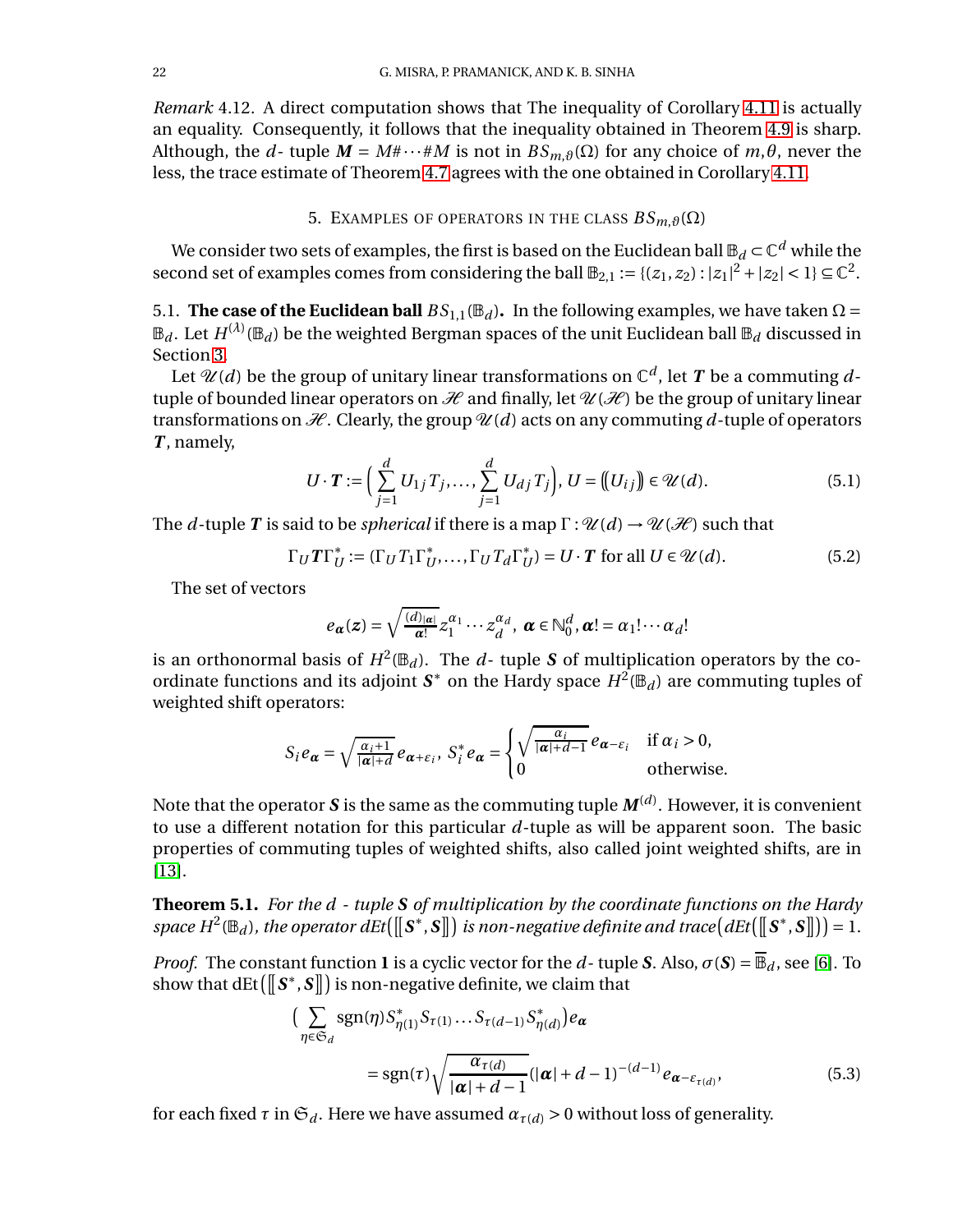For any fixed but arbitrary  $\tau \in \mathfrak{S}_k$  and an arbitrary  $k$ - tuple  $(i_1,...,i_k)$ ,  $k \le d$ , with  $1 \le i_1 <$  $i_2 < \cdots < i_k \le d$ , let " $P_\tau(i_1,\ldots,i_k)$ " be the induction hypothesis, namely, the statement

$$
\left(\sum_{\eta \in \mathfrak{S}_{d-1}} \text{sgn}(\eta) S_{i_{\eta(1)}}^* S_{i_{\tau(1)}} \dots S_{i_{\tau(k-1)}} S_{i_{\eta(k)}}^* \right) e_{\alpha}
$$
\n
$$
= \text{sgn}(\tau) \sqrt{\frac{\alpha_{i_{\tau(k)}}}{|\alpha| + d - 1}} (|\alpha| + d - 1)^{-(k-1)} e_{\alpha - \varepsilon_{i_{\tau(k)}}}. \tag{5.4}
$$

We see that the equality of Equation [\(5.3\)](#page-21-0) is the same as the equality asserted in the statement  $P_{\tau}(i_1,...,i_d)$  with  $k = d$  and  $\tau = id$ , the identity permutation on *d* elements.

Thus, a proof of the equality [\(5.3\)](#page-21-0) follows from showing that the validity of all the equalities in  $P_{\tau}(i_1,...,i_k)$ ,  $\tau \in \mathfrak{S}_k$ ,  $k < d$ , implies the validity of all the equalities in  $P_{\tau}(i_1,...,i_{k+1})$   $\tau \in$  $\mathfrak{S}_{k+1}$ .

To establish this, first note that if  $k = 1$ , then  $P_{\tau}(i_1)$ ,  $\tau \in S_1$  is the equalty  $(\alpha_i > 0)$ :  $S_{i_1}^* e_{\alpha} = \sqrt{\frac{\alpha_{i_1}}{2}} e_{\alpha}$  which is clearly valid. Now if  $k = 2$ , we note that  $\frac{a_{i_1}}{|\alpha|+d-1}e_{\alpha-\varepsilon_{i_1}}$ , which is clearly valid. Now if  $k=2$ , we note that

$$
\Big(\sum_{\eta \in \mathfrak{S}_2} \text{sgn}(\eta) S^*_{i_{\eta(1)}} S^*_{i_{\eta(2)}} \Big) e_{\pmb{\alpha}} = \text{sgn}(\tau) \sqrt{\frac{\alpha_{i_{\tau(2)}}}{|\pmb{\alpha}| + d - 1}} (|\pmb{\alpha}| + d - 1)^{-1} e_{\pmb{\alpha} - \varepsilon_{i_{\tau(2)}}}
$$

for any pair  $i_1$ ,  $i_2$  with  $1 \le i_1 < i_2 \le d$  and any fixed but arbitrary  $\tau \in \mathfrak{S}_2$ . This establishes the validity of  $P_{\tau}(i_1, i_2)$ ,  $\tau \in \mathfrak{S}_2$ .

More generally, assume that the equalities in  $P_{\tau}(i_1,...,i_{k-1})$  are valid for every  $(i_1,...,i_{k-1})$ with  $1 \le i_1 < i_2 \cdots < i_{k-1} \le d$ , and any fixed but arbitrary  $\tau \in \mathfrak{S}_{k-1}$ . To show that the equality in  $P_{\tau}(i_1,...,i_k)$  is valid for each fixed but arbitrary  $(i_1,...,i_k)$  and  $\tau \in \mathfrak{S}_k$ , it is enough to verify it with  $\tau = id$ . For this, we split the left hand side of  $P_{id}(i_1,...,i_k)$  into several sums fixing  $\eta(k) = j, j = 1, \ldots, k$ , in each one of these sums, that is,

$$
\left(\sum_{\eta \in \mathfrak{S}_k} \text{sgn}(\eta) S^*_{i_{\eta(1)}} S_{i_1} S^*_{i_{\eta(2)}} \dots S^*_{i_{\eta(k-1)}} S_{i_{k-1}} S^*_{i_{\eta(k)}}\right) e_{\boldsymbol{\alpha}} = \\
\left(\sum_{\eta \in \mathfrak{S}_k, \eta(k)=k} \text{sgn}(\eta) S^*_{i_{\eta(1)}} S_{i_1} S^*_{i_{\eta(2)}} \dots S^*_{i_{\eta(k-1)}} S_{i_{k-1}} S^*_{i_k}\right) e_{\boldsymbol{\alpha}} \\
+ \left(\sum_{\eta \in \mathfrak{S}_k, \eta(k)=k-1} \text{sgn}(\eta) S^*_{i_{\eta(1)}} S_{i_1} S^*_{i_{\eta(2)}} \dots S^*_{i_{\eta(k-1)}} S_{i_{k-1}} S^*_{i_{k-1}}\right) e_{\boldsymbol{\alpha}} \\
+ \left(\sum_{\eta \in \mathfrak{S}_k, \eta(k)=k-2} \text{sgn}(\eta) S^*_{i_{\eta(1)}} S_{i_1} S^*_{i_{\eta(2)}} \dots S^*_{i_{\eta(k-1)}} S_{i_{k-1}} S^*_{i_{k-2}}\right) e_{\boldsymbol{\alpha}} \\
+ \dots + \left(\sum_{\eta \in \mathfrak{S}_k, \eta(k)=1} \text{sgn}(\eta) S^*_{i_{\eta(1)}} S_{i_1} S^*_{i_{\eta(2)}} \dots S^*_{i_{\eta(k-1)}} S_{i_{k-1}} S^*_{i_1}\right) e_{\boldsymbol{\alpha}}.
$$
\n(5.5)

Pick a fixed but arbitrary sum in  $P_{id}(i_1,...,i_k)$  with  $\eta(k) = j$ ,  $j = 1,...,k-2$ . We claim that these sums vanish. Each one of these sums is of the form

<span id="page-22-0"></span>
$$
\sum_{\eta \in \mathfrak{S}_k, \eta(k)=j} \text{sgn}(\eta) S^*_{i_{\eta(1)}} S_{i_1} S^*_{i_{\eta(2)}} \dots S_{i_{j-1}} S^*_{i_{\eta(j)}} S_{i_j} S^*_{i_{\eta(j+1)}} S_{i_{j+1}} S^*_{i_{\eta(j+2)}} \dots S^*_{i_{\eta(k-1)}} S_{i_{k-1}} S^*_{i_j}. \tag{5.6}
$$

For a fixed  $\eta \in \mathfrak{S}_k$ , let  $\eta_{\sigma} \in \mathfrak{S}_k$  be the permutation:

<span id="page-22-1"></span>
$$
\eta_\sigma(i) = \begin{cases} \eta(i) & i \not\in \{j,j+1\}, \\ \eta(j+1) & \text{if } i=j, \\ \eta(j) & \text{if } i=j+1. \end{cases}
$$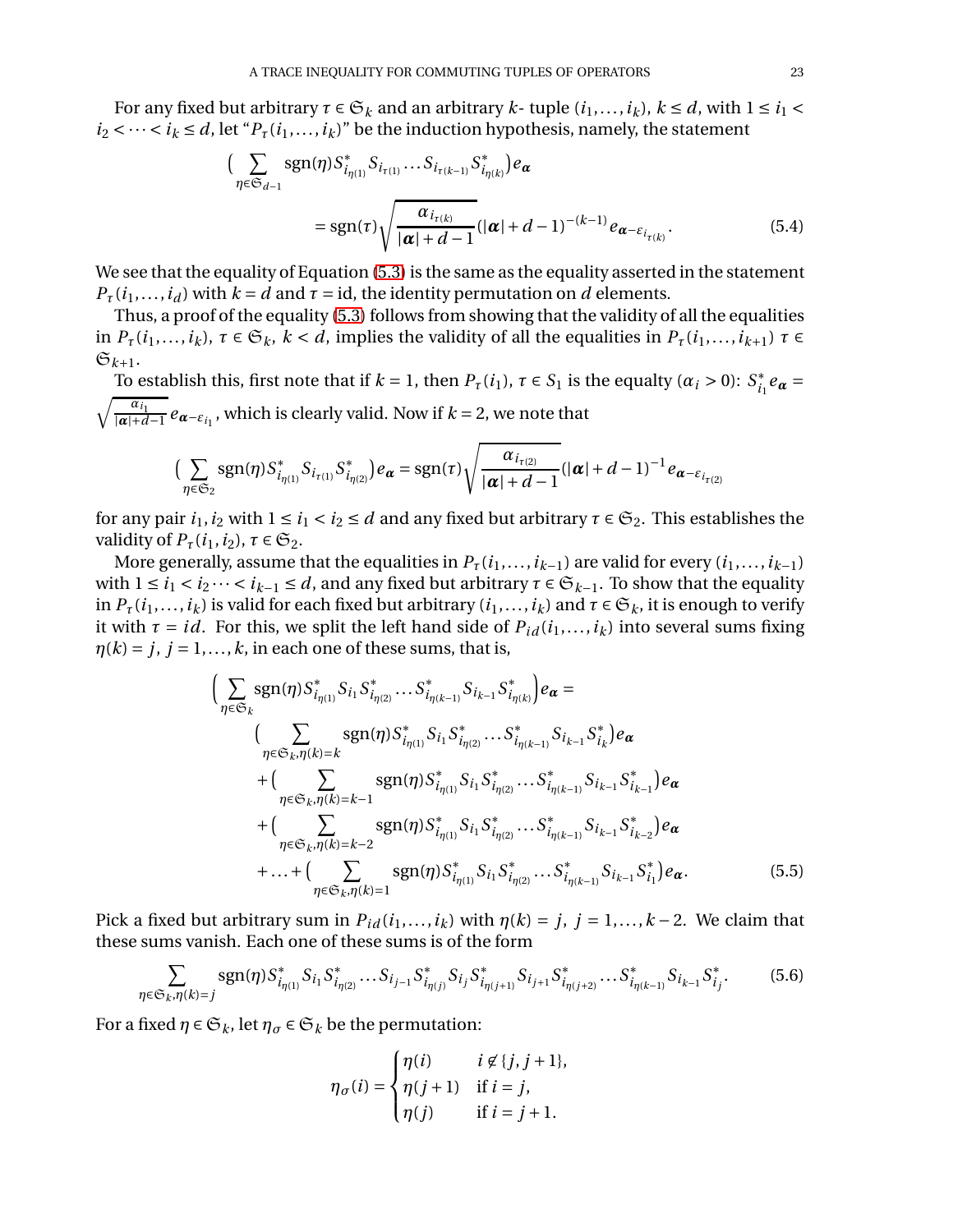The sign of  $η_σ$  is opposite of the sign of  $η$  and these occur in pairs. Also,  $S_i^*S_lS_p^* = S_p^*S_lS_i^*$ for any choice of  $((i, l, p)$  with  $i \neq l \neq p$ . Clearly,  $\eta(j) \neq j \neq \eta(j + 1)$  by choice. Putting these observations together, we conclude that the sum [\(5.6\)](#page-22-0) vanishes.

Now, we examine the two nonzero sums that remain on the right hand side of [\(5.5\)](#page-22-1). The first of these two sums is

$$
\Big(\sum_{\eta \in \mathfrak{S}_k} \text{sgn}(\eta) S^*_{i_{\eta(1)}} S_{i_1} S^*_{i_{\eta(2)}} \dots S^*_{i_{\eta(k-1)}} S_{i_{k-1}} S^*_{i_k}\Big) e_{\alpha}
$$
  
=\Big(\sum\_{\sigma \in \mathfrak{S}\_{k-1}} \text{sgn}(\sigma) S^\*\_{i\_{\sigma(1)}} S\_{i\_1} S^\*\_{i\_{\sigma(2)}} \dots S^\*\_{i\_{\sigma(k-1)}}\Big) S\_{i\_{k-1}} S^\*\_{i\_k} e\_{\alpha}.

Applying the equality in  $P_{id}(i_1,\ldots,i_{k-1})$  to the vector  $S_{i_{k-1}}S_{i_k}^*e_{\pmb{\alpha}}$ , we have

<span id="page-23-0"></span>
$$
\left(\sum_{\eta \in \mathfrak{S}_k} \text{sgn}(\eta) S^*_{i_{\eta(1)}} S_{i_1} S^*_{i_{\eta(2)}} \dots S^*_{i_{\eta(k-1)}} S_{i_{k-1}} S^*_{i_k}\right) e_{\pmb{\alpha}} = \sqrt{\frac{\alpha_{i_k}}{|\pmb{\alpha}| + d - 1}} \frac{\alpha_{i_{k-1}} + 1}{(|\pmb{\alpha}| + d - 1)^{(k-1)}} e_{\pmb{\alpha} - \varepsilon_{i_k}}.\tag{5.7}
$$

The second sum

$$
\Big(\sum_{\eta \in \mathfrak{S}_k} \text{sgn}(\eta) S^*_{i_{\eta(1)}} S_{i_1} S^*_{i_{\eta(2)}} \dots S^*_{i_{\eta(k-1)}} S_{i_{k-1}} S^*_{i_{k-1}}\Big) e_{\alpha}
$$
  
= -\Big(\sum\_{\sigma \in \mathfrak{S}\_{k-1}} \text{sgn}(\sigma) S^\*\_{i\_{\sigma(1)}} S\_{i\_1} S^\*\_{i\_{\sigma(2)}} \dots S^\*\_{i\_{\sigma(k)}}\Big) S\_{i\_{k-1}} S^\*\_{i\_{k-1}} e\_{\alpha}.

The verification of this equality is an immediate consequence of the following observations.

- (1) Each permutation  $\eta \in \mathfrak{S}_k := {\eta \in \mathfrak{S}_k : \eta(k) = k 1}$  is obtained by extending some bijection  $\hat{\sigma}$  : {1,..., $k-1$ }  $\rightarrow$  {1,..., $k-2$ , $k$ } to a bijection of the set {1,..., $k$ }.
- (2) The bijections  $\hat{\sigma}$  are in one to one correspondence with the group of permutations on a set of  $k-1$  elements. For convenience, we take this set to be  $\mathbb{E}_{k-1} := \{1, \ldots, k-2, k\}.$
- (3) Since  $\eta \in \hat{\mathfrak{S}}_k$  is an extension of a permutation  $\hat{\sigma}$  on  $\mathbb{E}_{k-1}$  obtained by setting  $\eta = \hat{\sigma}$  on  $\mathbb{E}_{k-1}$  ( $\eta(k) = k - 1$ ), it follows that sgn( $\eta$ ) =  $-\text{sgn}(\hat{\sigma})$ .
- (4) The group of permutations on the set  $\mathbb{E}_{k-1}$  is isomorphic to  $\hat{\mathfrak{S}}_{k-1}$  via the map  $\hat{\sigma} \to \eta$ .

Now, as before, applying the equality in  $P_{id}(i_1,...,i_{k-2},i_k)$  to the vector  $S_{i_{k-1}}S^*_{i_{k-1}}e_\alpha$ , we have

$$
\left(\sum_{\eta \in \mathfrak{S}_k} \operatorname{sgn}(\eta) S^*_{i_{\eta(1)}} S_{i_1} S^*_{i_{\eta(2)}} \dots S^*_{i_{\eta(k-1)}} S_{i_{k-1}} S^*_{i_{k-1}}\right) e_{\pmb{\alpha}} = -\sqrt{\frac{\alpha_{i_k}}{|\pmb{\alpha}| + d - 1}} \frac{\alpha_{i_{k-1}}}{(|\pmb{\alpha}| + d - 1)^{(k-1)}} e_{\pmb{\alpha} - \varepsilon_{i_k}}.
$$
 (5.8)

Combining [\(5.7\)](#page-23-0) and [\(5.8\)](#page-23-1), we obtain

$$
\Big(\sum_{\eta\in\mathfrak{S}_k}\text{sgn}(\eta)S_{i_{\eta(1)}}^*S_{i_1}S_{i_{\eta(2)}}^*\dots S_{i_{\eta(k-1)}}^*S_{i_{k-1}}S_{i_{\eta(k)}}^*\Big)e_{\pmb{\alpha}}=\sqrt{\frac{\alpha_{i_k}}{|\pmb{\alpha}|+d-1}}(|\pmb{\alpha}|+d-1)^{-(k-1)}e_{\pmb{\alpha}-\varepsilon_{i_k}},
$$

which verifies  $P_{\tau}(i_1,...i_k)$  for  $\tau = id$ . The verification of [\(5.3\)](#page-21-0) for an arbitrary choice of  $\tau \in \mathfrak{S}_k$ is similar. Recall the expression of determinant operator in [\(4.2\)](#page-17-0)

<span id="page-23-1"></span>
$$
dEt([[S^*,S]]) = \sum_{\tau,\eta \in \mathfrak{S}_d} sgn(\tau)Sgn(\eta)S_{\eta(1)}^*S_{\tau(1)}S_{\eta(2)}^*...S_{\eta(d)}^*S_{\tau(d)} + - \sum_{\tau,\eta \in \mathfrak{S}_d} sgn(\tau)sgn(\eta)S_{\tau(d)}S_{\eta(1)}^*S_{\tau(1)}...S_{\tau(d-1)}S_{\eta(d)}^*.
$$

Now using the equality in [\(5.3\)](#page-21-0) we get,

$$
\sum_{\tau,\eta\in\mathfrak{S}_d} \operatorname{sgn}(\tau) \operatorname{sgn}(\eta) S_{\eta(1)}^* S_{\tau(1)} S_{\eta(2)}^* \dots S_{\eta(d)}^* S_{\tau(d)} e_{\pmb{\alpha}} = \frac{(d-1)!}{(|\pmb{\alpha}|+d)^{(d-1)}} e_{\pmb{\alpha}},
$$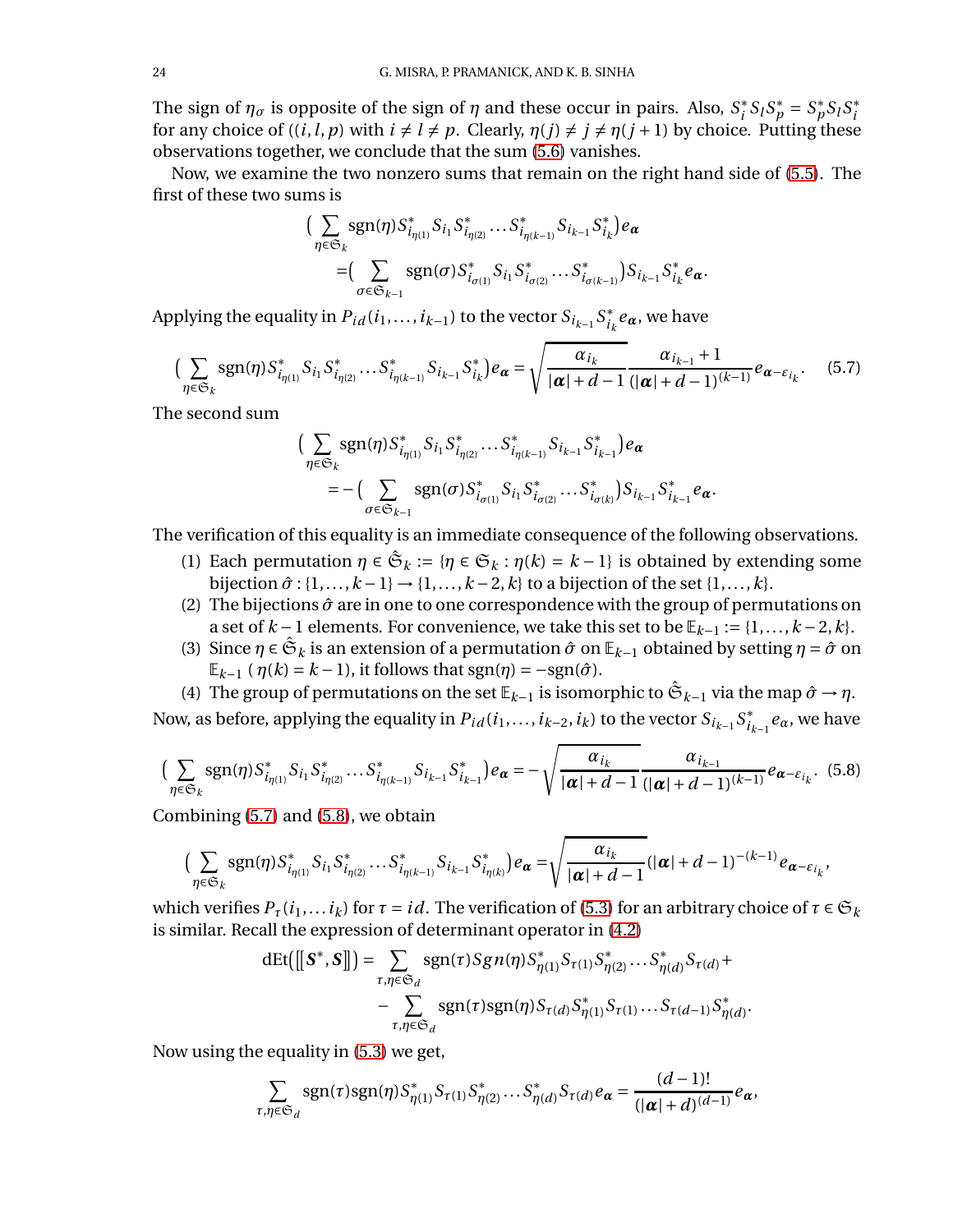and

$$
\sum_{\tau,\eta\in\mathfrak{S}_d}\operatorname{sgn}(\tau)\operatorname{sgn}(\eta)S_{\tau(d)}S_{\eta(1)}^*S_{\tau(1)}\ldots S_{\tau(d-1)}S_{\eta(d)}^*e_{\pmb{\alpha}}=\frac{(d-1)!|\pmb{\alpha}|}{(|\pmb{\alpha}|+d-1)^d}e_{\pmb{\alpha}}.
$$

Thus combining the above equalities we get

$$
\det([\llbracket S^*,S\rrbracket])e_{\pmb{\alpha}}=\big(\frac{(d-1)!}{(|\pmb{\alpha}|+d)^{(d-1)}}-\frac{(d-1)!(\pmb{\alpha}|}{(|\pmb{\alpha}|+d-1)^d}\big)e_{\pmb{\alpha}}.
$$

It is easy to see dEt $\left(\left\lbrack\left\lbrack \mathbf{S}^{\ast},\mathbf{S}\right\rbrack\right)$  is non-negative definite since

$$
\frac{1}{\left(|\boldsymbol{\alpha}|+d\right)^{(d-1)}}-\frac{|\boldsymbol{\alpha}|}{\left(|\boldsymbol{\alpha}|+d-1\right)^d}\geq 0.
$$

Now,

trace
$$
(dEt([[S^*,S]]) = \sum_{\alpha \in \mathbb{N}_0^d} \langle dEt([[S^*,S]])e_{\alpha}, e_{\alpha} \rangle
$$
  
\n
$$
= \sum_{\alpha \in \mathbb{N}_0^d} (d-1)! \Big( \frac{1}{(|\alpha|+d)^{(d-1)}} - \frac{|\alpha|}{(|\alpha|+d-1)^d} \Big)
$$
\n
$$
= \sum_{k=0}^{\infty} \sum_{\substack{\alpha_1, \dots, \alpha_d \\ |\alpha|=k}} (d-1)! \Big( \frac{1}{(|\alpha|+d)^{(d-1)}} - \frac{|\alpha|}{(|\alpha|+d-1)^d} \Big)
$$
\n
$$
= \sum_{k=0}^{\infty} \Big( \frac{(k+d-1)(k+d-2)\dots(k+1)}{(k+d)^{(d-1)}} - \frac{(k+d-2)\dots(k+1)k}{(k+d-1)^{d-1}} \Big)
$$
\n= 1.

This completes the proof.  $\Box$ 

For  $a \in \mathbb{C}^d$  and  $r > 0$ , let  $\mathbb{B}[a, r]$  be the ball  $\{z \in \mathbb{C}^d : \|z - a\|_2 < r\}$ . We let  $\mathbb{B}[r]$  denote the ball of radius  $r$  centred at 0. Finally,  $\mathbb{B}_d$  is the unit ball in  $\mathbb{C}^d$ .

**Theorem 5.2.** Let **T** be a d-tuple of spherical joint weighted shift operators and  $T_{\delta}$  be the one *variable weighted shift corresponding to* **T** *. If*  $T_{\delta}$  *is hyponormal, then* **T** *is in*  $BS_{1,1}(\mathbb{B}[r])$ *, where*  $\mathbb{B}[r] = \{z \in \mathbb{C}^d : ||z||_2 < r\}, r > 0.$ 

*Proof.* As in the case of two variables, the *d*- tuple *T* is 1- cyclic,  $P_N T_j P_N^{\perp} = 0$ ,  $1 \le j \le d$ , and its spectrum is of the form  $\mathbb{B}[r]$  for some  $r > 0$  depending on  $\{\delta_{|\alpha|}\}.$ 

A calculation similar to the one in the proof of Theorem [5.1](#page-21-1) given above shows that

<span id="page-24-0"></span>
$$
\det\left(\left[\!\left[\boldsymbol{T}^*,\boldsymbol{T}\right]\!\right]\!\right)x_{\boldsymbol{\alpha}}=\left(\frac{(d-1)!\delta_{|\boldsymbol{\alpha}|}^{2d}}{(|\boldsymbol{\alpha}|+d)^{(d-1)}}-\frac{(d-1)!(\boldsymbol{\alpha}|\delta_{|\boldsymbol{\alpha}|-1}^{2d})}{(|\boldsymbol{\alpha}|+d-1)^d}\right)x_{\boldsymbol{\alpha}}.\tag{5.9}
$$

Since  $\delta_{\vert \boldsymbol{\alpha} \vert}$  is an increasing sequence, it follows

$$
\left(\frac{(d-1)!\delta_{|\alpha|}^{2d}}{(|\alpha|+d)^{(d-1)}}-\frac{(d-1)!\alpha|\delta_{|\alpha|-1}^{2d}}{(|\alpha|+d-1)^d}\right)\geq (d-1)!\delta_{|\alpha|-1}^{2d}\left(\frac{1}{(|\alpha|+d)^{(d-1)}}-\frac{|\alpha|}{(|\alpha|+d-1)^d}\right)\geq 0.
$$

Hence  $dEt([T^*, T]])$  is non-negative definite.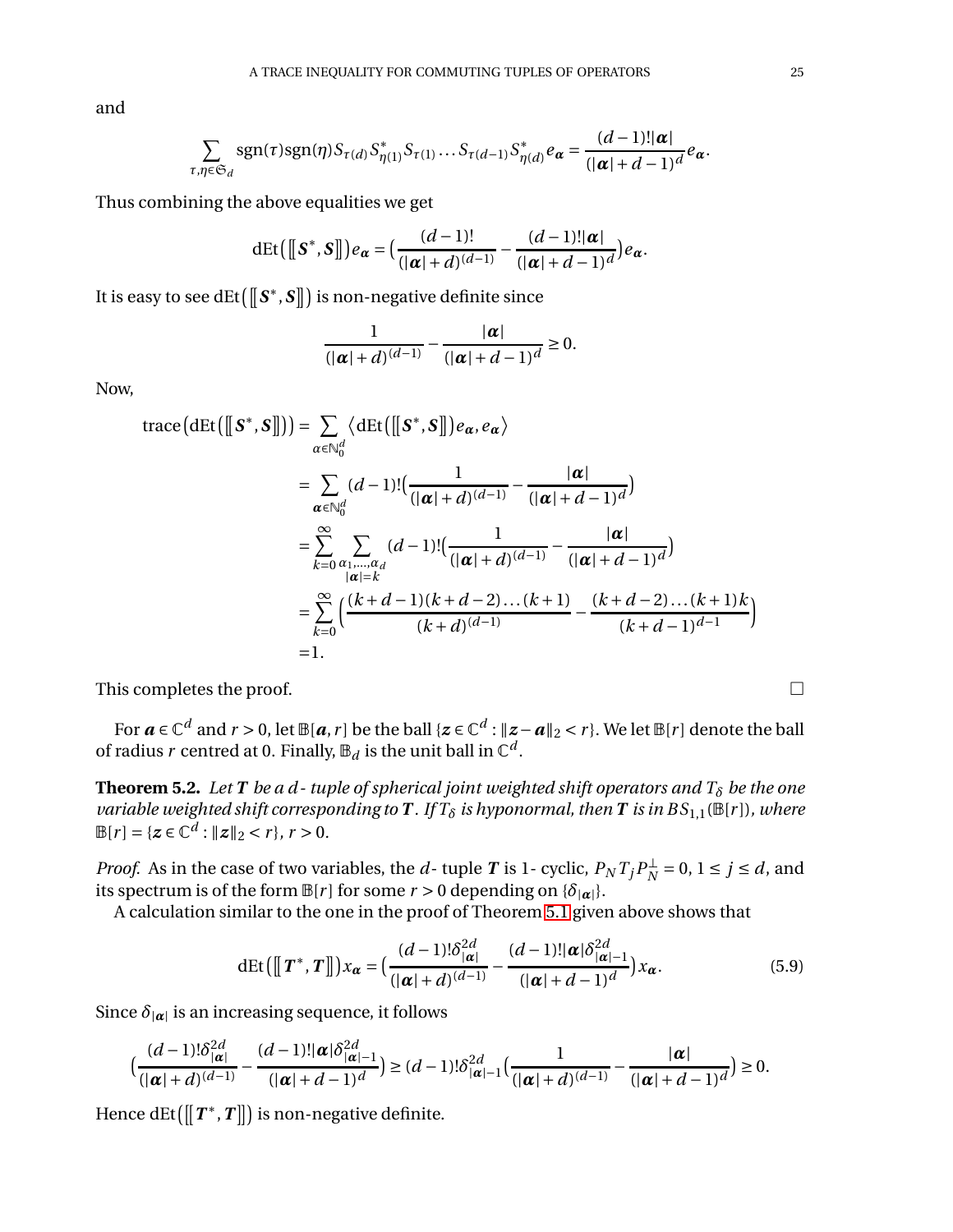To complete the proof, we need to verify the norm estimate (iii) of Definition [4.4.](#page-16-0) For this, taking  $\tau$  to be the identity permutation in [\(5.3\)](#page-21-0), we obtain the equality

$$
\left(\sum_{\eta \in \mathfrak{S}_d} \operatorname{sgn}(\eta) T_{\eta(1)}^* T_1 T_{\eta(2)}^* \dots T_{d-1} T_{\eta(d)}^*\right) x_{\alpha}
$$
\n
$$
= \delta_{|\alpha|}^{2d-1} \sqrt{\frac{\alpha_d}{|\alpha| + d - 1}} (|\alpha| + d - 1)^{-(d-1)} x_{\alpha - \varepsilon_d}.
$$
\n(5.10)

Clearly, we have

<span id="page-25-0"></span>
$$
||P_N\left(\sum_{\eta \in \mathfrak{S}_d} \text{sgn}(\eta) T_{\eta(1)}^* T_1 T_{\eta(2)}^* \dots T_{d-1} T_{\eta(d)}^*\right) P_N^{\perp}||
$$
  

$$
\leq \left(\frac{N+d-1}{d-1}\right)^{-1} \prod_{\{i: i \neq d\}} ||T_i||^2 ||T_d||. \tag{5.11}
$$

Consequently,

$$
||P_N\left(\sum_{\eta \in \mathfrak{S}_d} \text{sgn}(\eta) T_{\eta(1)}^* T_1 T_{\eta(2)}^* \dots T_{d-1} T_{\eta(d)}^*\right) P_N^{\perp} T_d P_N || \le \binom{N+d-1}{d-1}^{-1} \prod_{i=1}^d ||T_i||^2. \tag{5.12}
$$

It follows from Remark 4.5(b) that the inequality in Equation [\(5.12\)](#page-25-0) remains unchanged when we replace the identity permutation by any other permutation from  $\mathfrak{S}_d$ . Therefore, the  $d$ tuple *T* is in the class  $BS_{1,1}(\mathbb{B}[r])$  and the proof is complete.

<span id="page-25-1"></span>**Corollary 5.3.** *Suppose*  $\delta_n \upharpoonright 1$  *then trace*  $\left(dEt([T^*, T]]\right) = 1$ .

*Proof.* The string of equalities

$$
\begin{split} \text{trace}\big(\text{dEt}\big(\big[\!\!\big[ T^*, T \big]\!\!\big]\big)\big) &= \sum_{\alpha \in \mathbb{N}^d} \langle \text{dEt}\big(\big[\!\!\big[ T^*, T \big]\!\!\big]\big) x_{\alpha}, x_{\alpha} \rangle \\ &= \sum_{\alpha \in \mathbb{N}_0^d} (d-1)! \big(\frac{\delta_{|\alpha|}^2}{(|\alpha|+d)^{(d-1)}} - \frac{\delta_{|\alpha|-1}^2 |\alpha|}{(|\alpha|+d-1)^d}\big) \\ &= \sum_{k=0}^{\infty} \sum_{\substack{\alpha_1, \dots, \alpha_d \\ |\alpha|=k}} (d-1)! \big(\frac{\delta_{|\alpha|}^2}{(|\alpha|+d)^{(d-1)}} - \frac{\delta_{|\alpha|-1}^2 |\alpha|}{(|\alpha|+d-1)^d}\big) \\ &= \sum_{k=0}^{\infty} \bigg(\delta_k^2 \frac{(k+d-1)(k+d-2)\dots(k+1)}{(k+d)^{(d-1)}} - \delta_{k-1}^2 \frac{(k+d-2)\dots(k+1)k}{(k+d-1)^{d-1}}\bigg) \\ &= \lim_{k \to \infty} \delta_k^2 \frac{(k+d-1)(k+d-2)\dots(k+1)}{(k+d)^{(d-1)}} = 1. \end{split}
$$

where second equality follows from Equation [\(5.9\)](#page-24-0), verifies the claim.  $\Box$ 

5.2. **The case of an ellipsoid**  $BS_{1,2}(\mathbb{B}_{2,1})$ . For  $p, q \in \mathbb{N}$ , let  $\mathbb{B}_{p,q} = \{z \in \mathbb{C}^2 : |z_1|^p + |z_2|^q < 1\}$ . These are examples of pseudo convex Reinhardt domains in  $\mathbb{C}^2.$  The usual Euclidean ball  $\mathbb{B}_2$ is obtained by taking  $p = q = 2$ , i.e.,  $\mathbb{B}_{2,2} = \mathbb{B}_2$ .

The pair  $(z_1, z_2) \in \mathbb{C}^2$  is in  $\mathbb{B}_{2,1}$  if and only if  $r_1^2 + r_2 < 1$ , where  $r_k := |z_k|$ ,  $k = 1, 2$ . The volume measure v restricted to  $\mathbb{B}_{2,1}$  is of the form  $dv(z) = r_1 r_2 dr_1 dr_2 d\theta_1 d\theta_2$ ,  $z_k = r_k \exp(i\theta_k)$ ,  $k = 1,2$ and set

$$
d\mu_{\lambda}(z) := (1 - r_1^2 - r_2)^{\lambda - 4} r_1 r_2 dr_1 dr_2 d\theta_1 d\theta_2.
$$
 (5.13)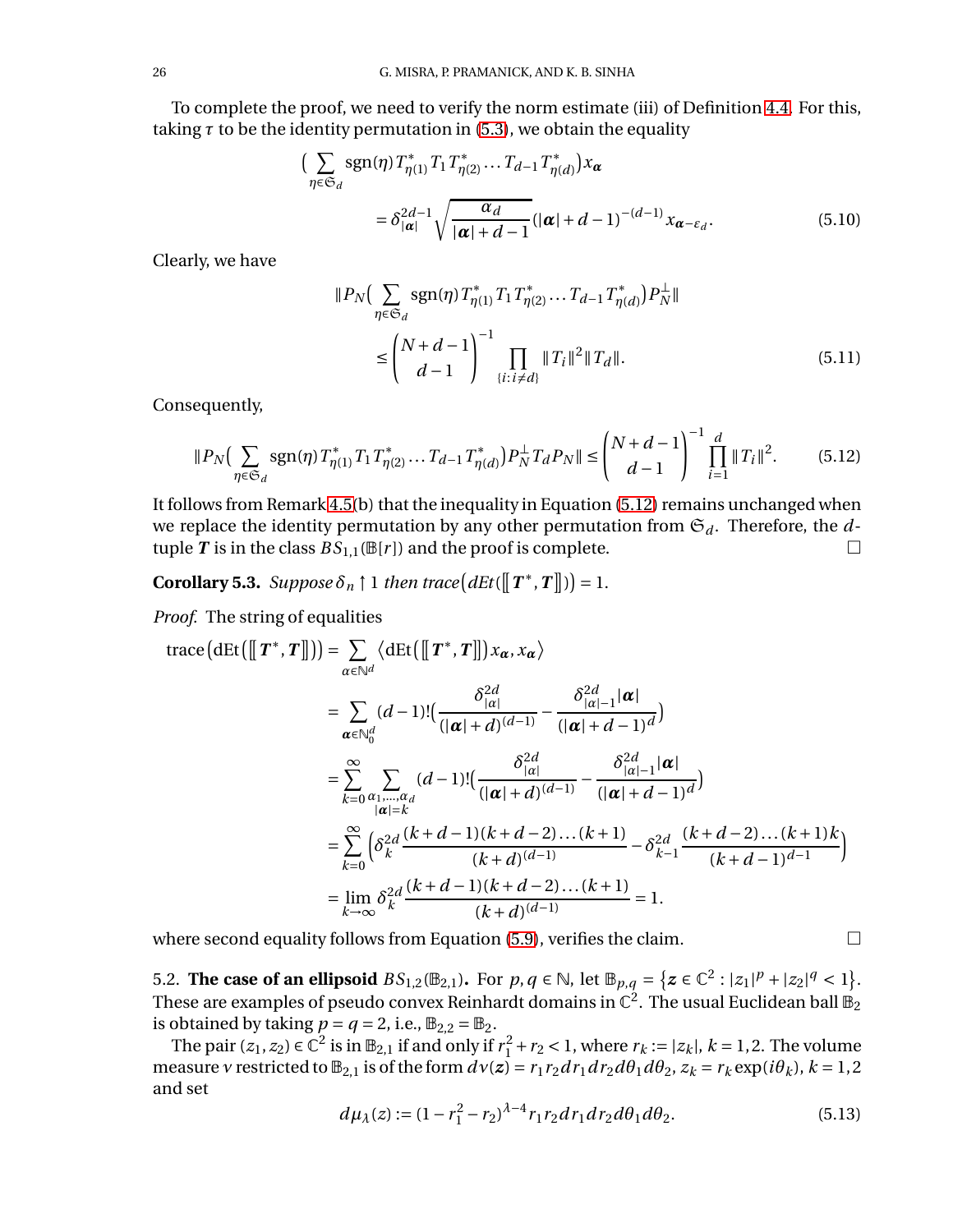The measure  $d\mu_{\lambda}$  defines an inner product on the space  $\mathbb{C}[z]$  of polynomials in two variables by integration over  $\mathbb{B}_{2,1}$ :

$$
\langle p, q \rangle_{\lambda} := \int_{\mathbb{B}_{2,1}} p \overline{q} d\mu_{\lambda}.
$$

Let  $\mathbb{A}^{(\lambda)}(\mathbb{B}_{2,1})$  denote the Hilbert space obtained by taking the completion of the inner product space  $(C[z], \langle \cdot, \cdot \rangle_{\lambda})$ . The Hilbert space  $A^{(\lambda)}(\mathbb{B}_{2,1})$  is non-zero if and only if  $\lambda > 3$ . This follows from the norm computation below. For any multi-index  $\boldsymbol{\alpha} = (\alpha_1, \alpha_2) \in \mathbb{N}_0^2$  $_0^2$ , we have

$$
\|z^{\alpha}\|_{\lambda}^{2} = \int_{\Omega_{2,1}} |z^{\alpha}|^{2} d\mu_{\lambda}
$$
  
\n
$$
= (2\pi)^{2} \int_{r_{1}=0}^{1} \int_{r_{2}=0}^{1-r_{1}^{2}} r_{1}^{2\alpha_{1}+1} r_{2}^{2\alpha_{2}+1} (1-r_{1}^{2}-r_{2})^{\lambda-4} dr_{1} dr_{2}
$$
  
\n
$$
= 2(\pi)^{2} B(2\alpha_{2}+2, \lambda-3) B(\alpha_{1}+1, 2\alpha_{2}+\lambda-1)
$$
  
\n
$$
= 2(\pi)^{2} \Gamma(\lambda-3) \frac{\Gamma(\alpha_{1}+1) \Gamma(2\alpha_{2}+2)}{\Gamma(2\alpha_{2}+\alpha_{1}+\lambda)}.
$$

Integrating first, with respect to the measure  $d\theta_1 d\theta_2$ , we see that  $\{z^{\alpha} \mid \alpha \in \mathbb{N}_0^2\}$  $_{0}^{2}$ } is an orthogonal set of vectors relative to the inner product  $\langle\cdot,\cdot\rangle_\mu$  and hence the set of vectors  $\{\phi_{\bm{\alpha}}:=\frac{z^{\bm{\alpha}}}{\|z^{\bm{\alpha}}\|}$  $rac{z^{\alpha}}{\|z^{\alpha}\|_{\lambda}}$ :  $\boldsymbol{\alpha} \in \mathbb{N}_0^2$  $^2_0\}$  is a complete orthonormal set in the Hilbert space  $\mathbb{A}^{(\lambda)}(\mathbb{B}_{2,1})$ . Now, it is easy to see that the multiplication operators  $M_{z_i}$ ,  $i = 1,2$  on the Hilbert space  $\mathbb{A}^{(\lambda)}(\mathbb{B}_{2,1})$  are weighted shifts relative to this orthonormal basis, that is,  $M_{z_i}(\phi_{\alpha}) = w_{\alpha}^{(i)}\phi_{\alpha+\varepsilon_i}$ , where the weights are given explicitly by the formulae:

$$
w_{\alpha}^{(1)} = \sqrt{\frac{\alpha_i + 1}{\alpha_1 + 2\alpha_2 + \lambda}} \text{ and } w_{\alpha}^{(2)} = \sqrt{\frac{(2\alpha_2 + 2)(2\alpha_2 + 3)}{(\alpha_1 + 2\alpha_2 + \lambda)(\alpha_1 + 2\alpha_2 + \lambda + 1)}}.
$$

Since Sup $\{w_{\alpha}^{(i)}=1\}$ , it follows that  $||M_{z_i}||=1$ ,  $i=1,2$ . Many more details and the spectral picture of this pair of operators is given in [\[8,](#page-28-18) Example 5.2]

**Theorem 5.4.** Let  $M = (M_{z_1}, M_{z_2})$  be the pair of multiplication operators on  $\mathbb{A}^{(\lambda)}(\mathbb{B}_{2,1})$  by the *co-ordinate functions. If*  $\lambda \geq 4$ *, then M is in*  $BS_{1,2}(\mathbb{B}_{2,1})$ *.* 

*Proof.* Since *M* is a pair of joint weighted shifts, by definition,  $P_N M_j P_N^{\perp} = 0$ , *i* = 1, 2. The commuting pair *M* is 1-cyclic and the Taylor joint spectrum  $\sigma(M) = \overline{\mathbb{B}}_{2,1}$ , see [\[8\]](#page-28-18). The following computation verifies the estimate (iii) of the Definition [4.4.](#page-16-0)

$$
\left(M_{z_1}^* M_{z_1} M_{z_2}^* - M_{z_2}^* M_{z_1} M_{z_1}^*\right) \phi_{\alpha}
$$
\n
$$
= \left(\frac{(2\alpha_1 + 2\alpha_2 + \lambda - 1)}{(\alpha_1 + 2\alpha_2 + \lambda - 2)(\alpha_1 + 2\alpha_2 + \lambda - 1)} \sqrt{\frac{(2\alpha_2)(2\alpha_2 + 1)}{(\alpha_1 + 2\alpha_2 + \lambda - 2)(\alpha_1 + 2\alpha_2 + \lambda - 1)}}\right) \phi_{\alpha - \varepsilon_2}.
$$

Thus  $||P_N(M_{z_1}^*M_{z_1}M_{z_2}^* - M_{z_2}^*M_{z_1}M_{z_1}^*)P_N^{\perp}|| \le \frac{2}{N+1}||M_{z_1}||^2||M_{z_2}||$  and therefore

$$
||P_N\big(M_{z_1}^*M_{z_1}M_{z_2}^* - M_{z_2}^*M_{z_1}M_{z_1}^*\big)P_N^{\perp}M_{z_2}P_N|| \leq \frac{2}{N+1}||M_{z_1}||^2||M_{z_2}||^2.
$$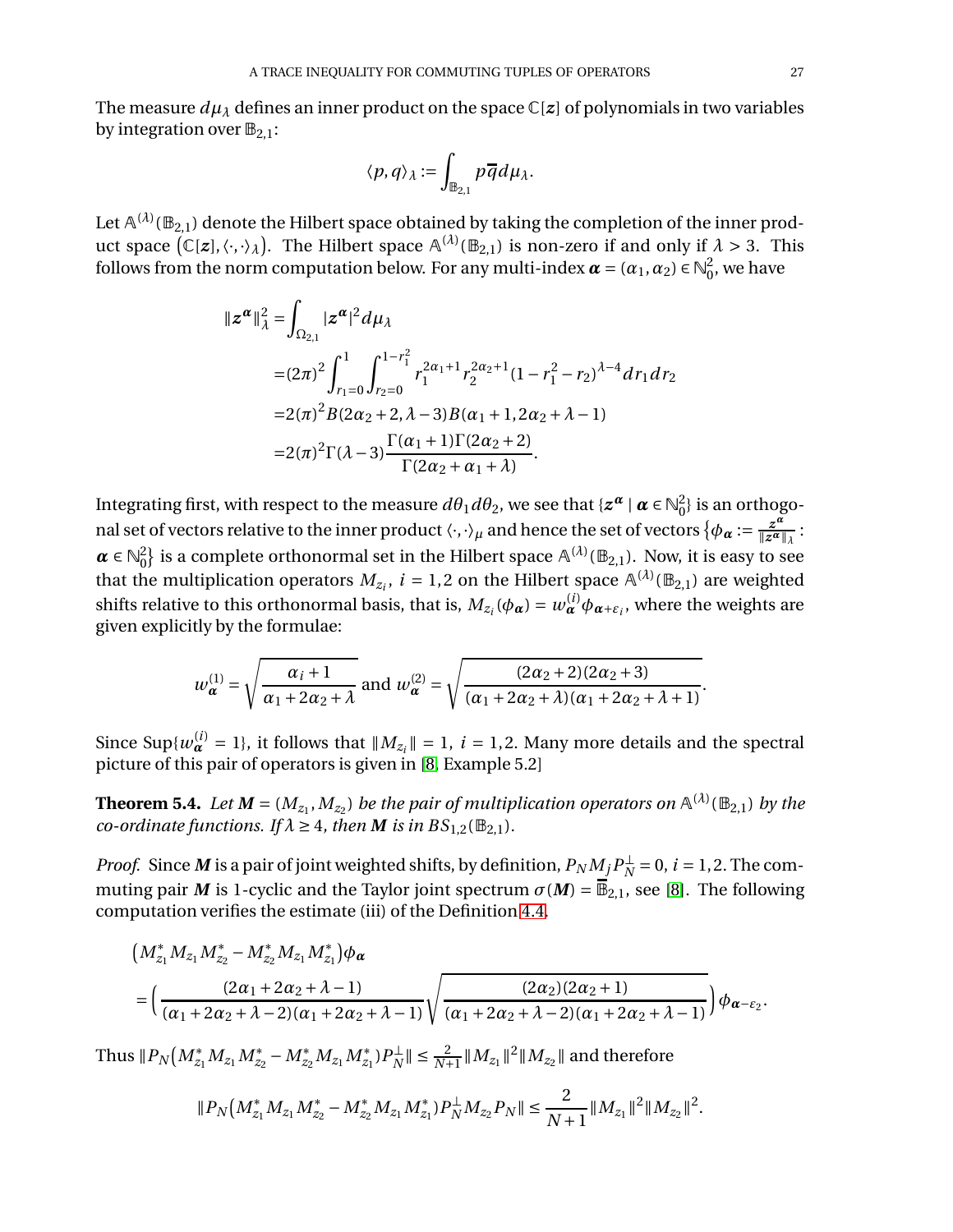$$
\begin{aligned}\n\left(M_{z_2}^* M_{z_2} M_{z_1}^* - M_{z_1}^* M_{z_2} M_{z_2}^*\right) &\phi_{\alpha} \\
&= \left(\frac{(2\alpha_2 + 1)(\alpha_1 + \lambda - 2) + 2(\alpha_2 + 1)(\alpha_1 + 2\alpha_2 + \lambda - 2)}{(\alpha_1 + 2\alpha_2 + \lambda - 2)(\alpha_1 + 2\alpha_2 + \lambda)}\right. \\
&\left.\frac{2}{(\alpha_1 + 2\alpha_2 + \lambda - 1)}\sqrt{\frac{\alpha_1}{\alpha_1 + 2\alpha_2 + \lambda - 1}}\right) &\phi_{\alpha - \varepsilon_1}.\n\end{aligned}
$$

Consequently, we have

$$
\|P_N\big(M_{z_2}^* M_{z_2} M_{z_1}^* - M_{z_1}^* M_{z_2} M_{z_2}^*\big)P_N^{\perp}\| \le \frac{2}{N+1} \|M_{z_2}\|^2 \|M_{z_1}\|
$$

and

$$
\|P_N\big(M_{z_2}^*M_{z_2}M_{z_1}^* - M_{z_1}^*M_{z_2}M_{z_2}^*\big)P_N^{\perp}M_{z_1}P_N\|\leq \frac{2}{N+1}\|M_{z_2}\|^2\|M_{z_1}\|^2.
$$

To complete the proof, we only need to verify that the operator  $dEt([M^*, M])$  is nonnegative definite. Evaluating on the orthonormal basis { $\phi_{\alpha}$ }, we see that  $\textrm{dEt}\left(\left[\!\left[ \bm{M}^*, \bm{M} \right]\!\right] \!\right)$   $\!\phi_{\bm{\alpha}}=$  $\chi_{\alpha} \phi_{\alpha}$ , where

$$
\chi_{\alpha} = -\frac{2\alpha_2(2\alpha_2+1)(2\alpha_1+2\alpha_2+\lambda-1)}{(\alpha_1+2\alpha_2+\lambda-2)^2(\alpha_1+2\alpha_2+\lambda-1)^2} + \frac{(2\alpha_2+2)(2\alpha_2+3)(2\alpha_1+2\alpha_2+\lambda+1)}{(\alpha_1+2\alpha_2+\lambda)^2(\alpha_1+2\alpha_2+\lambda+1)^2} + \frac{2(\alpha_1+1)((2\alpha_2+1)(\alpha_1+\lambda-1)+2(\alpha_2+1)(\alpha_1+2\alpha_2+\lambda-1))}{(\alpha_1+2\alpha_2+\lambda-1)(\alpha_1+2\alpha_2+\lambda)^2(\alpha_1+2\alpha_2+\lambda+1)} - \frac{2\alpha_1((2\alpha_2+1)(\alpha_1+\lambda-2)+2(\alpha_2+1)(\alpha_1+2\alpha_2+\lambda-2))}{(\alpha_1+2\alpha_2+\lambda-2)(\alpha_1+2\alpha_2+\lambda-1)^2(\alpha_1+2\alpha_2+\lambda)}.
$$

Gathering these terms over a common denominator and simplifying we find that  $\chi_{\alpha}$  is a fraction with a positive denominator and the numerator is 4 times the expression given below:

$$
\alpha_1^4(4\alpha_2\lambda - 10\alpha_2 + 3\lambda - 9) + 2\alpha_1 \left(8\alpha_2^3 \left(12\lambda^2 - 30\lambda + 1\right) + \alpha_2^2 \left(48\lambda^3 - 96\lambda^2 - 84\lambda + 98\right)\right) \n+ 2\alpha_1^3 \left(8\alpha_2^2 (2\lambda - 5) + 2\alpha_2 \left(4\lambda^2 - 6\lambda - 7\right) + 3 \left(2\lambda^2 - 7\lambda + 6\right)\right) + \alpha_1^2 \left(4\alpha_2^2 \left(24\lambda^2 - 54\lambda - 5\right)\right) \n+ \alpha_1^2 \left(48\alpha_2^3 (2\lambda - 5) + 4\alpha_2 \left(6\lambda^3 - 3\lambda^2 - 35\lambda + 32\right) + 18\lambda^3 - 72\lambda^2 + 93\lambda - 33\right) \n+ 2\alpha_1 \left(32\alpha_2^4 (2\lambda - 5) + \alpha_2 \left(8\lambda^4 + 4\lambda^3 - 98\lambda^2 + 128\lambda - 39\right) + 3 \left(2\lambda^4 - 9\lambda^3 + 13\lambda^2 - 5\lambda - 2\right)\right) + \n+ 16\alpha_2^4 \left(8\lambda^2 - 21\lambda + 2\right) + 16\alpha_2^3 \left(6\lambda^3 - 15\lambda^2 - 4\lambda + 9\right) + 4\alpha_2^2 \left(8\lambda^4 - 14\lambda^3 - 37\lambda^2 + 61\lambda - 14\right) \n+ 32\alpha_2^5 (2\lambda - 5) + 2\alpha_2 \left(2\lambda^5 + 3\lambda^4 - 42\lambda^3 + 64\lambda^2 - 14\lambda - 13\right) + 3(\lambda + 1) \left(\lambda^2 - 3\lambda + 2\right)^2.
$$

It is then not hard to verify that the the constant term and the coefficients of  $\alpha^i_1$  $i<sub>1</sub>$ ,  $1 \le i \le 4$ together with that of  $\alpha_2^j$  $j$ , 1 ≤ *j* ≤ 5, are all positive if  $\lambda$  ≥ 4 completing the proof.  $\Box$ 

*Remark* 5.5. Although, unlike the case of the Euclidean ball  $\mathbb{B}_2$ , we are not able to explicitly compute the trace of the operator  $\text{dEt}(\llbracket \bm{\mathit{T}}^*, \bm{\mathit{T}} \rrbracket)$  for the weighted Bergman spaces  $\mathbb{A}^{(\lambda)}(\mathbb{B}_{2,1}),$ extensive numerical computations show that it is approximately equal to  $\frac{2}{3}$ , which is the  $\frac{2}{\pi^2}$ times the volume of the ellipsoid  $\mathbb{B}_{2,1}$ .

From Theorems 7.1 and 7.2 of [\[12\]](#page-28-14), it follows that the trace of the generalized commutator  $GC(T^*,T)$  of a class of analytic Toeplitz operators is bounded above by 1. In particular, the explicit formula given in Theorem 7.2 (a) of [\[12\]](#page-28-14) shows that equality is achieved for the tuple of multiplication by the coordinate functions. Of course, the same is true of the determinant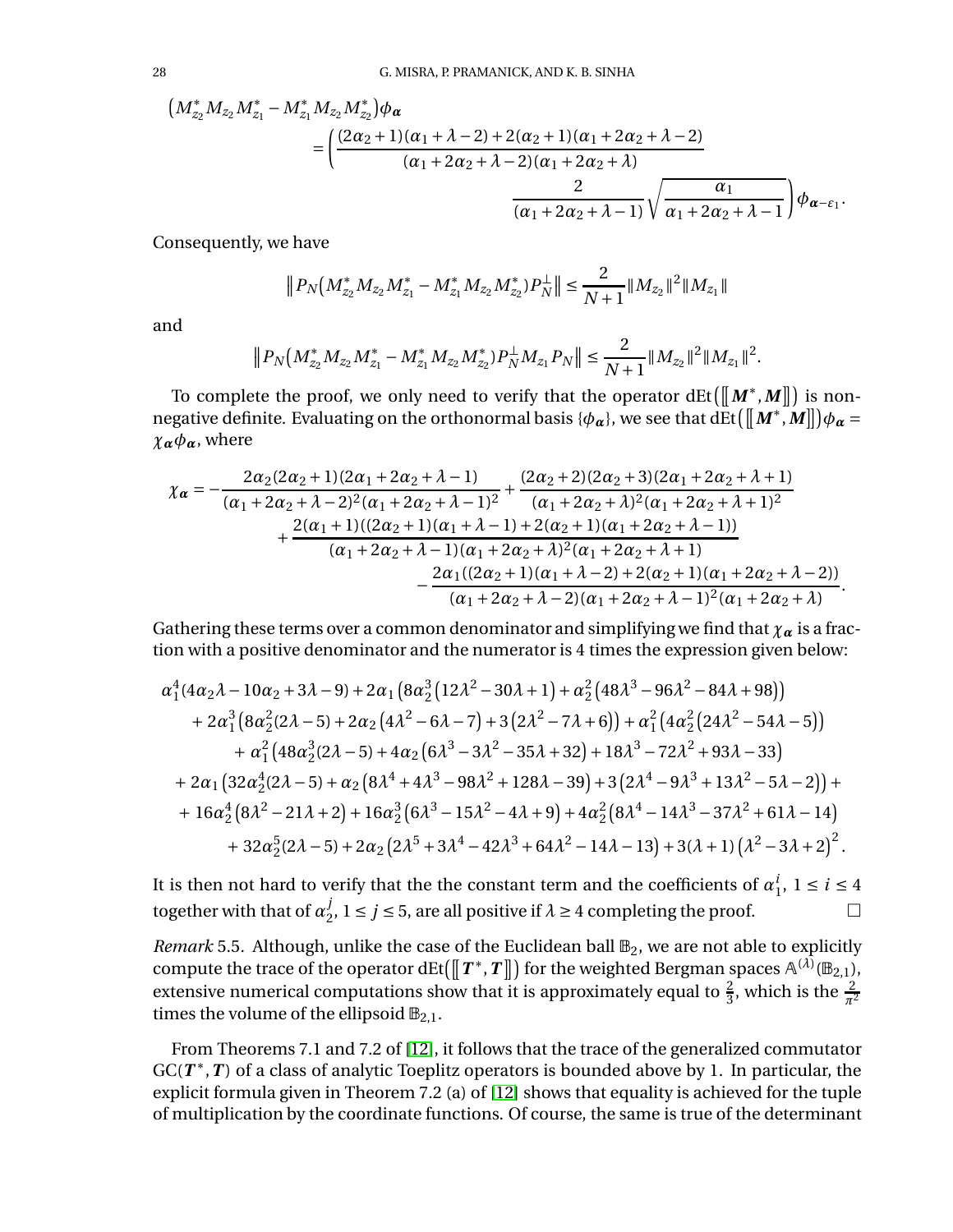operator dEt( $\left[\!\left[T^*,T\right]\!\right]$ ). In the example of weighted Bergman spaces over the Euclidean ball  $\mathbb{B}_d$ , from Corollary [5.3,](#page-25-1) it follows that

trace
$$
(dEt([[T^*,T]]) = \frac{md!}{\pi^d}v(\mathbb{B}_d).
$$

Also, for the ellipsoid  $\mathbb{B}_{2,1}$ , we have numerical evidence for such an equality. Taking all of this into account, we make the following conjecture.

*Conjecture* 5.6. Suppose that the commuting *d*-tuple of operators  $T = (T_1, \ldots, T_d)$  is in the class  $BS_{m,\vartheta}(\Omega)$ . Then

trace
$$
(dEt([[T^*,T]]) \le \frac{md!}{\pi^d} \nu(\overline{\Omega}),
$$

where  $\nu$  is the Lebesgue measure.

We have made some progress towards finding a solution to this conjecture.

*Acknowledgment.* The authors thank Dr. Cherian Varughese for several hours of fruitful discussions during the preparation of this manuscript.

### **REFERENCES**

- <span id="page-28-13"></span><span id="page-28-4"></span>[1] A. S. Amitsur and J. Levitski, *Minimal identities for algebras*, Proc. Amer. Math. Soc. **1** (1950), 449 - 463.
- <span id="page-28-3"></span>[2] A. Athavale, *On joint hyponormality of operators*, Proc. Amer. Math. Soc. **103** (1988), 417 - 423.
- <span id="page-28-8"></span>[3] C. A. Berger and B. L. Shaw, *Self-commutators of multicyclic hyponormal operators are always trace class*, Bull. Amer. Math. Soc. **79**(1973), 1193 - 1199.
- [4] S. Biswas, G. Ghosh, G. Misra and S. Shyam Roy, *On reducing submodules of Hilbert modules with Sninvariant kernels*, Journal of Functional Analysis **276** (2019), 751 - 784.
- <span id="page-28-16"></span><span id="page-28-11"></span>[5] Z. Ceau¸sescu and F.-H. Vasilescu, *Tensor products and the joint spectrum in Hilbert spaces*, Proc. Amer. Math. Soc.**72** (1978), 505 - 508.
- <span id="page-28-0"></span>[6] S. Chavan and D. Yakubovich, *Spherical tuples of Hilbert space operators*, Indiana Univ. Math. J. **64** (2015), 577 - 612.
- [7] R. Curto, *Applications of several complex variables to multiparameter spectral theory, Surveys of some recent results in operator theory*, Vol.II, Longman Sci. Tech., Harlow, **192**, (1988), 25 - 90.
- <span id="page-28-18"></span>[8] R. E. Curto and N. Salinas, *Spectral properties of cyclic subnormal m - tuples*, Amer. J. Math. Soc, **107** (1985), 113 - 138.
- <span id="page-28-5"></span><span id="page-28-1"></span>[9] R. G. Douglas and K. Yan, *A multi-variable Berger-Shaw theorem*, J. Operator Theory **27** (1992), 205 - 217.
- <span id="page-28-10"></span>[10] J. Eschmeier and M. Putinar, *Spectral Decompositions and Analytic Sheaves*, Oxford University Press, 1989.
- [11] K. Guo and Y. Wang, *A Survey on the Arveson-Douglas Conjecture*, Operator Theory, Operator Algebras and Their Interactions with Geometry and Topology Ronald G. Douglas Memorial Volume, 289 - 311, Eds. R. Curto, W. Helton, W. Lin, X. Tang, R. Yang, G. Yu, Birkhauser, 2020.
- <span id="page-28-17"></span><span id="page-28-14"></span>[12] J. W. Helton and R. E. Howe, *Traces of commutators of integral operators*, Acta Math. **135** (1975), 271 - 305.
- [13] N. P. Jewell and A. R. Lubin, *Commuting weighted shifts and analytic function theory in several variables*, J. Operator Theory **1** (1979), 207 - 223.
- <span id="page-28-12"></span>[14] G. Misra, S. Shyam Roy and G. Zhang, *Reproducing kernel for a class of weighted Bergman spaces on the symmetrized polydisc*, Proc. Amer. Math. Soc.**141** (2013), 2361 - 2370.
- <span id="page-28-2"></span>[15] D.W. Hadwin and E.A. Nordgen, *Extensions of the Berger–Shaw Theorem*, Proc. Amer. Math. Soc. **102** (1988), 517 - 525.
- <span id="page-28-15"></span><span id="page-28-6"></span>[16] C. Procesi, *On the theorem of Amitsur-Levitzki*, Israel Journal of Mathematics, **207** (2015), 151–154.
- [17] N. Salinas, *A classification problem for essentially n-normal operators. Hilbert space operators*, (Proc. Conf., Calif. State Univ., Long Beach, Calif., 1977), Lecture Notes in Math., 693, 145–156, Springer, Berlin, 1978.
- <span id="page-28-9"></span>[18] B. Simon, *Operator theory, A Comprehensive Course in Analysis, Part 4*, American Mathematical Society, Providence, RI, (2015), xviii+749.
- <span id="page-28-7"></span>[19] J. G. Stampfli, *Hyponormal operators*, Pacific J. Math. **12** (1962), 1453 - 1458.